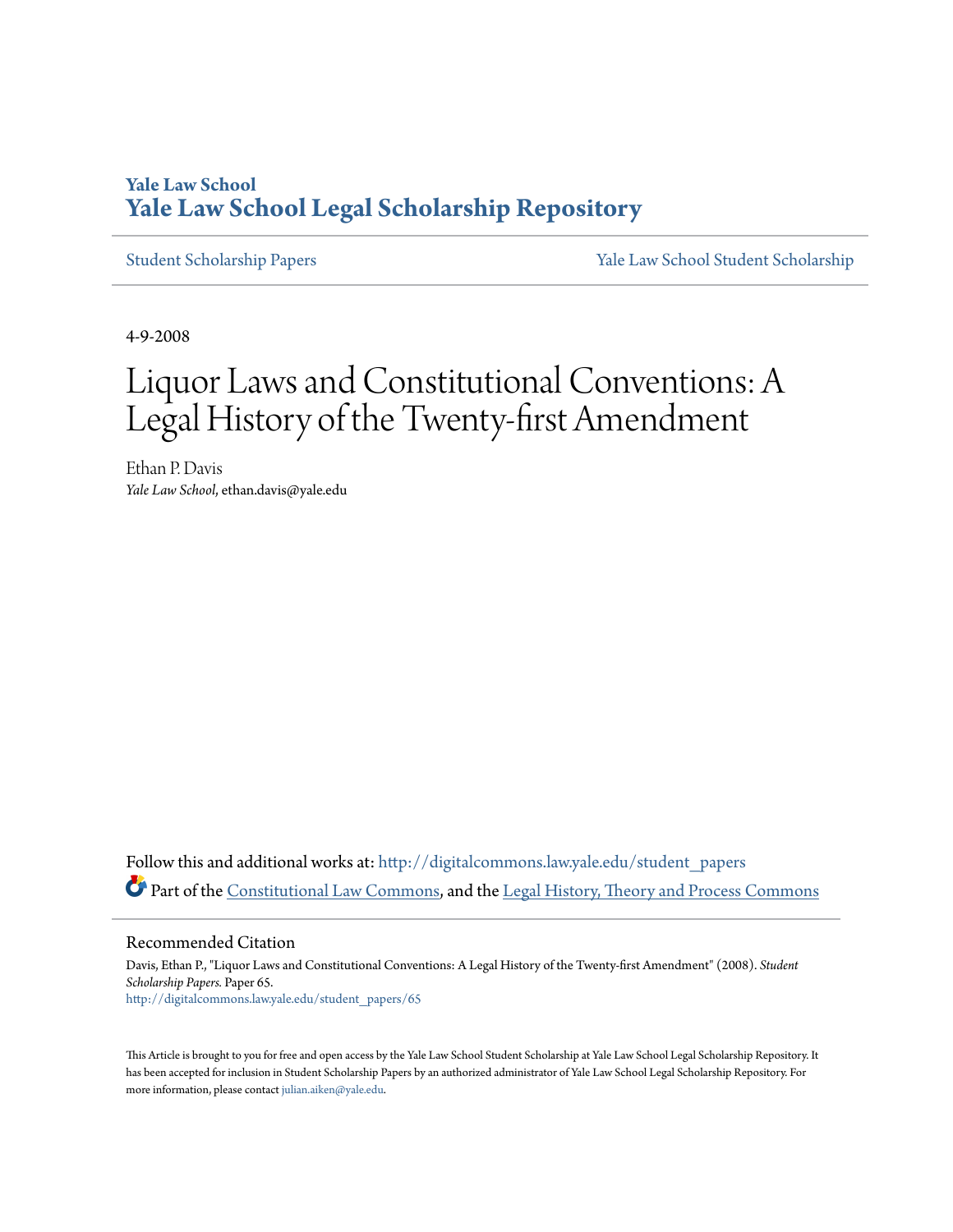# **LIQUOR LAWS AND CONSTITUTIONAL CONVENTIONS: A LEGAL HISTORY OF THE TWENTY-FIRST AMENDMENT**

## *Ethan Davis*

ethan.davis@yale.edu

April 1, 2008

### Abstract:

In 1933 America decisively ended its ill-fated experiment in national prohibition by enacting the Twenty-first Amendment. This article tells the tale of America's return to liquor from a legal perspective. It recounts the ebb and flow of the prohibitionist movements in the nineteenth century, the congressional debates over the Twenty-first Amendment, the state laws, popular votes, and constitutional conventions that followed, and the state liquor regulatory systems adopted afterwards. A legal approach to prohibition illuminates intriguing, largely overlooked topics, including the constitutional questions activated by Congress's unprecedented decision to submit the amendment to state conventions rather than legislatures. It is also a window to one of America's most democratic moments.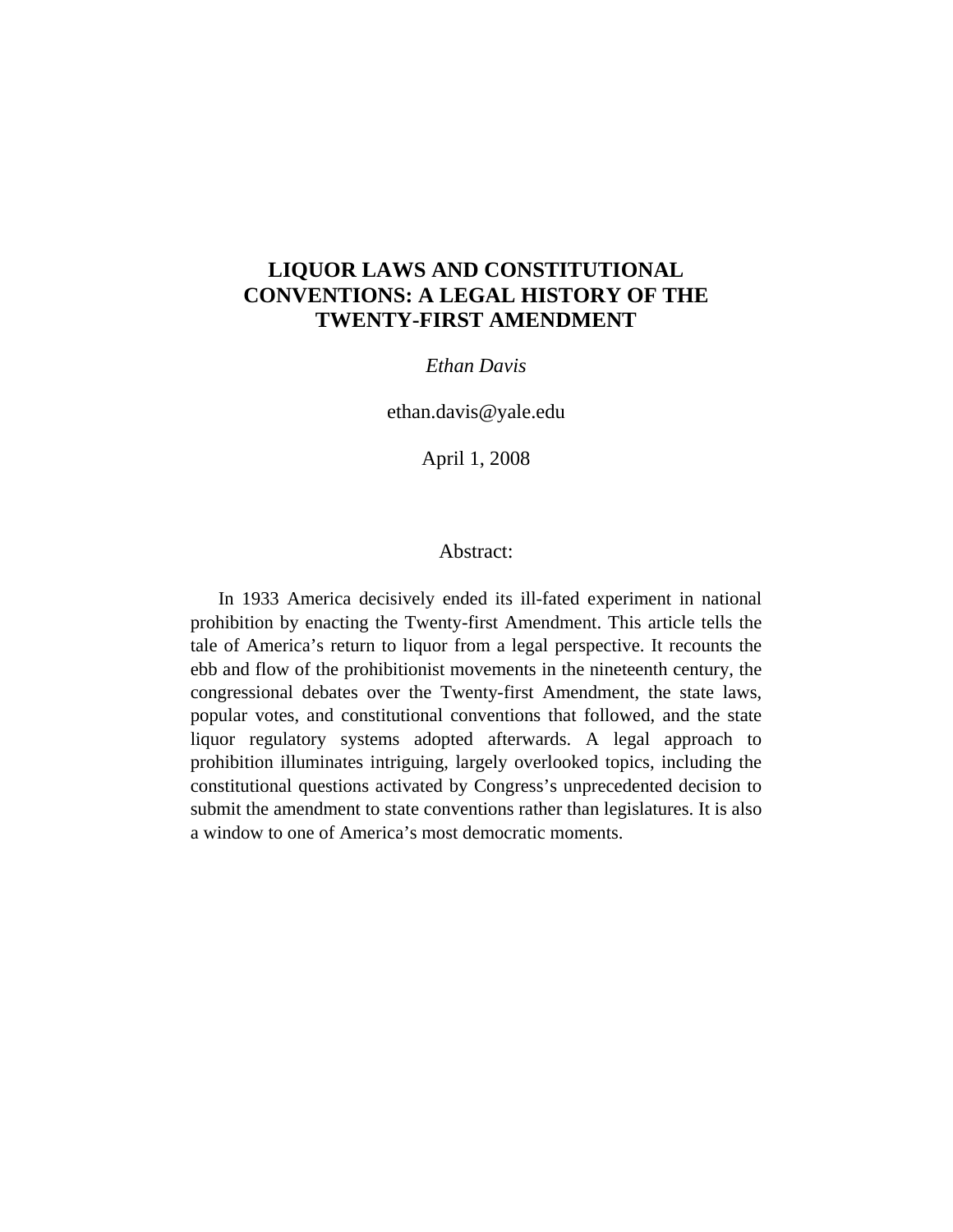# 2 LIQUOR LAWS AND CONSTITUTIONAL CONVENTIONS

# **CONTENTS**

| <b>I. Demon Rum 1851-1933: A Brief History of State Liquor Laws </b> 4 |  |
|------------------------------------------------------------------------|--|
|                                                                        |  |
|                                                                        |  |
|                                                                        |  |
|                                                                        |  |
|                                                                        |  |
| III. The Ratification Machinery: State Laws, Popular Votes, and        |  |
|                                                                        |  |
|                                                                        |  |
|                                                                        |  |
|                                                                        |  |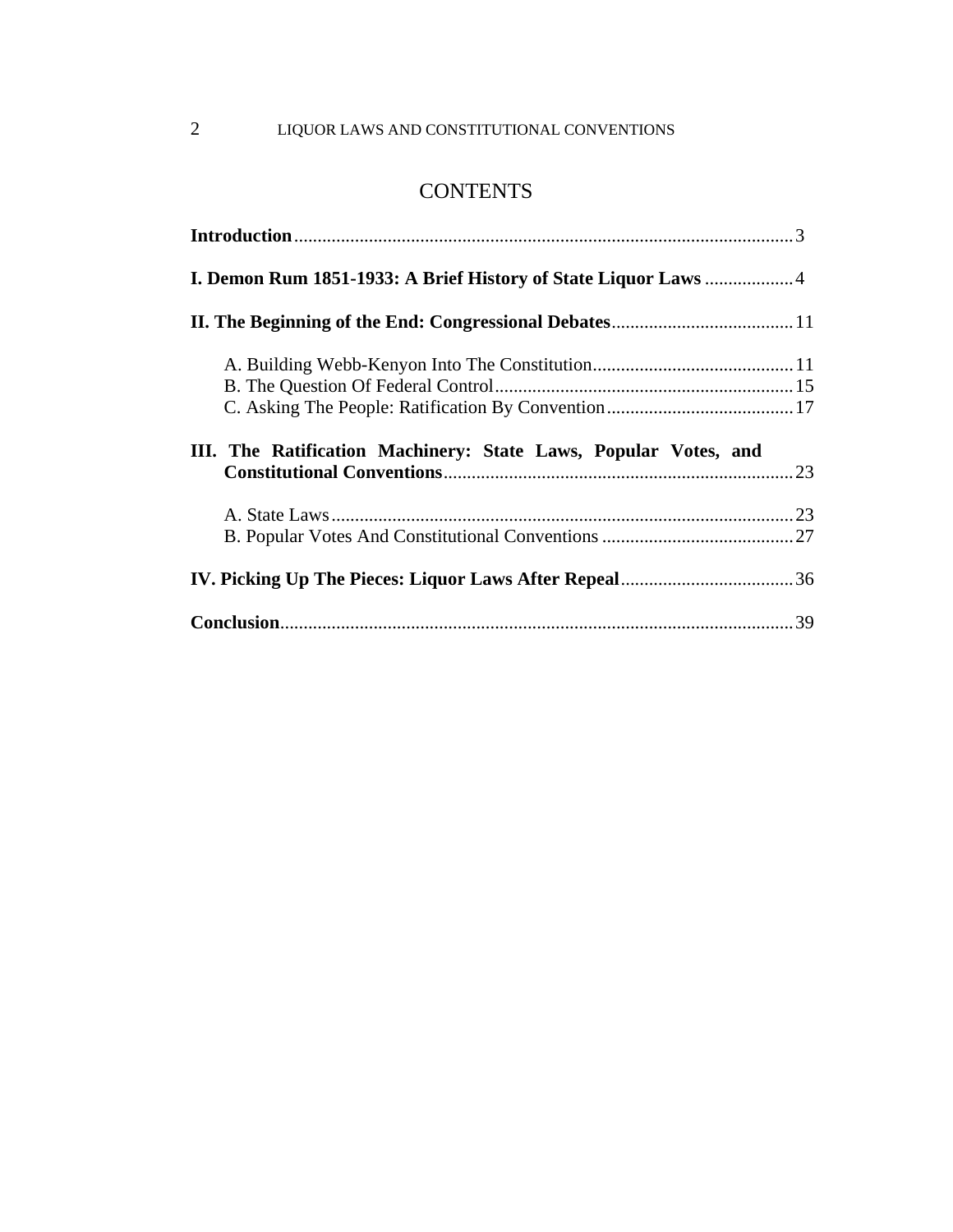#### **INTRODUCTION**

In 1933 America decisively ended its thirteen year experiment with national Prohibition. Much has been written about Prohibition's explosive fall from grace. Historians have identified the social, political, and moral forces that shaped the prohibitionist movement in the late 1800s and early 1900s, the popular sentiment that led to widespread civil disobedience in the 1920s, and the fervor for personal liberty that brought the Eighteenth Amendment's downfall. The traditional account reveals a rich history and a captivating story.

This article approaches that history from a *legal* perspective, which focuses on the laws, legal debates, votes, and the politics that ended the Eighteenth Amendment. A legal approach sheds light on largely overlooked aspects of Prohibition. For example, the congressional debates contribute to the simmering questions of federalism that plague American liquor laws today. Also, Congress's decision to submit the Amendment to conventions rather than legislatures – an unprecedented choice – led to an extraordinarily democratic ratification where millions of Americans, including women, registered their votes. Ratification by conventions also raised intriguing constitutional questions that remain unanswered.

Part I supplies a brief history of alcohol regulation in the United States, drawn mostly from secondary sources and newspaper articles at the time. Waves of prohibition sentiment ebbed and flowed in the nineteenth century. In 1851, Maine became the first state to outlaw alcohol entirely.<sup>1</sup> Over the next several years, twelve more states followed suit.<sup>2</sup> By the mid 1860s, however, partly due to adverse state court decisions, the number of prohibition states dwindled.<sup>3</sup> In 1869 states re-mounted the prohibition bandwagon, but by 1904 "only three prohibition states remained."<sup>4</sup> Ten years later the pendulum swung again and by 1919 "33 States had adopted or enacted legislation prohibiting to some degree the sale or manufacture of alcoholic beverages."<sup>5</sup> That year also saw the ratification of the Eighteenth Amendment, which inaugurated the National Prohibition era.

<sup>&</sup>lt;sup>1</sup> U.S. Dep't of Commerce, State Liquor Legislation 3 (1940).

<sup>2</sup> *Id*. 3 *Id.* at 5. 4 *Id.* 

<sup>5</sup> *Id.* at 6.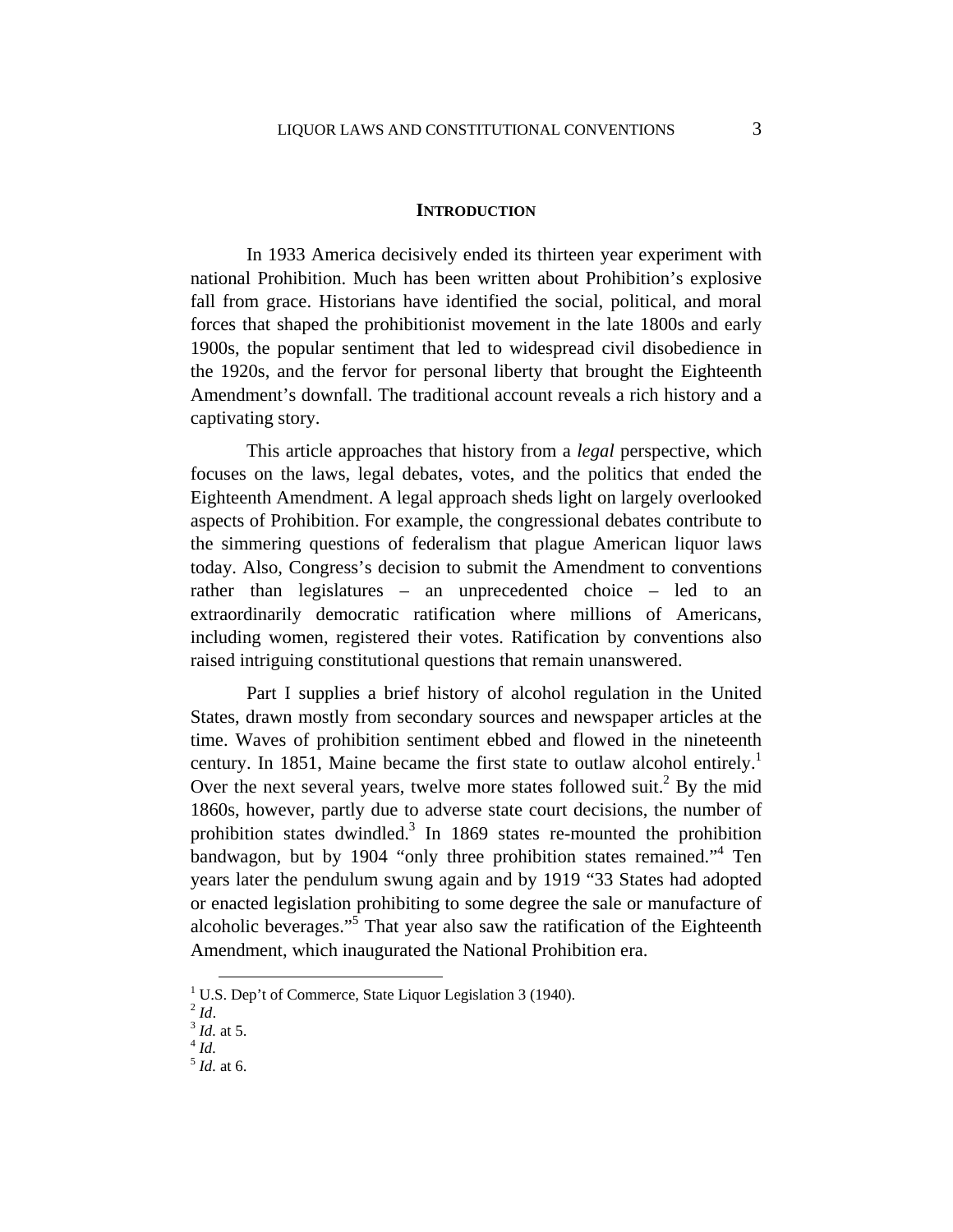# 4 LIQUOR LAWS AND CONSTITUTIONAL CONVENTIONS

Part II turns to the 1933 congressional debates over the Twenty-first Amendment. Some discussion in Congress dealt with Section 2 of the Amendment, which prohibited "[t]he transportation or importation into any State, Territory, or possession of the United States for delivery or use there in of intoxicating liquors, in violation of the laws thereof."6 Section 2 was designed to return to the states the power to regulate alcohol within their borders. The larger question, however, was whether Section 2 would authorize state laws that would otherwise violate other constitutional provisions. That question passed beneath the congressional radar. What little discussion there was shows that the Twenty-first Amendment was intended to constitutionalize the Webb-Kenyon Act of 1913, which had allowed dry states to prohibit the importation of alcohol. Congressmen also discussed the mode of ratification. For the first time, Congress chose to submit a constitutional amendment to popular state conventions rather than state legislatures. As I will show, that choice raised constitutional questions that Americans did not answer in 1933.

Part III looks at the aftermath of Congress's vote on the Twenty-first Amendment. State legislatures passed special laws holding special popular votes and establishing special conventions. Dozens of states held elections for convention delegates, creating robust public debate. The convention delegates abided by the election results, making the conventions themselves mere formalities. The Twenty-first Amendment, therefore, was the most democratically enacted constitutional amendment since the Founding.

 Part IV concludes by examining the states' reactions to the Twentyfirst Amendment. Most established strict three-tier distribution and licensing systems designed to separate producers, wholesalers, and retailers. These regulatory regimes still survive today. The state prohibition laws that had dotted the country in 1919, however, did not return. Only three states reenacted bone dry prohibition laws.

#### **I. DEMON RUM 1851-1933: A BRIEF HISTORY OF STATE LIQUOR LAWS**

Early America had a schizophrenic relationship with liquor. Newspapers in the late eighteenth and early nineteenth centuries excoriated "demon rum." A popular poem, printed in the Hartford Gazette in 1794, read in part:

How happy is the man,

 <sup>6</sup> U.S. CONST. amend. XXI.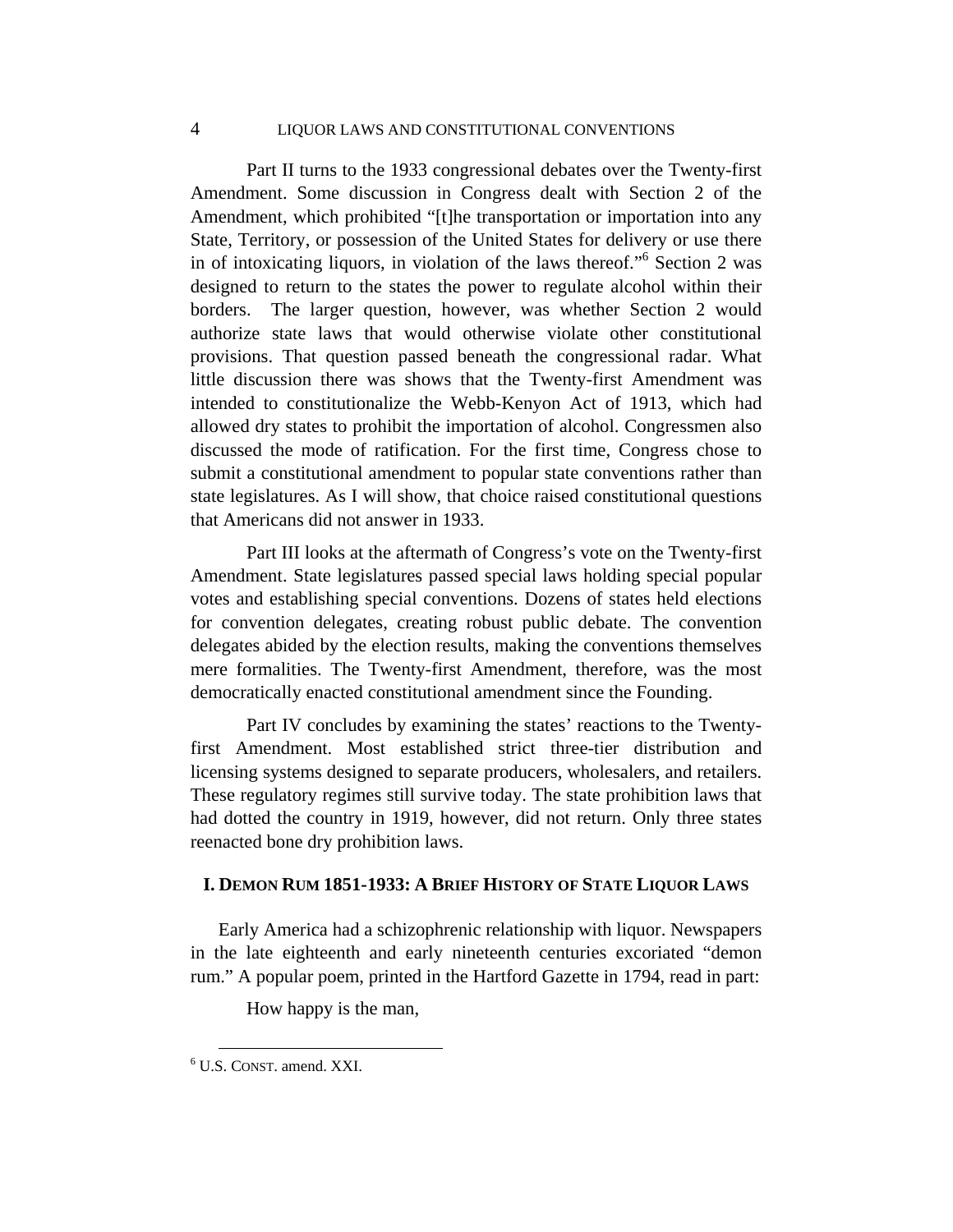Who has a quiet home, Who loves to do what good he can, And hates the demon rum  $\ldots$ <sup>7</sup>

Religious leaders, especially Protestants, believed that "intemperance seriously interfered with their soul-saving mission because it destroyed man's health, impaired his reason, and distracted him from the love of God."<sup>8</sup> But Americans by and large did not listen to such appeals. The period from 1800 – 1830 saw more per capita consumption of alcohol "than at any other time in the history of the nation."<sup>9</sup> Americans imbibed enormous quantities of alcohol, at breakfast, lunch, dinner, and in between. Babies' "bottles were laced with rum to keep them 'pacified'; later, 'able bodied men, and women, too, for that matter, seldom went more than few hours with a drink." $10^{10}$ 

America's love affair with liquor prompted the emergence of a strong, well organized temperance movement, with roots stretching back to the 1600s. At first, temperance advocates implored people to pledge to abstain from  $liqu$ <sub>11</sub> When persuasion proved unsuccessful, the temperance movement urged state legislatures to prohibit the manufacture and sale of alcohol. In 1851, Maine became the first state to oblige, outlawing the manufacture and sale of alcoholic beverages, allowing an exception only for medicinal reasons. The Maine law provided a penalty of "ten dollars and the costs of prosecution" for a first offense, "twenty dollars and the costs of prosecution" for a second offense, and between three and six months imprisonment for third and subsequent offenses.<sup>12</sup> Neal Dow, Maine's unflinching champion of prohibition, declared: "We are gradually contracting the area within which we have the rum traffic enclosed; and, in good time, we will exterminate it all."13 Dow's prediction was wrong. Though Maine's experiment with liquor prohibition triggered copycat liquor control statutes in twelve more states, by the late 1850s all state

<sup>7</sup> *The Happy Man*, Hartford Gazette, Aug. 21, 1794, Vol. 1, Issue 64, p. 4 8

DAVID E. KYVIG, REPEALING NATIONAL PROHIBITION at 6 (2d ed. 2000). 9

THOMAS R. PEGRAM, BATTLING DEMON RUM, THE STRUGGLE FOR A DRY AMERICA 1800- 1933, at 7 (1998).<br><sup>10</sup> EDWARD BEHR, PROHIBITION: THIRTEEN YEARS THAT CHANGED AMERICA 7 (1996).

<sup>&</sup>lt;sup>11</sup> See KYVIG, *supra* note 8, at 6. <br><sup>12</sup> An Act for the Suppression of Drinking Houses and Tippling Shops, Maine Rev. Stat. Chap. 211 (June 2, 1851).

<sup>&</sup>lt;sup>13</sup> Liquor Law in Maine, New Hampshire Sentinel, Sept. 25, 1851, Vol. LIII, Issue 39, Page 2.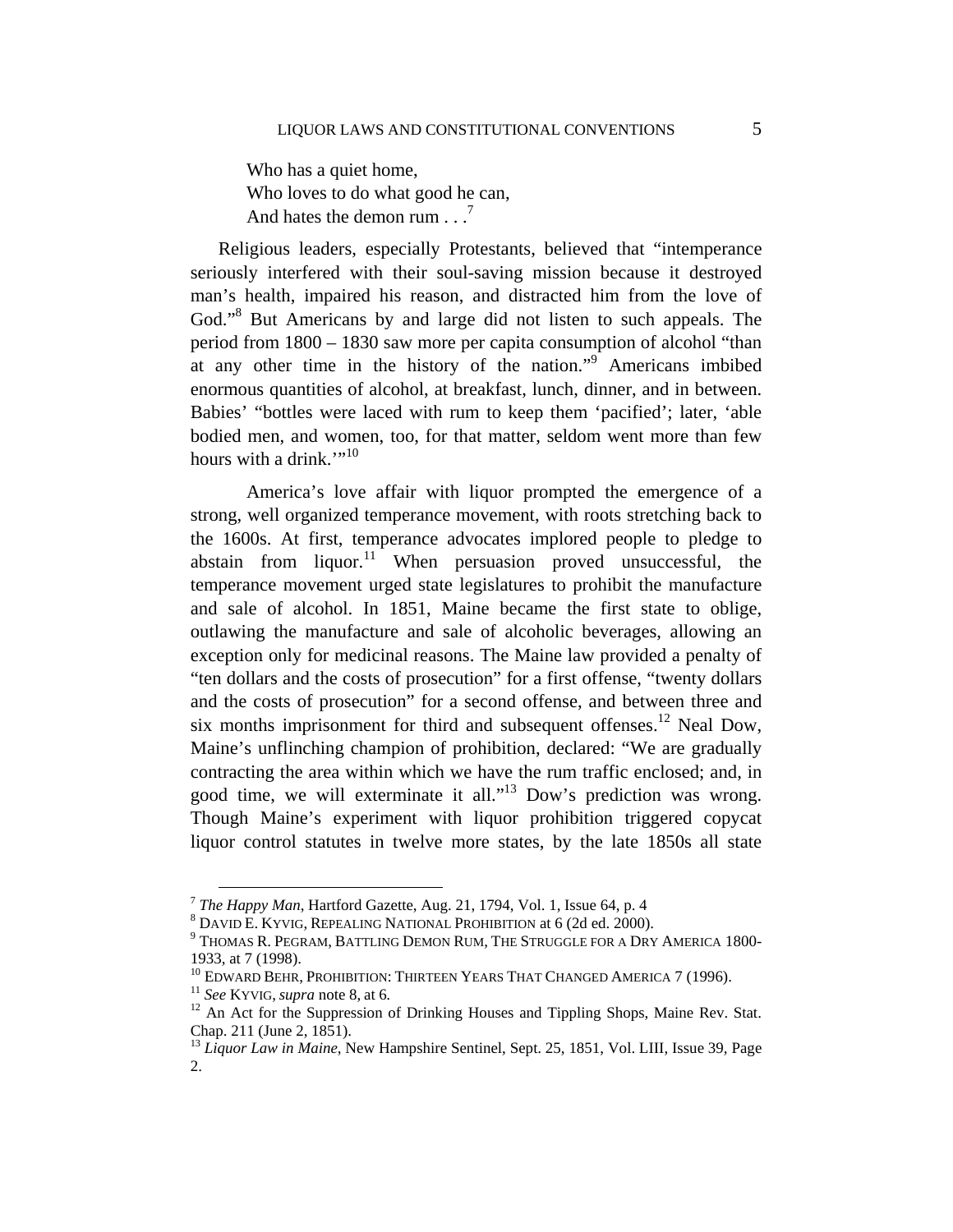prohibition statutes, including Maine's, had been repealed or were not enforced.14

The Civil War distracted the temperance movement for a decade, but by 1869 the drys had regained their momentum. That year saw the formation of the Prohibition Party, and in 1873 the Women's Christian Temperance Union (WCTU) also sprang into being.<sup>15</sup> Decades later, the WCTU would play a leading role in building the Prohibition Amendment into the nation's higher law. But in the late nineteenth century prohibitionists concentrated their efforts locally. States began to re-mount the prohibition bandwagon. By 1890 "sixteen more states – Ohio, Maine, Rhode Island, Michigan, Oregon, Tennessee, Texas, West Virginia, Connecticut, Massachusetts, New Hampshire, North Dakota, South Dakota, Pennsylvania, Washington, and Nebraska – [had] voted on prohibition amendments."16 In 1895, the Anti-Saloon League was formed, which rapidly became the standard bearer for the prohibitionist cause.

But the rising number of prohibition states encountered a roadblock. Though formally dry, the prohibition states could not prevent alcohol from entering their borders from out-of-state. Because of the dormant Commerce Clause, which prohibits states from interfering with interstate commerce, dry states were powerless to erect legal barriers to the importation of alcohol from out-of-state. If the states were to maintain effective liquor laws, it was up to the federal government to intervene, and so it did.<sup>17</sup> In 1890 Congress passed the Wilson Act, which allowed states to regulate imported liquor "upon arrival" in the state "to the same extent and in the same manner as though such liquids or liquors had been produced" within the state.18 The evident purpose of the Wilson Act was to allow dry states to police their borders effectively. At the same time, the Wilson Act expressly mandated equal treatment of in-state and out-of-state liquor.

<sup>&</sup>lt;sup>14</sup> *See* KYVIG, *supra* note 8, at 6.<br><sup>15</sup> *Id.* 16 PEGRAM, *supra* note 9, at 79.<br><sup>17</sup> Congress may modify the prohibitions of the dormant Commerce Clause by ordinary legislation (though it cannot change the scope of the Commerce Clause). Incidentally, this proposition was settled by the Webb Kenyon Act, which the Supreme Court upheld against the charge that the Act unconstitutionally delegated Congress's power over interstate commerce to the states. *See* Clark Distilling Co. v. Western Maryland, 242 U.S. 311 (1917).

<sup>&</sup>lt;sup>18</sup> An Act To Limit The Effect Of The Regulations Of Commerce Between The Several States And With Foreign Countries In Certain Cases, 26 Stat. 313 (Aug. 8, 1890).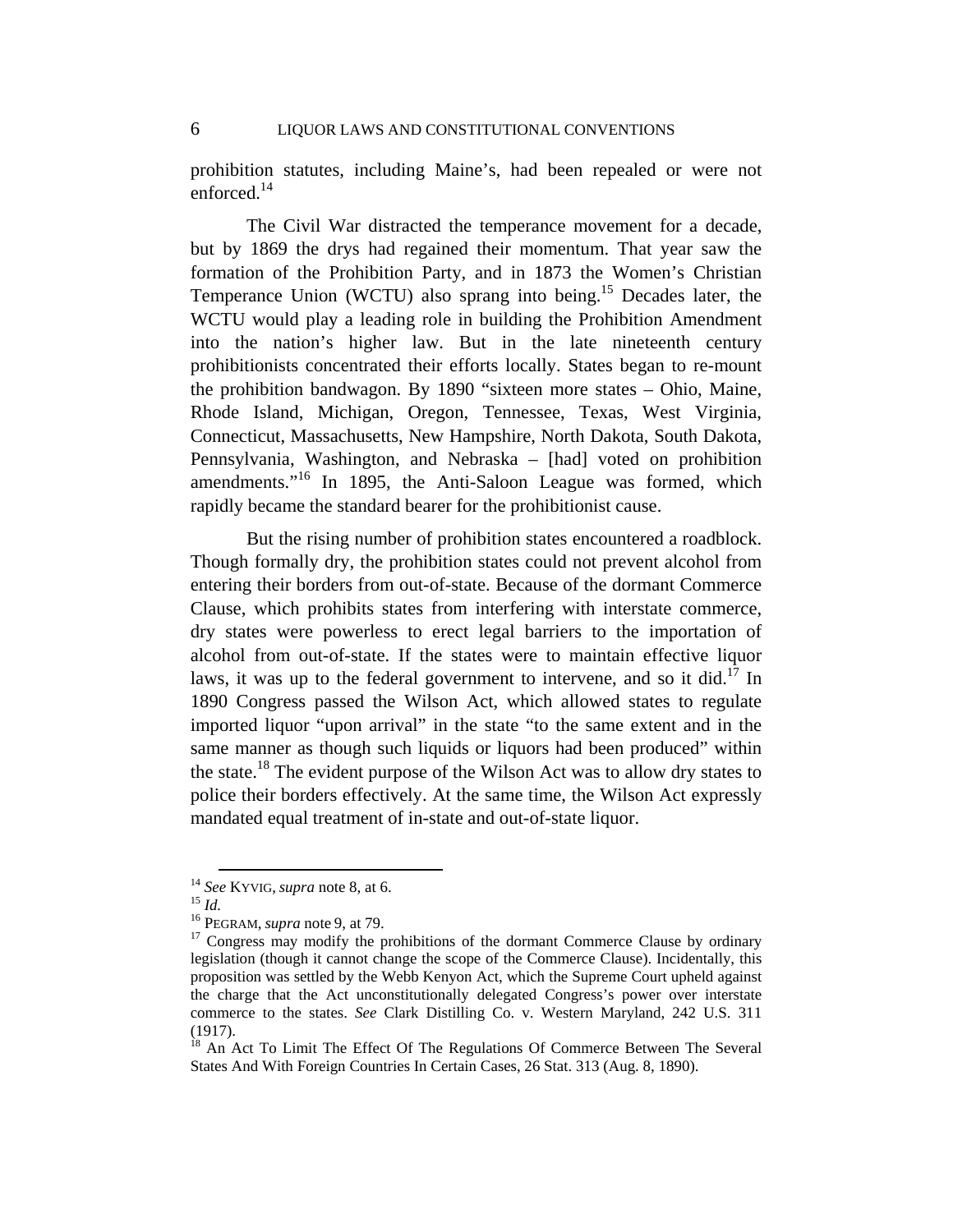The Supreme Court, however, interpreted the Wilson Act as allowing states to regulate the *resale* of imported alcohol, but not to prohibit the importation of liquor itself.<sup>19</sup> The importation of alcohol for personal use, the Court held, was a constitutional right. In *Vance v. Vandercook*, decided in 1898, the Court confronted a South Carolina regulatory scheme that required all liquor sold in state to pass through a dispensary system run by state officials. The Court upheld the dispensary system against a dormant Commerce Clause challenge, but simultaneously recognized the right of South Carolina citizens to receive direct shipments of alcohol from out-ofstate for personal use: "the right of persons in one state to ship liquor into another state to a resident for his own use is derived from the constitution of the United States, and does not rest on the grant of the State law."<sup>20</sup> The dry states could thus prohibit the sale or resale of alcohol within their borders, but still could not prevent liquor from leaking in from other states.

Perhaps because of this difficulty, only three prohibition states remained by 1904. But by 1906 the dry forces, led by the Anti-Saloon League, had gained steam once again. Energized by the infamous Carry Nation's hatchet attacks on saloons throughout the United States, $2<sup>1</sup>$ prohibitionists pushed anti-liquor measures in states throughout the Union. They took a bottom up approach, focusing first on localities and counties. "By 1906 more than half the counties, 60 percent of incorporated towns and villages, and close to 70 percent of American townships – territory in which almost 35 million Americans (40 percent of the population) resided – had banned saloons."<sup>22</sup> After drying up municipalities, the dry forces moved to the state legislatures. By April 1917, twenty six states, more than ever before, had adopted prohibition in one form or another. $^{23}$ 

<sup>&</sup>lt;sup>19</sup> The Court adopted this restrictive interpretation perhaps because of the constitutional questions the alternative interpretation would raise. The Court had not yet ruled on whether Congress could delegate its powers over interstate commerce to the states.

<sup>&</sup>lt;sup>20</sup> Vance v. Vandercook, 170 U.S. 438, 452-53 (1898).<br><sup>21</sup> PEGRAM, *supra* note 9, at 110-111.

<sup>&</sup>lt;sup>22</sup> PEGRAM, *supra* note 9, at 111.<br><sup>23</sup> *See* Robert Post, *Federalism, Positive Law, and the Emergence of the American Administrative State: Prohibition in the Taft Court Era*, 48 WM. & MARY L. REV. 1, 5 n.6 (2006). Only thirteen of the twenty-six dry states, however, "had sought to anticipate on a state-wide basis the drastic bone-dry legislation of the Eighteenth Amendment." *See*  CHARLES MERZ, THE DRY DECADE 22 (1931). "The remaining "dry" states allowed the importation and/or manufacture of alcohol for personal use, although some restricted the type of alcohol permitted and many limited the amount that could be imported during any given period." Post, *supra*, at 5 n.6.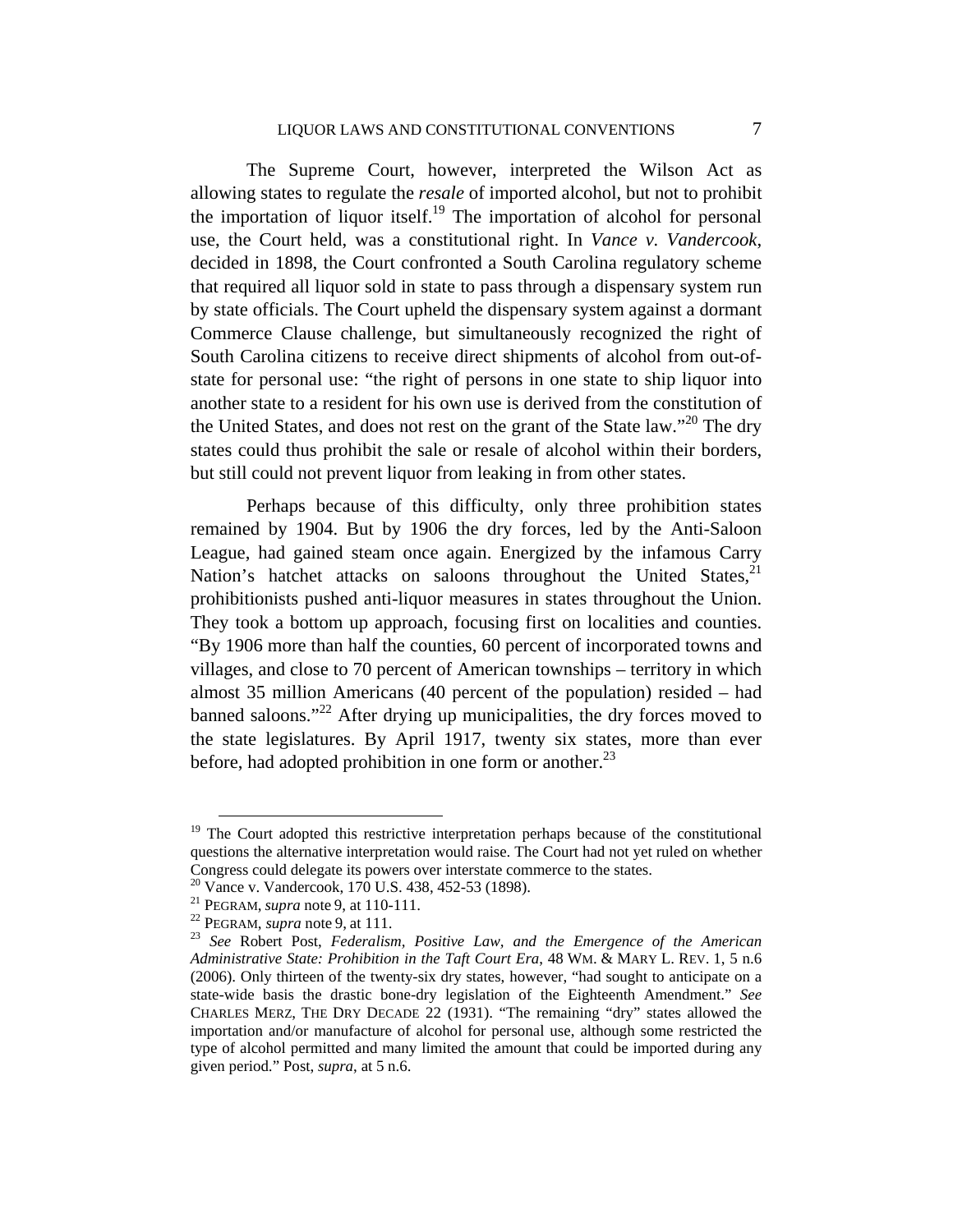# 8 LIQUOR LAWS AND CONSTITUTIONAL CONVENTIONS

Paralleling the string of dry victories in the states was dry political agitation in Congress. As states went dry one by one, they discovered once again the difficulties of preventing bootleggers from shipping liquor from out-of-state. The Supreme Court's restrictive interpretation of the Wilson Act in *Vance v. Vandercook* had recognized a constitutional obligation on states to allow direct shipments of alcohol for personal use, rendering their prohibition laws virtually unenforceable. Congress reacted to dry pressure in 1913 by passing the Webb Kenyon Act, which prohibited the shipment of alcohol into any state in violation of the state's laws.<sup>24</sup> In essence, the Webb Kenyon Act was designed to "close the direct shipment loophole"<sup>25</sup> left open by the Wilson Act and the *Vance* Court by allowing dry states to forbid imports. During the congressional debates, Senator Stone declared that the Webb-Kenyon Act would "merely put the shipper outside of Missouri or Iowa or Arkansas upon a level, that is upon terms of equality, so far as State law and regulation go, with the shipper within the State."<sup>26</sup> Dry states now could add bite to their bark.

In six years, however, Webb-Kenyon became moot. Riding waves of dry sentiment, anti-liquor activists built the Prohibition Amendment into the Constitution in record speed. The Anti-Saloon League drafted proposed language that would forbid the manufacture or sale of intoxicating liquors, which was approved in 1917 by a Senate vote of 65-20 and a House tally of 282-128. The Amendment went then to the state legislatures. Within just thirteen months the requisite number of state legislatures had given their blessing to prohibition. The Amendment gave a one year grace period before the formal ban took effect. And so dawn broke on the new era of federal Prohibition on January 17, 1920.<sup>27</sup>

What accounts for the prohibitionists' rapid string of victories from 1906-1919? In several ways, World War I played an indispensable role. An influx of beer drinking German immigrants over the past half century had produced an explosion in breweries.<sup>28</sup> Beer became commonplace. Americans, especially these new immigrants, migrated inwards to urban areas, bringing their "wet" culture with them. Protestant, churchgoing, liquor-detesting, rural Americans felt their cultural dominance challenged

 $^{24}$  An Act Divesting Intoxicating Liquors Of Their Interstate Character In Certain Cases, 37 Stat. 699 (Mar. 1, 1913).

<sup>&</sup>lt;sup>25</sup> *See* Granholm v. Heald, 544 U.S. 460, 462 (2005).<br><sup>26</sup> 49 Cong. Rec. 4917 (statement of Sen. Stone) (1913).

<sup>27</sup> *See* PEGRAM, *supra* note 9, at 138. 28 *See* BEHR, *supra* note 10, at 63-65.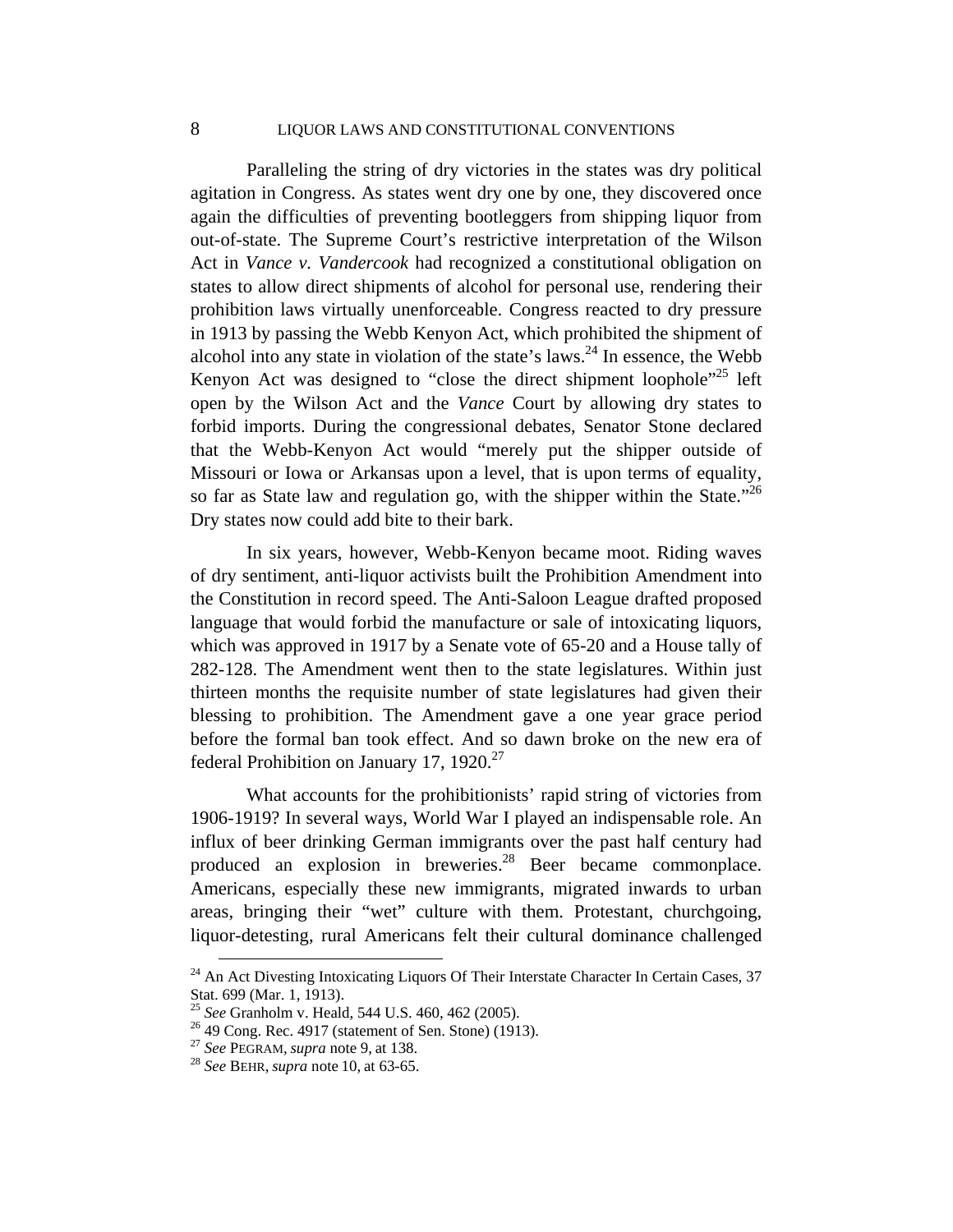by the new immigrants.<sup>29</sup> Antipathy to German-Americans multiplied after the sinking of the *Lusitania* in 1915.30 America's entry into the war on the side of Britain and France, combined with Theodore Roosevelt and Woodrow Wilson's infamous denunciations of "hyphenated Americans," made hostility to German-Americans and their beer drinking culture seem a patriotic duty. Drys "lost no time reminding Americans that the brewing interests were almost all in German hands, and that at some brewers' meetings the very language used was German."<sup>31</sup>

In a perfect storm, other factors coincided to bolster the dry cause. That "[r]aw materials used in the production of beer and spirits were needed for the war effort<sup>"32</sup> added another argument to the prohibitionists' arsenal.<sup>33</sup> Indeed, "the production of liquor used up huge quantities of grain, sugar and other foodstuffs needed for the armed forces . . ."<sup>34</sup> Meanwhile, industrialization increased the need for safe, sober workers, bringing businessmen over to the dry side. In terms of political strength, the Anti-Saloon League and the WCTU were far better organized and committed than their wet counterparts. In a misunderstanding that fragmented the wets, until almost the last minute breweries and wineries were convinced that their products would be exempted from any ban on alcohol. And importantly, many state legislatures were sharply malapportioned, giving drys in rural areas disproportionate strength over largely urban wets in the ratification fight.<sup>35</sup>

Perhaps most important to the ultimate triumph of the Eighteenth Amendment, however, was the passage of the federal income tax amendment in 1913. In that year, federal alcohol taxes amounted to \$230.1 million, accounting for an astonishing and indispensable 32.2% of total

 $29$  Robert Post writes that the "roots of prohibition lay in evangelical protestant moralism, so much so that Richard Hofstadter could dismiss it as a 'pseudo-reform' produced by a 'rural evangelical virus' capable of transmuting 'the reforming energies of the country ... into mere peevishness.'" See POST, supra note 23, at 15.

<sup>&</sup>lt;sup>30</sup> PEGRAM, *supra* note 9, at 144. <br><sup>31</sup> BEHR, *supra* note 10, at 67. *See also* AKHIL REED AMAR, AMERICA'S CONSTITUTION: A BIOGRAPHY 416 (2005) ("Prominent brewers were of German descent, and the war made it easy to stigmatize all things German. (As a rule, Prohibition ran strongest among rural, native-born Americans who looked askance at recent immigrants and urban culture.)"). 32 *See* KENNETH J. MEIER, THE POLITICS OF SIN: DRUGS, ALCOHOL, AND PUBLIC POLICY

<sup>138-39 (1994).</sup> 

<sup>33</sup> *See* AMAR, *supra* note 31, at 416. ("Since grain and sugar were in short supply,

Prohibition could be packaged as a patriotic act as well as a moral policy."). 34 JOHN KOBLER, ARDENT SPIRITS: THE RISE AND FALL OF PROHIBITION 206 (1973). 35 *See* AMAR, *supra* note 27, at 416.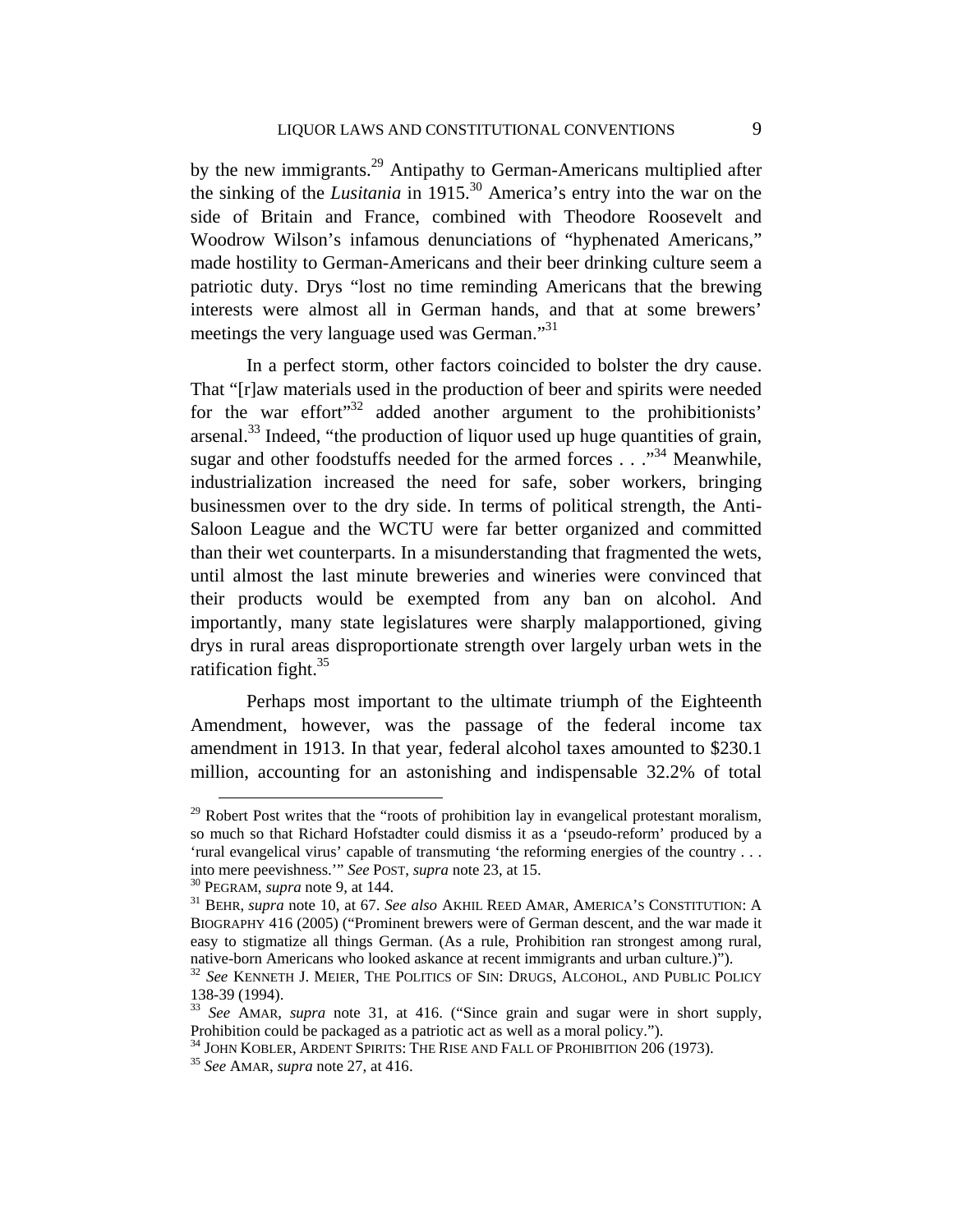federal revenues. By 1917, however, the federal government was drawing \$387.3 million from individual and corporate income taxes, or 35% of total revenues. (Alcohol taxes in that year totaled \$284 million). Put simply, with an established income tax base, alcohol taxes were no longer critical to the functioning of the federal government. One of the most important arguments in the wet arsenal had been defanged.<sup>36</sup>

And so America embarked on its experiment in Prohibition. Every casual student of American history knows the broad outlines of the sad tale of Prohibition in the 1920s and early 1930s. Congress overreached in the beginning by defining "intoxicating liquors" to mean not only distilled spirits, but wine and beer as well.<sup>37</sup> Outlawing such popular commodities instantly created a profitable black market. Bootleggers drew from stashes of alcohol in the French islands of St. Pierre and Miquelon.<sup>38</sup> "The Bahamas" became a privileged halfway house – the Medellin of the Prohibition era.<sup>39</sup> "Rumrunners" consistently outwitted the U.S. Coast Guard, using increasingly sophisticated codes to communicate with shore.<sup>40</sup> Lacking legal enforcement mechanisms, underground liquor dealers turned to bribery, violence, and coercion. "Major gang wars were fought to establish market control in numerous cities."<sup>41</sup> Alcohol consumption remained incredibly high: less than two years after the passage of the Eighteenth Amendment, the U.S. government "reckoned that bootlegging had become a one billion dollar business, and a senior official urged the government to take steps to recover \$32 million from bootleggers in excess profits  $\text{taxes.}^{942}$ 

By the end of the decade Americans had seen enough. The major movements for repeal, including the Association Against the Prohibition Amendment, first gained traction in 1927. In 1929, the "Depression accelerated the swing away from Prohibition."43 Americans saw their life savings evaporate in the stock market crash of 1929 and could no longer afford to buy illegal alcohol. Millionaires, including Pierre DuPont,

<sup>36</sup> *See* MEIER*,* at 139-40. 37 Volstead Act, 41 Stat. 305 (1920).

<sup>&</sup>lt;sup>38</sup> BEHR, *supra* note 10, at 130.<br><sup>39</sup> BEHR, *supra* note 10, at 131.

<sup>&</sup>lt;sup>40</sup> The Coast Guard's Prohibition-era experience in cryptanalysis proved useful during the Second World War.<br><sup>41</sup> MEIER, *supra* note 32, at 141.

<sup>41</sup> MEIER, *supra* note 32, at 141. 42 BEHR, *supra* note 10, at 147. 43 BEHR, *supra* note 10, at 233.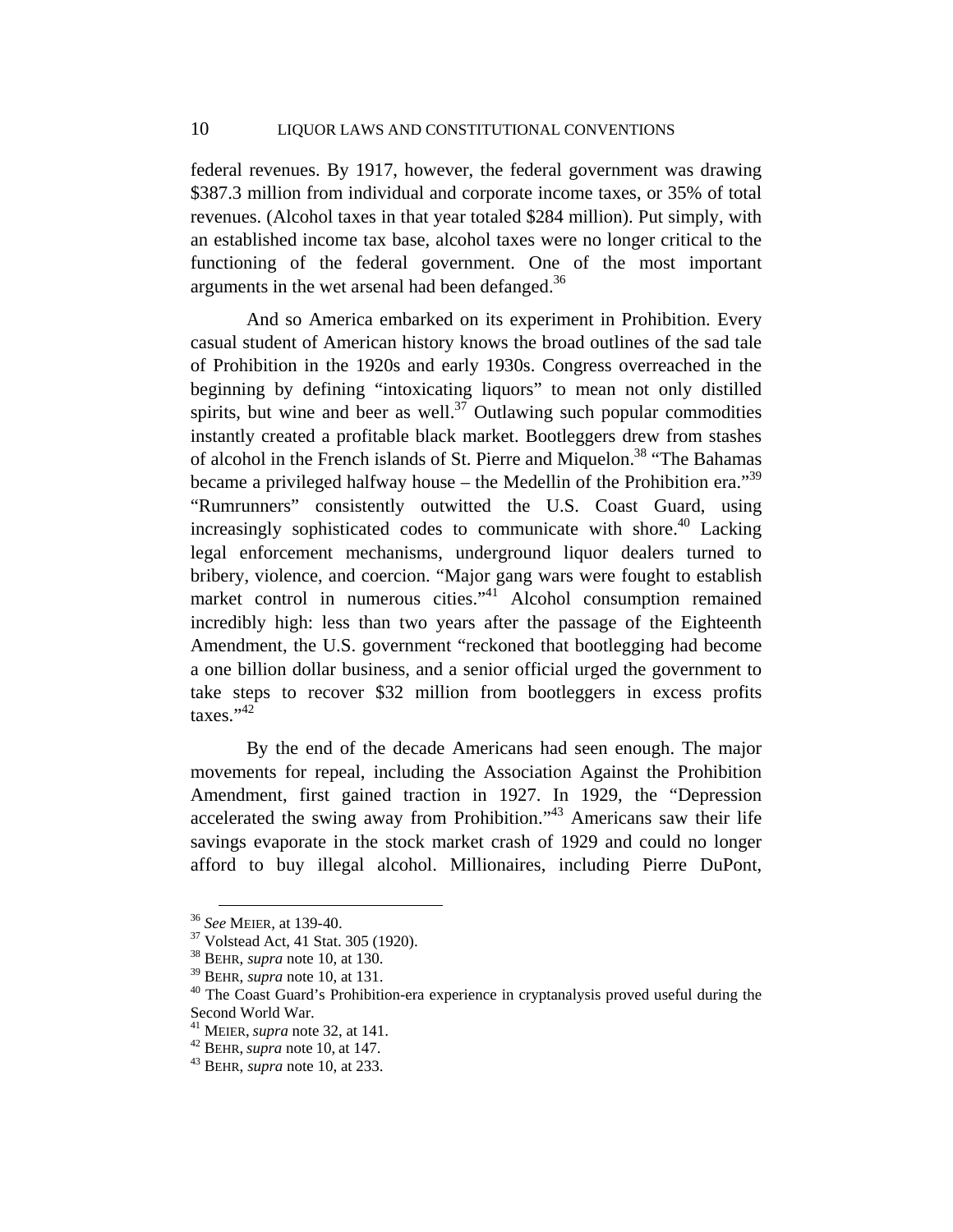"claimed that if Britain's liquor tax system were applied to America, this would 'permit the total abolition of income tax, both personal and corporate."<sup>44</sup> The U.S. government developed a similar interest in the potential infusion of tax revenue repeal would bring: there was a "growing awareness among economists and business leaders, as well as private citizens, that by banning liquor, the government had, since 1920, cut itself off from extremely valuable tax revenue.<sup> $345$ </sup> By early 1933, the country was ready for another constitutional amendment.

# **II. THE BEGINNING OF THE END: CONGRESSIONAL DEBATES**

Prohibition's repeal, in some sense, was a step backwards in time. The straightforward repeal of federal prohibition itself was rather uncontroversial; over seventy percent of the American public voted in favor of repeal during popular elections in the states. But while drafting the Twenty-first Amendment, the nation faced precisely the issues of yesteryear: what sorts of state alcohol laws were legitimate, and which ones contravened the dormant Commerce Clause? What regulatory role should the federal government play, if any? And a novel question: should Congress require the states to call conventions to ratify the Twenty-first Amendment, thus rejecting the state legislature route for the first time in the nation's history?

#### *A. Building Webb-Kenyon Into The Constitution*

For a constitutional provision that has generated many modern disputes, section 2 of the Twenty-first Amendment was remarkably uncontroversial in its own time. Should the Eighteenth Amendment be repealed, supporters of the Twenty-first Amendment substantially agreed that states should keep the authority to stay dry if they so wished. The congressional debates reflected this consensus. Since no one seriously tried to strike section 2 out of the proposed Amendment, the discussions in Congress are limited.

 Senator Blaine, the spokesman for the Judiciary Committee, opened the discussion of section 2 by outlining the history of the Wilson and Webb-Kenyon Acts. The Wilson Act, passed in 1890, was designed to allow states to regulate alcohol once it crossed their borders. In *Rhodes v. Iowa*, 46 (and

 <sup>44</sup> BEHR, *supra* note 10, at 233. 45 BEHR, *supra* note 10, at 232. 46 170 U.S. 412 (1898).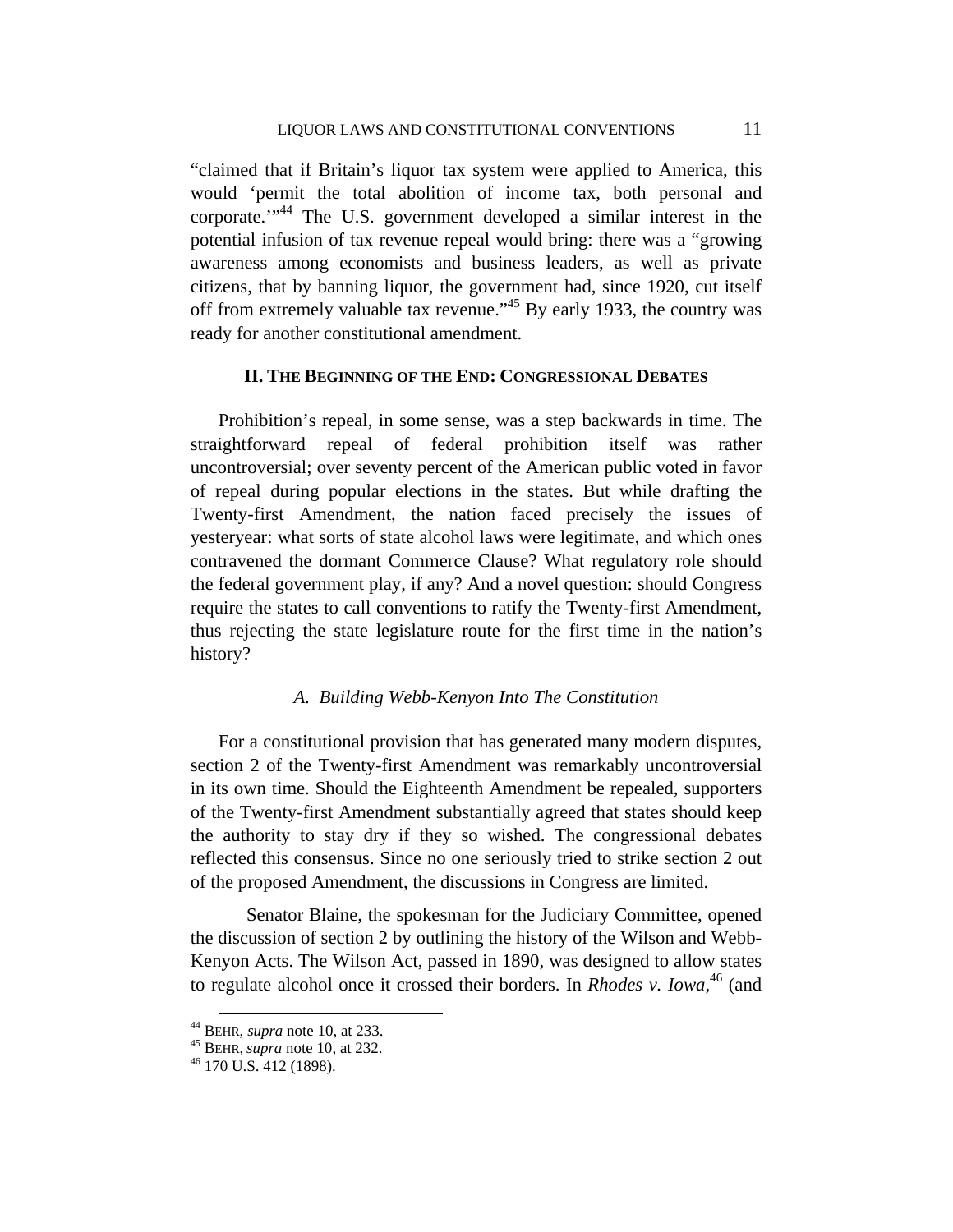*Vance v. Vandercook*) however, the Supreme Court gave the Act "rather a restricted construction", allowing state regulation only once the liquor "had actually been delivered to the consignee." This interpretation meant that states had the power to control the *resale* of imported alcohol, but powerless to restrict the importation of alcohol itself. In practice, this meant that dry states could not prevent wet states from sending alcohol across their borders. In 1913, Congress passed the Webb-Kenyon Act, clarifying that dry states did have the power to prevent the importation of alcohol altogether. President Taft vetoed the Webb-Kenyon Act, arguing that it was an unconstitutional delegation of Congress's power over interstate commerce to the states. But Congress immediately re-passed the Act with the requisite two-thirds majority. Four years later, in *Clark Distilling v. American Express*, 47 the Supreme Court sustained the Act against constitutional challenge by a vote of seven to two. The passage of the Repeal Amendment in 1919 rendered the constitutional debates moot. But with the repeal of Prohibition, the issue of how to protect the dry states rose again to the fore.<sup>48</sup>

If section 2 was meant to protect dry states, the Webb-Kenyon Act provided the best model. The language of section 2 thus tracked closely the language of the Webb-Kenyon Act. Senator Blaine said: "So, to assure the so-called dry States against the importation of intoxicating liquor into those States, it is proposed to write permanently into the Constitution a prohibition along that line." Senator Borah expressed his view that the Webb-Kenyon Act needed to be reaffirmed by constitutional amendment: without section 2, "we are turning the dry States over for protection to a law which is still of doubtful constitutionality and which, as it was upheld by a divided court, might very well be held unconstitutional upon a representation of it."<sup>49</sup> Senator Wagner agreed: "if the dry States want additional assurance that they will be protected I shall have no objection."<sup>50</sup> Congress evidently envisioned a checkerboard of states, some wet and some dry, arising after repeal. If a state chose to remain dry, section 2 would allow it to block the flow of alcohol across its borders.<sup>51</sup> Newspapers at the

 <sup>47 242</sup> U.S. 311 (1917).

<sup>48</sup> This paragraph draws from Senator Blaine's statements at 76 Cong. Rec. 4140-41.

 $49$  76 Cong. Rec. 4170 (statement of Sen. Borah).

<sup>50 76</sup> Cong. Rec. 4171 (statement of Sen. Wagner).

 $<sup>51</sup>$  Debates in the House show that House members also thought of section 2 as a protective</sup> shield for dry states. *See, eg.*, 76 Cong. Rec. 4514 ("A majority of . . . [Congress] . . . [will vote] . . . to take the prohibition issue of Congress, and prohibition itself, out of the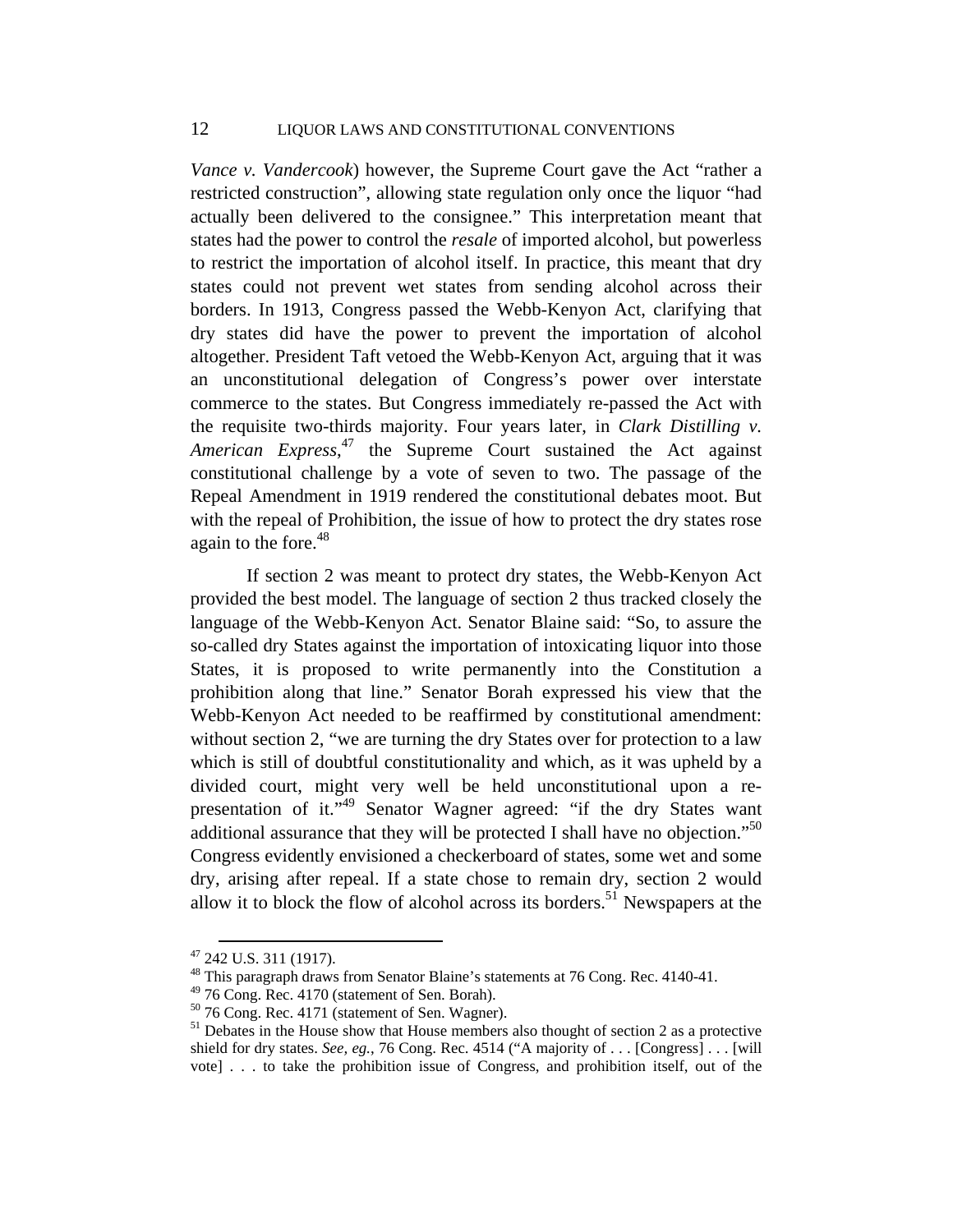time confirm this understanding of the purpose of section  $2^{52}$ 

 The harder question was what degree of control the wet states would be allowed to assert over the alcohol traffic. Would states be allowed to discriminate against interstate commerce? Isolated arguments from Senator Blaine seem to point in that direction:

When our Government was organized and the Constitution of the United States adopted, the States surrendered control over and regulation of interstate commerce. This proposal is restoring to the States, in effect, the right to regulate commerce respecting a single commodity – namely, intoxicating liquor. In other words, the State is not surrendering any power that it possesses, but rather, by reason of this provision, in effect acquires powers that it has not at this time.<sup>53</sup>

Later, Senator Blaine also said flatly: "The purpose of section 2 is to restore to the States by constitutional amendment *absolute control* in effect over interstate commerce affecting intoxicating liquors which enter the

Constitution and return it to the States, where it belongs and where it will be safely handled, as previously.") (statement of Rep. Dyer); 76 Cong. Rec. 4514 ("Each State must determine for itself the type of supervision it wishes over the distribution of liquor.") (statement of Rep. Celler); 76 Cong. Rec. 4518 ("Section 2 attempts to protect dry States.") (statement of Rep. Robinson); 76 Cong. Rec. 4519 ("Section 2 prohibits the transportation or importation of intoxicating liquors for delivery or use into any of the several States where the laws of the States prohibit such. This section, it is claimed, will protect the dry States.") (statement of Rep. Garber); 76 Cong. Rec. 4523 ("If 36 States should act in favor of ratifying this proposed amendment, then, undoubtedly, each and every State in the Union could be just as dry as its own laws make it and as its own courts and juries make it.") (statement of Rep. McSwain); 76 Cong. Rec. 4526 ("[Section 2] will aid and protect the so-called dry States in permitting them to exclude, if their citizens so wish, all liquor traffic in their domains.") (statement of Rep. Tierney).

<sup>52</sup> *See, eg.*, *Senate Votes Today On Dry Repeal Plan*, WASH. POST, Feb. 16, 1933 at 1 ("There is no question but that there are many members of the House who voted for the Garner naked repeal resolution who would rather vote for a repeal resolution containing some sort of a provision designed to protect dry States from the influx of liquor from those which might be wet."); *Dry Amendment In Its 14th Year With Battle On: Beer Bill In Committee As Drys Say They Have Just Begun To Fight*, CHRISTIAN SCIENCE MONITOR, Jan. 16, 1933, at 2 ("[A] resolution repealing the Eighteenth Amendment, *but also affording protection to dry states ...* was approved by a Senate Committee ...") (emphasis added); *Repeal Plan Voted By Senate Group; Sales Control Kept: Dry States Protected*, N.Y. TIMES, Jan 6, 1933 at p. 1; Roy Malcolm, *Storms Ahead For The Wets*, L.A. TIMES, Oct. 8, 1932 at A4 (Republican Party would "prevent the flow of liquor from wet into dry States").

 $53$  76 Cong. Rec. 4141 (statement of Sen. Blaine).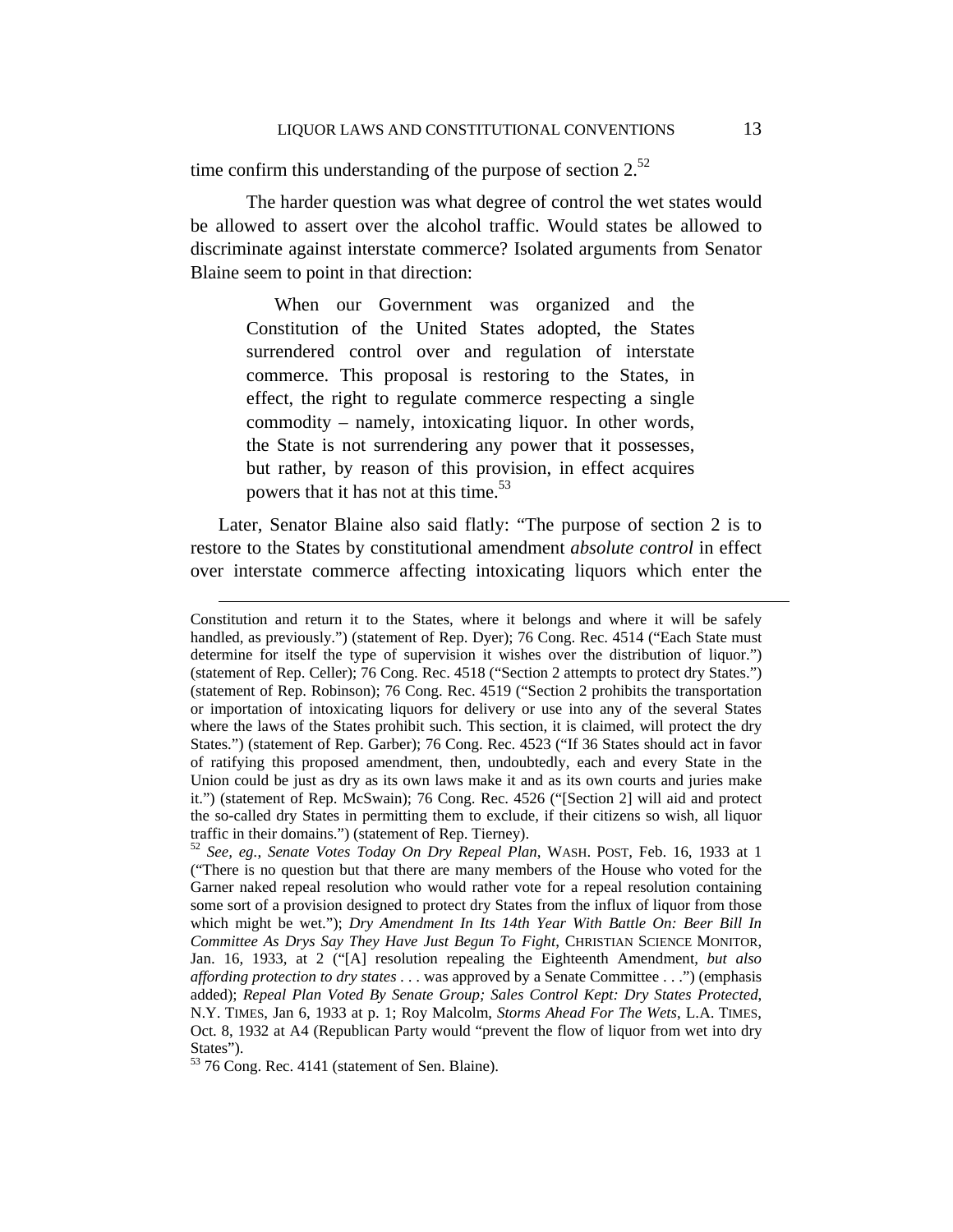confines of the States."<sup>54</sup>

 In the House, Rep. McSwain echoed Blaine's sentiments, contending that Section 2 would return to the states "absolute" power to regulate the liquor traffic:

The proposal voted on to-day gives to every State absolute power to control the manufacture, sale, and transportation of alcoholic and intoxicating beverages. It will be up to the people of every State to say whether or not they will permit any intoxicating beverages to be sold or transported or stored in each such State, and if they, but their State laws, prohibit such manufacture, sale, and transportation within the State, then, such State laws will be supreme on that question, and whiskies can not be shipped into, or transported into such State; and, if laws prohibiting such importation and transportation of intoxicating beverages are violated by common carriers, or by private individuals, then State courts, and State juries must try, and convict, and punish all such violations.<sup>55</sup>

 Despite the two statements by Senator Blaine and Representative McSwain, the better (though by no means conclusive) view is that Congress did not intend to bless discrimination against interstate commerce. First, no other Senator echoed Blaine's "absolute control" sentiments.<sup>56</sup> Second, Blaine's comments are arguably consistent with a non-discrimination interpretation. A state might indeed regulate and control interstate commerce in liquor, so long as equal restrictions applied within the state. For example, a licensing system solely for out of state liquor producers would exceed state authority under section 2. But a licensing system that applied to all producers, whether in-state or out-of-state, would be legitimate. Third, surely the "repeal by implication" of federal constitutional provisions should be disfavored. If Congress had meant to remove liquor from the purview of the Commerce Clause, it would have said so explicitly. Most importantly, the language of Section 2 tracked the language of the Webb-Kenyon Act. As I have shown, the Webb Kenyon Act was designed to protect dry states from the importation of liquor from out of state, not to

 <sup>54 76</sup> Cong. Rec. 4143 (statement of Sen. Blaine) (emphasis added).

<sup>55 76</sup> Cong. Rec. 4508 (statement of Rep. McSwain).

<sup>&</sup>lt;sup>56</sup> Of course, since debate was so limited, perhaps other senators simply didn't have a chance to echo Blaine.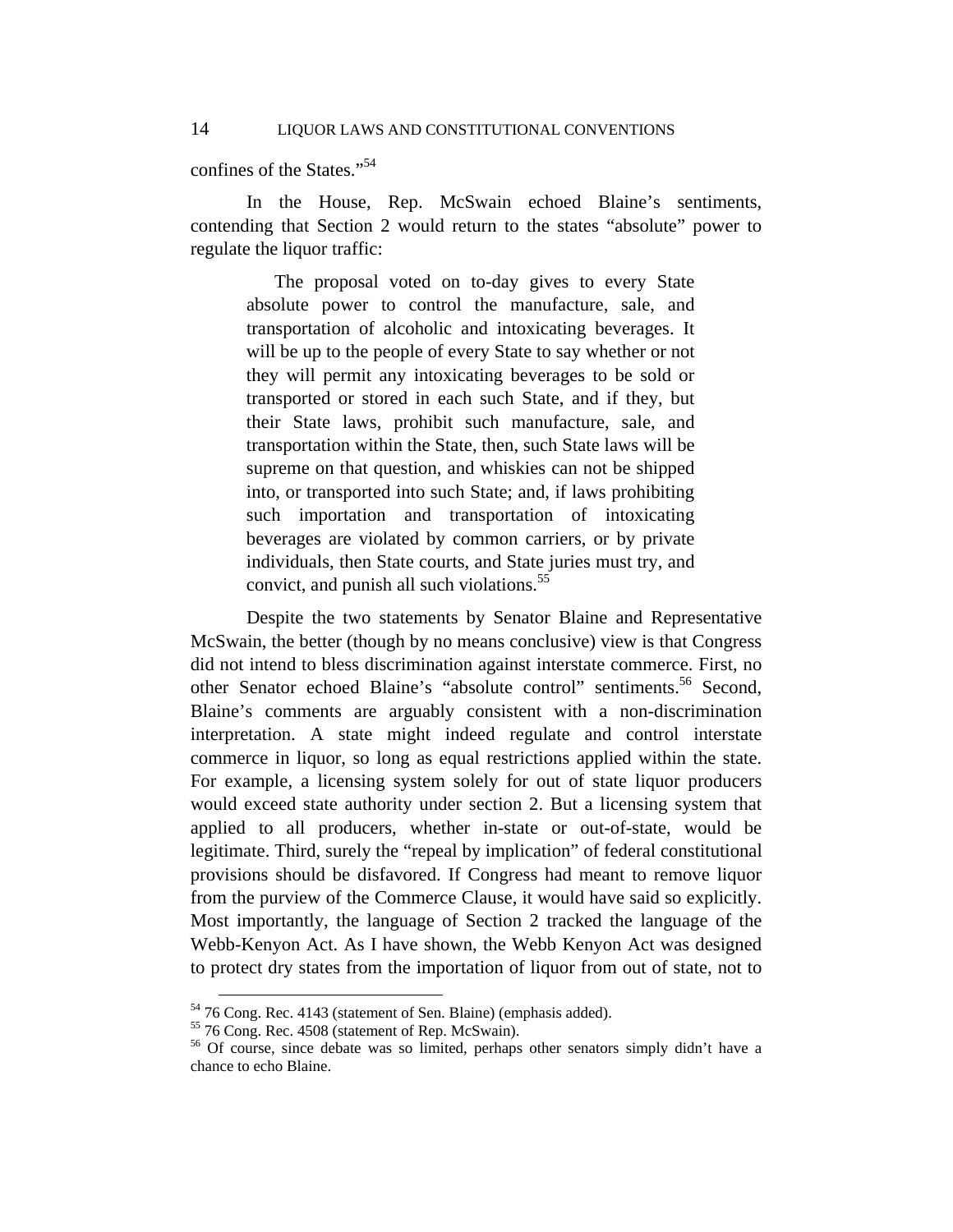authorize discrimination against interstate commerce. No congressman suggested that Section 2 reached further than the Webb-Kenyon Act. Under this non-discrimination interpretation, of course, Section 2's only real bite would be to protect the dry states.<sup>57</sup>

# *B. The Question Of Federal Control*

More time was spent during the Senate debates considering an "amendment to the amendment." The proposed Section 3, which was ultimately not enacted, read: "Congress shall have concurrent power to regulate or prohibit the sale of intoxicating liquors to be drunk on the premises where sold." Its purpose, supporters stressed repeatedly, was not to drain power from the states, but merely to allow Congress to prevent the return of the hated saloon. They pointed out that the proposed amendment did not confer plenary power over alcohol on Congress, but only allowed Congress "to regulate or prohibit the sale of intoxicating liquors *to be drunk on the premises where sold*." "On the premises where sold" meant "saloons." Without Section 3, the saloon could be abolished only by state legislation.

 The proposal was immediately under assault. Opponents, including the Association against the Prohibition Amendment, charged that Section 3 would take away the victory of repeal by leaving control of the liquor issue to the federal government. Senator Wagner led the charge: "the pending resolution does not in fact repeal the inherently false philosophy of the eighteenth amendment. It does not correct the central error of national prohibition. It does not restore to the States responsibility for their local liquor problems."<sup>58</sup> It did not matter that the power granted by section 3 was limited to the abolishing of saloons. When combined with the Necessary and Proper Clause, "my imagination is not sufficiently fertile to foresee all

 $57$  But as this paper will show, few states took advantage of their constitutional right to prohibit alcohol within their borders after the ratification of the Twenty-first Amendment. Almost eighty years later, no state prohibits the sale or use of alcohol. If section 2 really was intended only to preserve the right of dry states to remain dry, then section 2 has become a dead letter. These developments have led courts to twist themselves into contortions when interpreting section 2. Searching for some sort of independent function section 2 might serve, courts of appeals have upheld state alcohol regulations that would normally violate the dormant Commerce Clause. *See, eg.*, *Brooks v. Vassar*, 462 F.3d 341 (4th Cir. 2006), *cert. denied* 2007 WL 444488 (upholding Virginia laws prohibiting the instate transportation of more than one gallon of alcohol bought out-of-state).<br><sup>58</sup> 76 Cong. Rec. 4144 (statement of Sen. Wagner).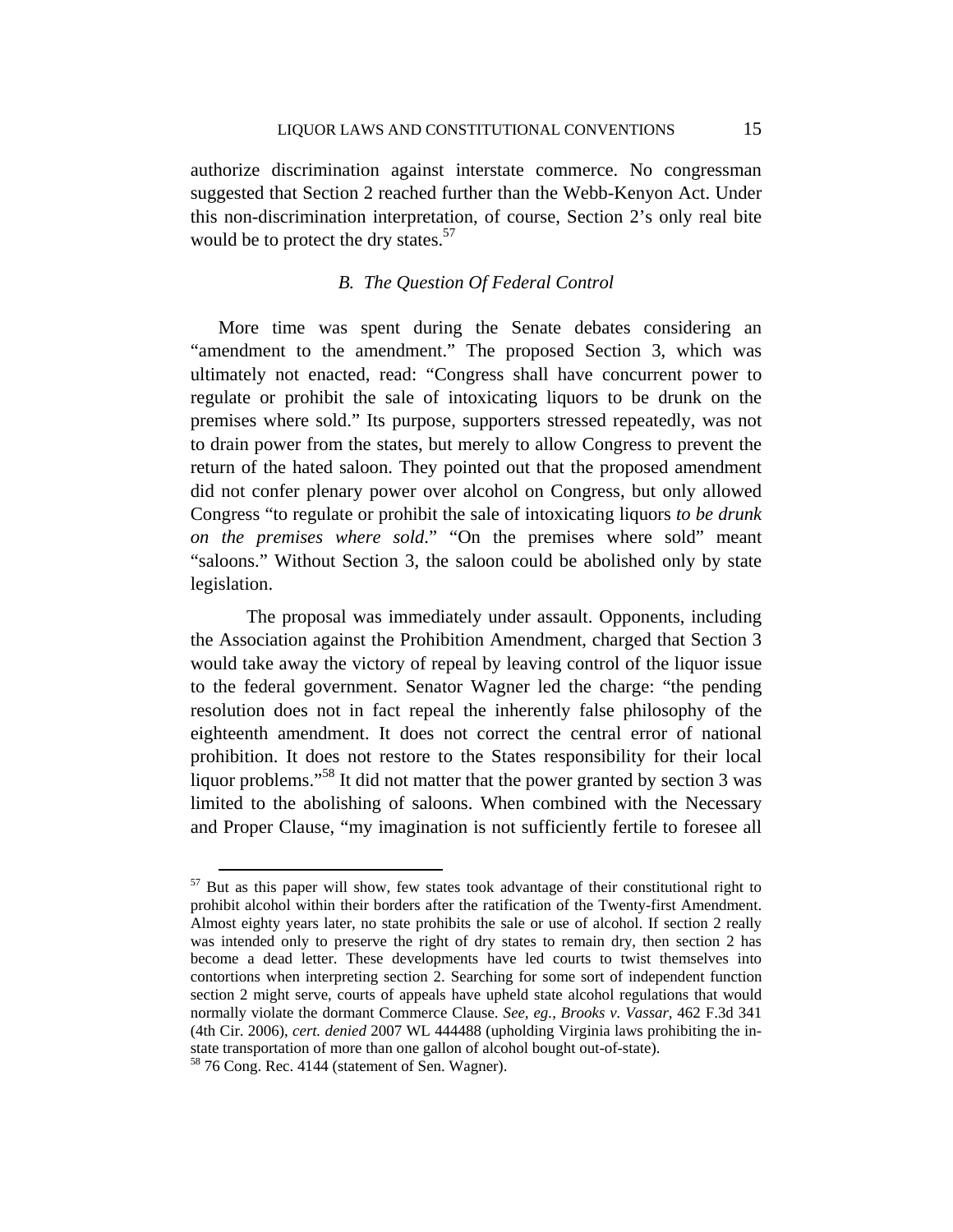of the extensions which will be grafted onto section  $3.^{59}$  By including section 3, Senator Wagner said, "we have expelled the system of national control through the front door of section 1 and readmitted it forthwith through the back door of section  $3.^{60}$ 

 Objectors also seized on the word "concurrent." What did it mean? What would happen in cases of conflict between state and federal laws covering the same subject? To Senator Walsh, there was no conflict. If a state were to forego prohibiting the saloon, and the federal government were to prohibit it, a saloon owner could be prosecuted under federal law but not under state law.<sup>61</sup> Senator Brookhart, however, added another twist: "Suppose the State of New York made the saloon legal by affirmative enactment?"62 In that case, Walsh had to concede that "[t]he State of New York could not make the saloon legal as against a federal statute. It would be a nullification of a Federal statute."<sup>63</sup> But in that case, what was the meaning of the word "concurrent?"

 The debate over the proposed section 3 raged in the public as well. Women's organizations, including the Women's Committee for Repeal of the Eighteenth Amendment, pushed for exclusive state control over the alcohol problem. Mrs. Charles Sabin, national chairwoman of the Women's Organization for National Prohibition Reform, announced that "we would oppose any resolution which leaves the problem of liquor control in the hands of the federal government."<sup>64</sup> The American Hotel Association also understandably opposed giving Congress the power to prohibit the "sale of intoxicating liquors to be drunk on the premises where sold"; Arthur L. Race, the Association's chairman, decried the proposed section 3 as "a constant threat to the establishment of an orderly liquor traffic within individual states" and feared that it would "vitiate State liquor codes."<sup>65</sup>

 Motivated by concerns about overly expansive federal regulatory power and the confusion that would result from concurrent federal and state

 $59$  76 Cong. Rec. 4147 (statement of Sen. Wagner). Wagner went through a litany of prohibition era Supreme Court decisions to illustrate how extensive federal power could spring from seemingly terse constitutional provisions.

 $60$  76 Cong. Rec. 4147 (statement of Sen. Wagner).

<sup>&</sup>lt;sup>61</sup> See 76 Cong. Rec. 4155 (exchange between Sen. Brookhart and Sen. Walsh).<br><sup>62</sup> Id.<br><sup>63</sup> Id.<br><sup>64</sup> Women Wets Call For Repeal First, N.Y. TIMES, Nov. 29, 1932, at 2.<br><sup>65</sup> Hotels To Be Dry While Law Stays: Repeal Bill Cr

<sup>22.</sup>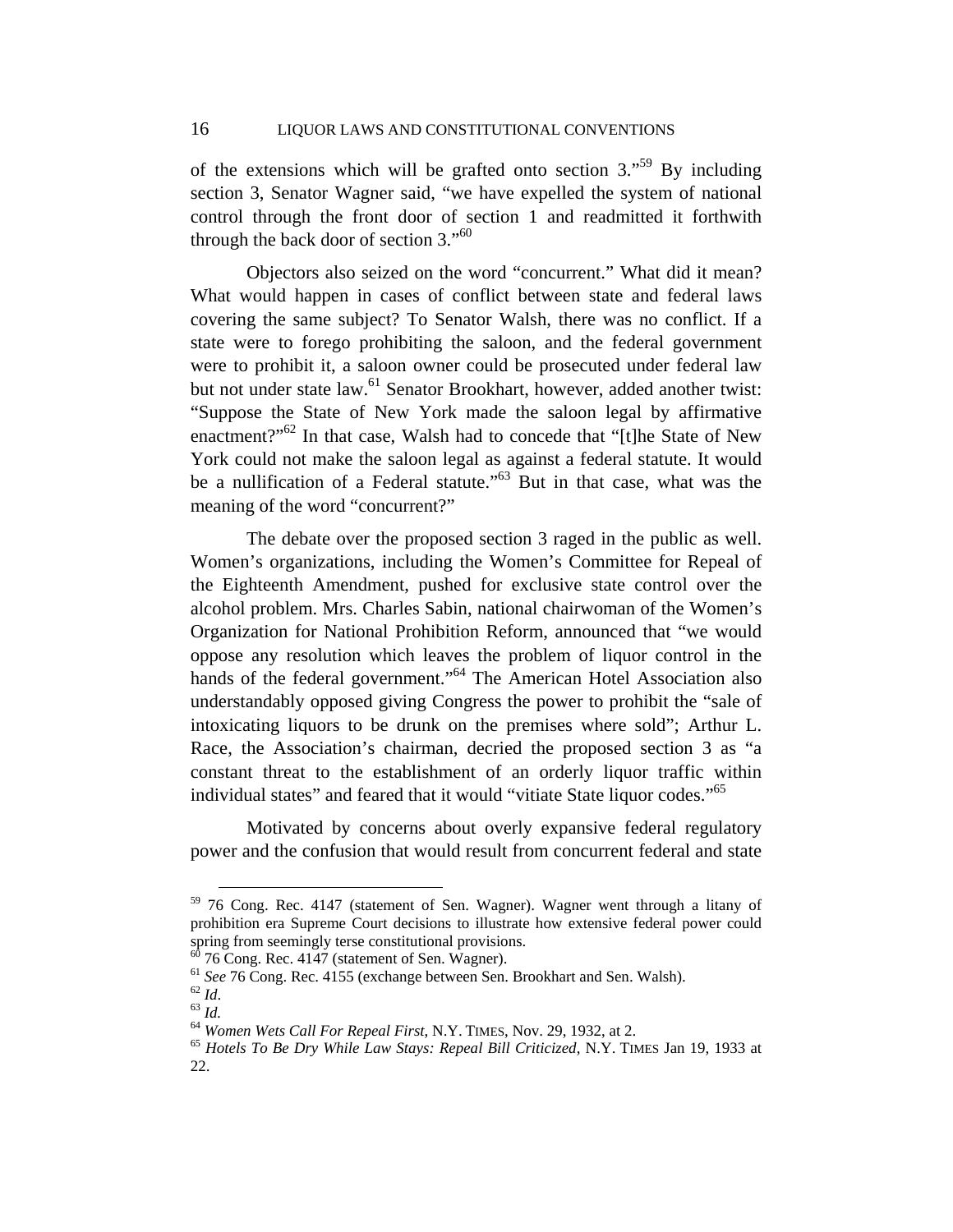authority, the Senate rejected Section 3. It might be argued, then, that the rejection of Section 3 showed a congressional intent to remove entirely from the federal government the authority to regulate alcohol. The better view, however, is that Congress only rejected the idea that the federal government should have authority to regulate *intrastate* alcohol transactions. Section 3, after all, was narrowly drafted. It would only have authorized congressional regulation of the saloon. At no point was there a suggestion that the federal government would lose its power to regulate *interstate* commerce in alcohol.

## *C. Asking The People: Ratification By Convention*

Perhaps the most vigorous and interesting debate in the Senate and in the public concerned whether to submit the Twenty-first Amendment to state legislatures or to state conventions. Article V of the Constitution allows constitutional amendments to be ratified either by conventions or by legislatures.

The 1933 interest in conventions apparently originated in an opinion by a maverick federal district court judge in 1930. Citing Charles Beard for the proposition that "a search for 'the will of the people who made the Constitution' leads into a Serbonian bog,"<sup>66</sup> Judge William Clark concluded that the ratification of the Eighteenth Amendment by state legislatures rendered the Amendment invalid. Dodging the explicit language of Article  $V<sub>1</sub><sup>67</sup>$  Judge Clark relied on "political thought" and "scientific principles" to conclude that constitutional amendments "designed to transfer to the United States powers heretofore reserved to the states, or, if there are any such, to the people" must be ratified by conventions. $68$  According to Judge Clark: "This follows from the character of such amendments and from the character of the delegates to and deliberations in a constitutional convention, as compared with the corresponding character of the personnel of state Legislatures and their deliberations."69 Judge Clark also pointed out that conventions assembled only for the purpose of acting upon a constitutional amendment are "disturbed by no hope of political gain or fear of political punishment."70 The court accordingly struck down the

 $^{66}$  United States v. Sprague, 44 F.2d 967, 981 (D.C.N.J. 1930).<br> $^{67}$  See U.S. CONST. art. V

<sup>&</sup>lt;sup>68</sup> Sprague, 44 F.2d at 981.<br><sup>69</sup> Sprague, 44 F.2d at 981.<br><sup>70</sup> *Id.*at 982.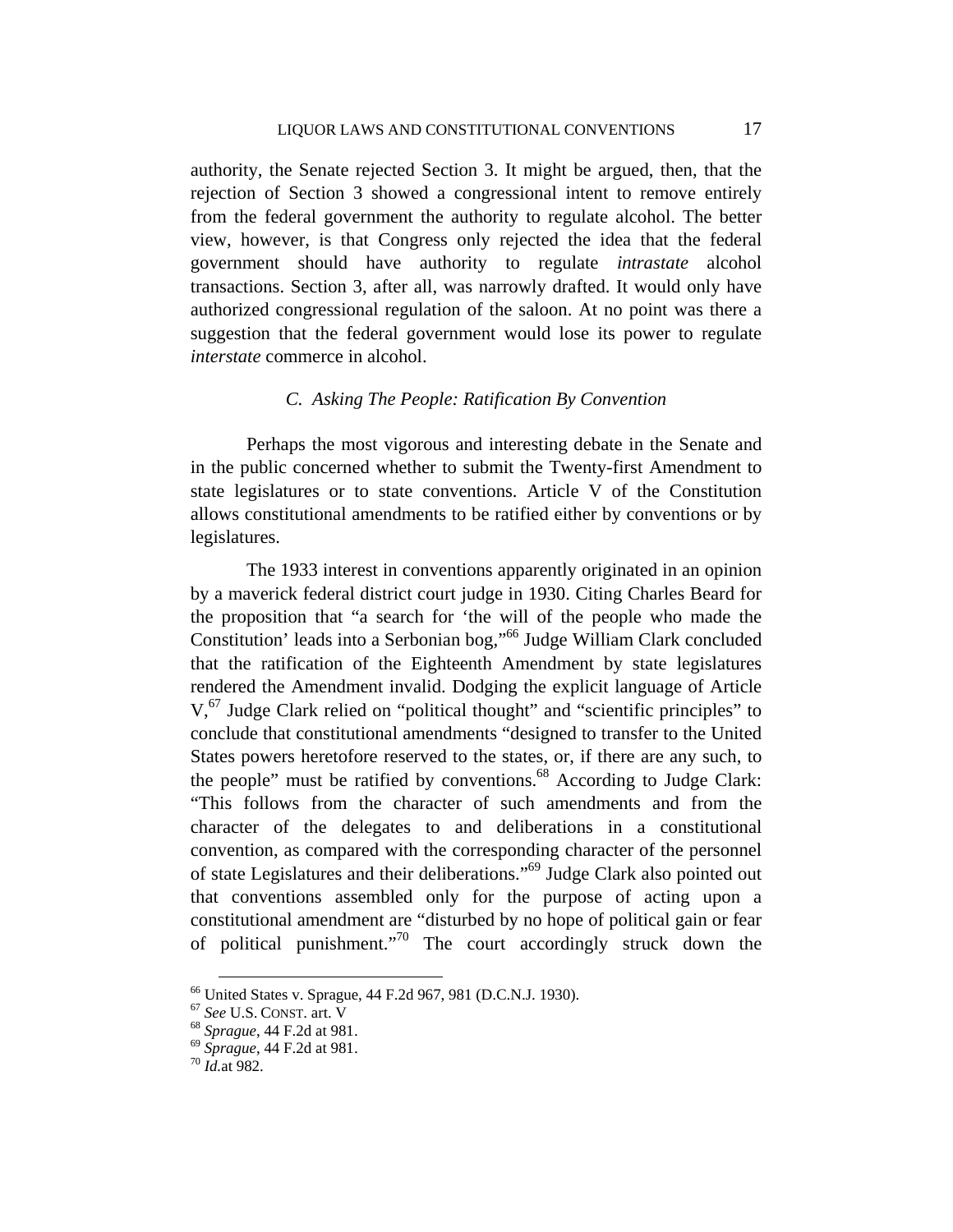Eighteenth Amendment.<sup>71</sup>

Judge Clark anticipated that "[e]ven if this opinion meets with a cold reception in the appellate courts, we hope that it will at least have the effect of focusing the country's thought upon the neglected method of considering constitutional amendments in conventions."72 He was right on both counts. On direct appeal to the United States Supreme Court, Justice Roberts held that the terms of Article V are unambiguous, leaving no room for Judge Clark's reliance on political science: "The Constitution was written to be understood by the voters; its words and phrases were used in their normal and ordinary as distinguished from technical meaning; where the intention is clear there is no room for construction and no excuse for interpolation or addition."<sup>73</sup>

Judge Clark's opinion may have been bad constitutional law, but it was good politics.<sup>74</sup> Joseph Percival Pollard, in 1932, refined Clark's position, contending that the Framers intended "mere procedural changes in the framework of the federal system" to be ratified by legislatures, "while changes of substance, such as giving new power over citizens to the federal arm, would have to be done in conventions, like the original grants of power to state and nation."<sup>75</sup> To the argument that the first ten amendments were undoubtedly "changes of substance" and had been ratified by legislatures, Pollard responded that "[r]atifying these amendments . . . was the merely formal act of ratifying a previous convention-made agreement, and to save time and expense  $\ldots$   $\ldots$   $\frac{1}{76}$  Pollard contended (with some truth) that the

 <sup>71</sup> The anti-prohibition litigants in *United States v. Sprague* had urged a slightly more plausible theory to declare the Eighteenth Amendment unconstitutional. The Tenth Amendment, they said, when read in conjunction with Article V, requires all constitutional amendments purporting to shift powers from the states or the people to the federal government to be ratified by conventions. But Judge Clark explicitly disclaimed any reliance on the Tenth Amendment.

<sup>&</sup>lt;sup>72</sup> *Id.* at 967.<br><sup>73</sup> United States v. Sprague, 282 U.S. 716, 731 (1931).

 $74$  Fifteen years later, the people of Missouri would build this concept into their state Constitution. *See* MO. CONST. art. 1, § 4. ("That Missouri is a free and independent state, subject only to the Constitution of the United States; that all proposed amendments to the Constitution of the United States qualifying or affecting the individual liberties of the people or which in any wise may impair the right of local self-government belonging to the people of this state, should be submitted to conventions of the people.").

<sup>75</sup> Joseph Percival Pollard, *Wake Up, Supreme Court! The Eighteenth Amendment Violates the Constitution*, LXXXVIII FORUM & CENTURY 4, at 213 (Oct 1932). Pollard called Judge Clark the "savior of the Constitution," saying that Clark "had the wit and courage to use his judicial position to perform an act of statesmanship and high policy . . ." *Id.* <sup>76</sup> *Id.*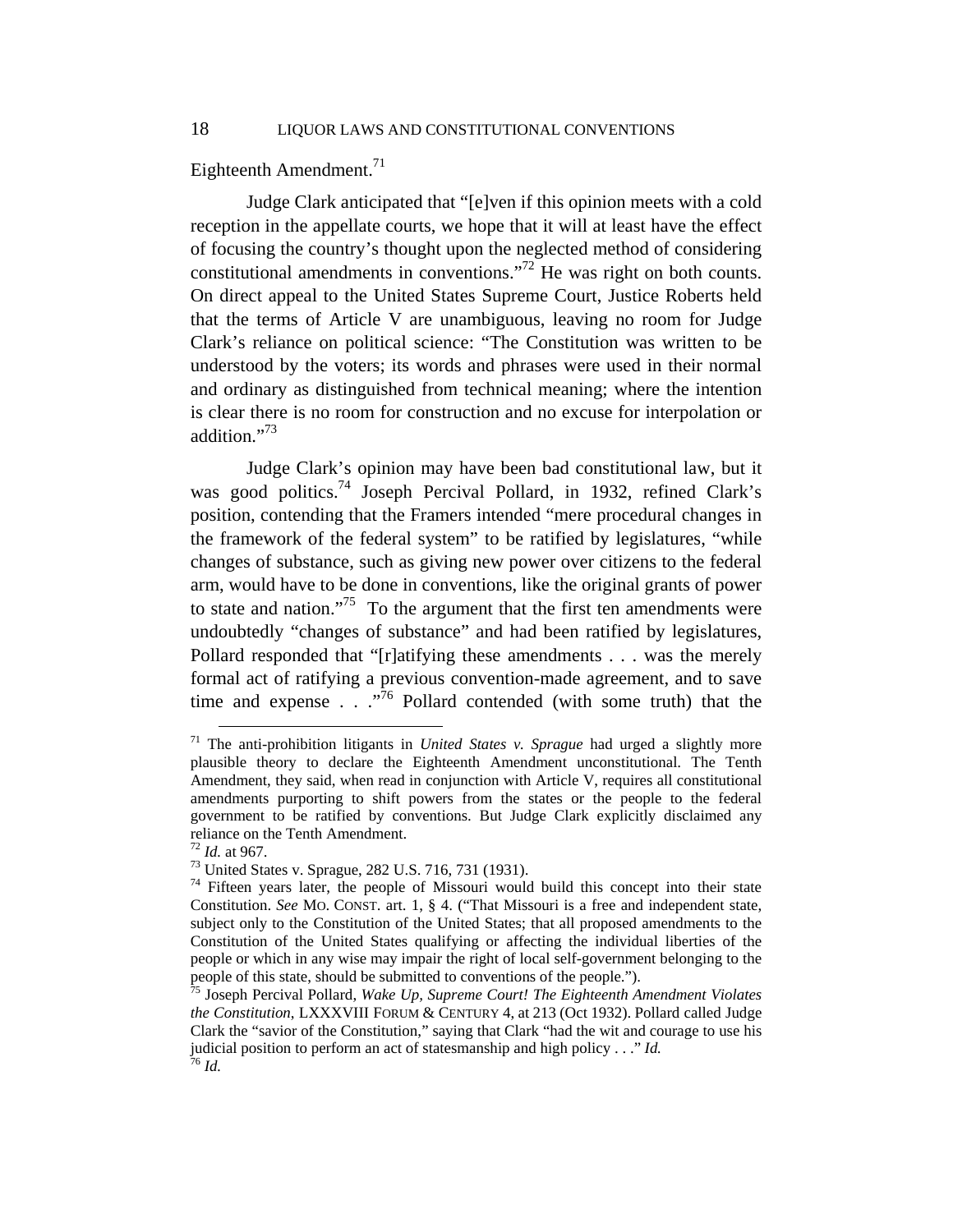ratification of the Prohibition Amendment by malapportioned state legislatures had subverted the will of the people.<sup>77</sup>

Both the Republican and Democratic Party platforms in the 1932 election also called for submitting the Twenty-first Amendment to state conventions.<sup>78</sup> The official line, promulgated by Democratic Party chairman John J. Raskob, was that state conventions would allow a neutral "referendum" on the prohibition question, thus ostensibly taking "the issue out of politics."79 In a statement of his position published in the *New York Times*, Raskob argued that **"prohibition is a social question and should be** taken out of politics and out of the hands of politicians."<sup>80</sup> In reality, wets were rightly convinced that the repeal Amendment enjoyed widespread popular support. Casting the convention plan as a popular referendum also allowed repeal advocates to portray opponents as anti-democratic. The New Jersey legislature even took steps toward calling a national constitutional convention, apparently believing that Congress might not act.<sup>81</sup>

Supporters of the convention plan in the Senate were concerned that special interests could capture the state legislatures. The seven years given by the Amendment for its ratification could allow opponents to buy off state legislators, many of whom had been elected before the repeal issue "became acute."82 Indeed, Senator Bingham argued, "in many States the members of legislatures are elected year after year, and hold a kind of hereditary seat in the legislature  $\ldots$ " making them unresponsive to public opinion.<sup>83</sup> Many of these state legislators had "a record of having voted dry always, that it would be extremely difficult for them to change their votes. $^{8,84}$  Senator

 $177$  *Id.* ("IIn Illinois, as in New York, the traditional rivalry between urban wets and rural drys, with an outmoded system of legislative apportionment favoring the rural districts, made it easy for the [Anti-Saloon] League to dictate its dry policy to the wet city of Chicago.")

<sup>78</sup> *See* Republican Party Platform of 1932 ("Such an amendment should be promptly submitted to the States by Congress, to be acted upon by State conventions called for that sole purpose in accordance with Article V of the Constitution and adequately safeguarded so as to be truly representative . . ."); Democratic Party Platform of 1932 ("To effect such repeal we demand that the Congress immediately propose a Constitutional Amendment to truly represent [sic] the conventions in the states called to act solely on that proposal . . .").<br><sup>79</sup> Again Asks Home Rule, N.Y. TIMES, Jan 6, 1932, at 1.<br><sup>80</sup> Text of Chairman John J. Raskob's Letter On Home Rule, N.Y.

<sup>17.</sup> 

<sup>&</sup>lt;sup>81</sup> *Map Jersey Action To End Prohibition*, N.Y. TIMES, Jan 10, 1932, at 25. <sup>82</sup> 76 Cong. Rec. 4158 (statement of Sen. Robinson).

<sup>&</sup>lt;sup>83</sup> 76 Cong. Rec. 4166 (statement of Sen. Bingham).

<sup>84</sup> *Id.*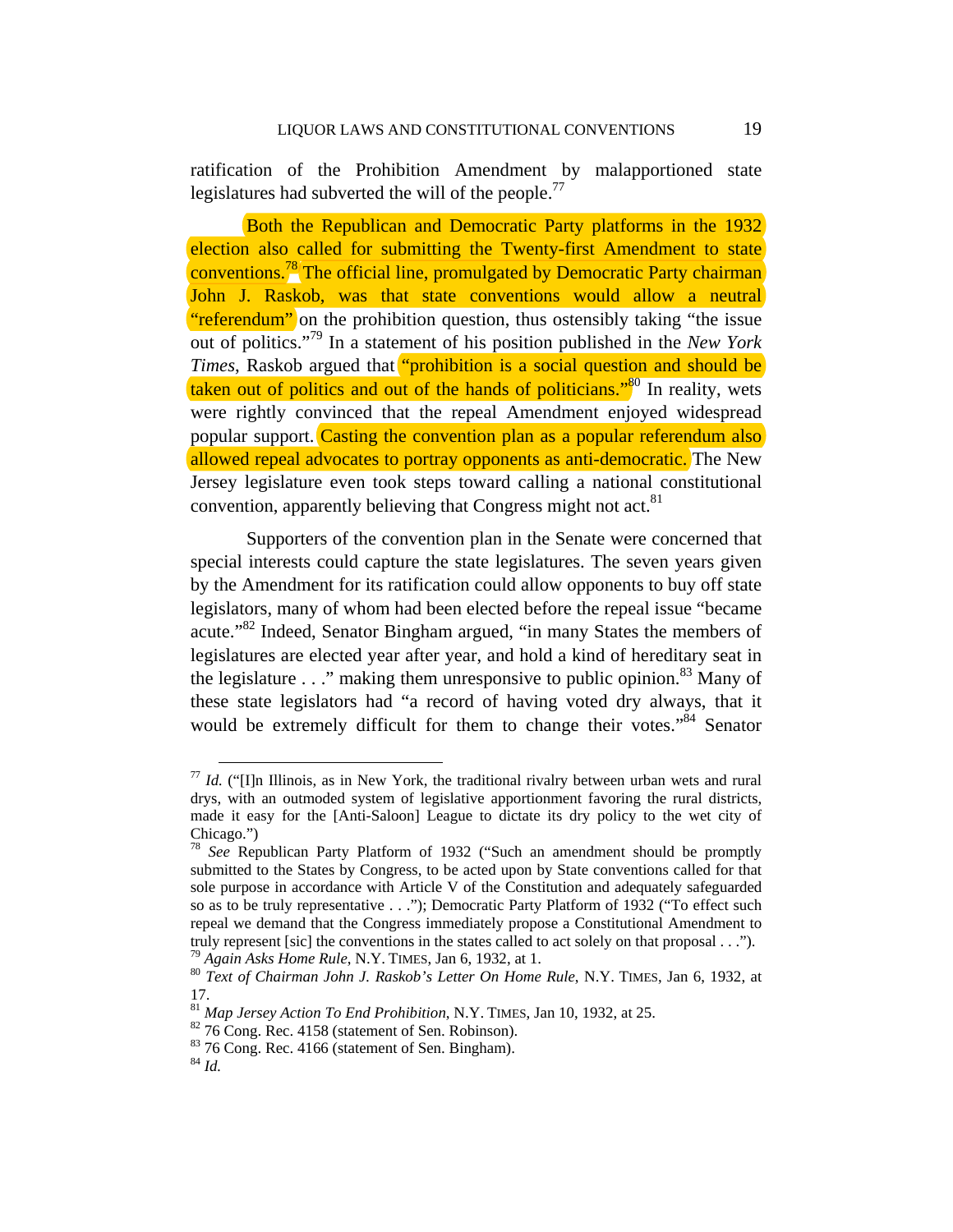Lewis made his distrust of the state legislatures explicit:

It was that our people in all the States had seen themselves tricked by legislatures. They had watched some, out of corruption, cheat the constituency. They had seen others, in their wild race to other objects of private benefits, exchange one purpose in order to obtain another. The deception had, in different forms, been so practiced upon them that they hastened to adopt some other remedy and some other method than to abide by that from which they had suffered losses and defeats only lately in so many States of the Union.<sup>85</sup>

Moreover, malapportionment in the state legislatures made the future of the repeal Amendment uncertain. The *New York Times* detailed attempts by Kentucky wets to reapportion the badly skewed state legislature before the submission of the Twenty-first Amendment.<sup>86</sup>

Nevertheless, the Judiciary Committee chose, above vigorous dissent, to submit the Amendment to the legislatures. Vigorous discord ensued. When the Twenty-first Amendment was reported to the full Senate, Senator Robinson of Arkansas was incredulous: "I should like to ask the Senator from Wisconsin, who has worked so hard and diligently on the pending joint resolution, why it was that the committee reporting it disregarded the declaration of both political parties in favor of ratification by conventions?"87 The Association Against the Prohibition Amendment, which had campaigned since 1919 for the repeal of the Eighteenth Amendment, was likewise infuriated, and even threatened to drop its support for the Twenty-first Amendment.

Senator Blaine, the committee's spokesman, justified the decision on two grounds. First, the "fundamental question involved in this issue is whether or not the eighteenth amendment shall be repealed."<sup>88</sup> Blaine did not consider the "question of the mode of repeal" to be "the essence of the question at all."<sup>89</sup> Second, Blaine appealed to economy: "Now, we must face the fact that the convention system is going to be an expensive method

 $85$  76 Cong. Rec. 4159 (statement of Sen. Lewis).

<sup>86</sup> Robert E. Dundon, *Kentucky Facing Fight On Dry Law*, N.Y. TIMES, Feb. 12, 1933 at 67.

 $87$  76 Cong. Rec. 4139 (statement of Sen. Robinson).

<sup>88 76</sup> Cong. Rec. 4139 (statement of Sen. Blaine).

 $89$  76 Cong. Rec. 4139-40 (statement of Sen. Blaine).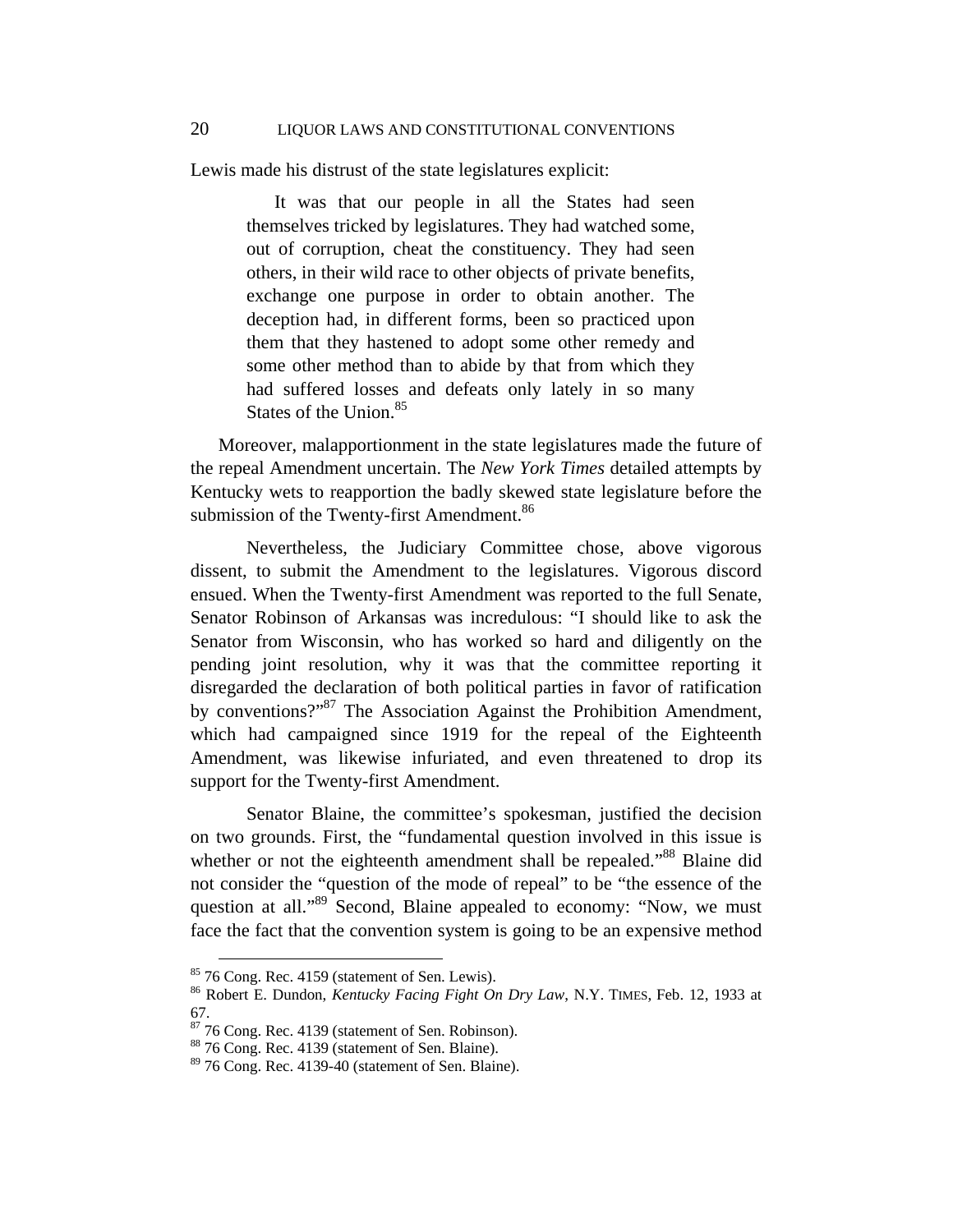for ratification." In a wet state, where ratification was all but foreordained, it would be senseless and needlessly costly to require state legislatures to establish conventions and call special elections.<sup>90</sup> This cost problem was all the more acute in a time of economic depression, when the states were strapped for funds.<sup>91</sup>

Senator Walsh of Montana added his support to the ratification by legislature plan. He argued that the convention plan would delay ratification of the Twenty-first Amendment for at least two years. The legislatures, after receiving the proposed amendment from Congress, would have to decide "when and where [the conventions] should be called, whether the delegates should be elected by congressional district or by State assembly districts, or by other districts to be created for that express purpose."<sup>92</sup> Moreover, in a time of economic depression, the states would be forced to bear the costs of the special elections.<sup>93</sup> Walsh suspected that "at least half" of the states would "let [the special election] go over until the next general election and then delegates will be elected without any special additional cost for the election."94 Certainly the legislatures could call special sessions to speed things up, Walsh conceded, but did anyone really think that the requisite thirty-six states would do so? $95$ 

The U.S. Senate's distrust of the state legislatures provoked Senator Barkley to ask a novel question: what would happen if the state legislatures refused to call conventions?<sup>96</sup> What could Congress do about it? The text of Article V illuminated no plain answer, and the ensuing debate highlighted the various possibilities. Walsh took a hard states' rights view, saying flatly:

 <sup>90</sup> *Id.* 

 $91$  Senator Borah put the point compellingly: "Mr. President, we are confronted now with the fact that millions of our people are starving; the Federal Government is almost ready to go into the hands of a receiver; the States are borrowing money by the millions from the Federal Government; counties, municipalities, subdivisions of government are doing the same thing, and if we provide for submission of this question to conventions, we are about to put upon the backs of the taxpayers of the United States millions of dollars of expense to carry out this simple mandate." 76 Cong. Rec. 4161 (statement of Sen. Borah).

 $92$  76 Cong. Rec. 4149 (statement of Sen. Walsh).

<sup>93</sup> *Id.*

 $^{94}$  *Id.* 

<sup>&</sup>lt;sup>95</sup> *Id.* Whatever the merits of Walsh's reasoning, his predictive powers were not impressive. Congress sent the proposed Twenty-first Amendment to the states on February 20, 1933. Within a few months most states had passed laws calling special elections, which were held mostly over the summer of 1933. By December of 1933, a bare ten months later, the Amendment was ratified.

<sup>&</sup>lt;sup>96</sup> 76 Cong. Rec. 4150 (statement of Sen. Barkley).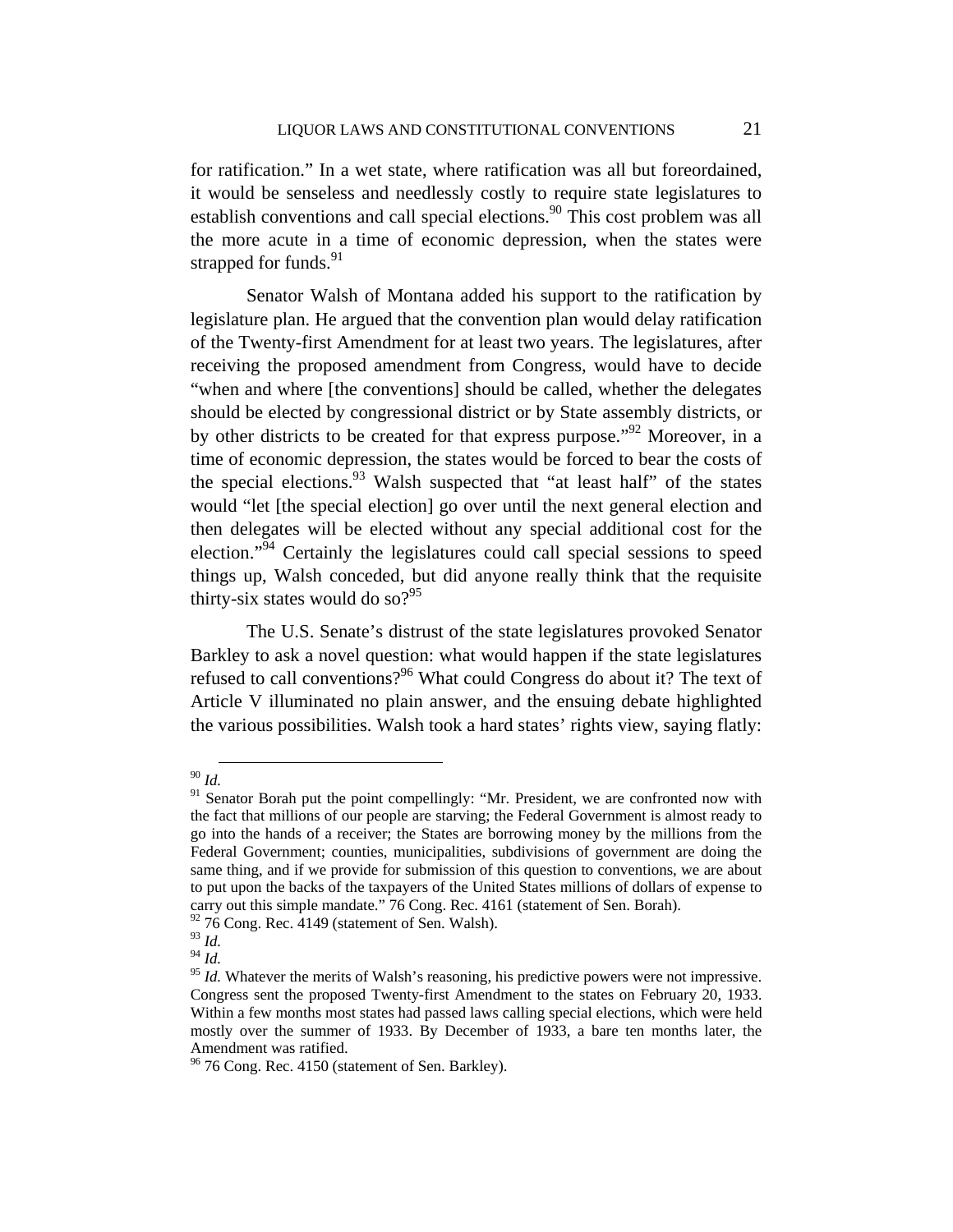"We could do nothing."<sup>97</sup> The people of each state were free, Walsh argued, to "elect a legislature that will call a convention."98 Senator Borah suggested a second option: "if the legislature itself does not provide a method by which a convention may be called, may not the people of the State themselves organize through committees and call conventions without the aid of the legislature? I do not think we can deprive the people of the right to assemble together in a convention if they desire to act upon such a question as this in that way." $99$ 

A third view was for Congress to call and prescribe the form of the state conventions directly. This suggestion triggered ire in the House. Representative Celler argued that "by reasonable interpretation the word 'convention' as used in Article V of the Constitution precludes and repels the idea that the convention shall be called, elected, organized, or governed by congressional fiat. I incline to the belief that that must and shall be a State matter exclusively."100 Representative Garber insisted that "[t]he State legislatures will fix the time and place of holding the conventions, the number of delegates, the apportionment of delegates, the qualifications of delegates, and the voters."<sup>101</sup> Representative McSwain, during a long speech, lambasted the idea of allowing Congress to construct the conventions as "unconstitutional, un-American, undemocratic, and unwise."<sup>102</sup> Since the state legislatures acted rapidly, Congress never had the opportunity to test its power to prescribe state constitutional conventions directly. An important constitutional question was left for another day–a question that remains unanswered.

The repeal amendment passed the Senate in mid February by a vote of 63-23. It was submitted to the House a few days later, and approved by a tally of 289-121. On February 21, 1933, Secretary of State Henry L. Stimson sent the text of the proposed Twenty-first Amendment to the states, where the final battle of the ratification war would be fought.<sup>103</sup> The first step of the final phase called for state legislatures to create the machinery

 $^{97}$  76 Cong. Rec. 4150 (statement of Sen. Walsh).  $^{98}$  *M*.

<sup>&</sup>lt;sup>99</sup> 76 Cong. Rec. 4150 (statement of Sen. Borah).<br><sup>100</sup> 76 Cong. Rec. 4515 (statement of Rep. Celler).

 $^{101}$  76 Cong. Rec. 4519 (statement of Rep. Garber).<br> $^{102}$  76 Cong. Rec. 4524 (statement of Rep. McSwain).<br> $^{102}$  EDWARD SOMERVILLE BROWN, RATIFICATION OF THE TWENTY-FIRST AMENDMENT TO THE CONSTITUTION OF THE UNITED STATES: STATE CONVENTION RECORDS AND LAWS 515 (1938).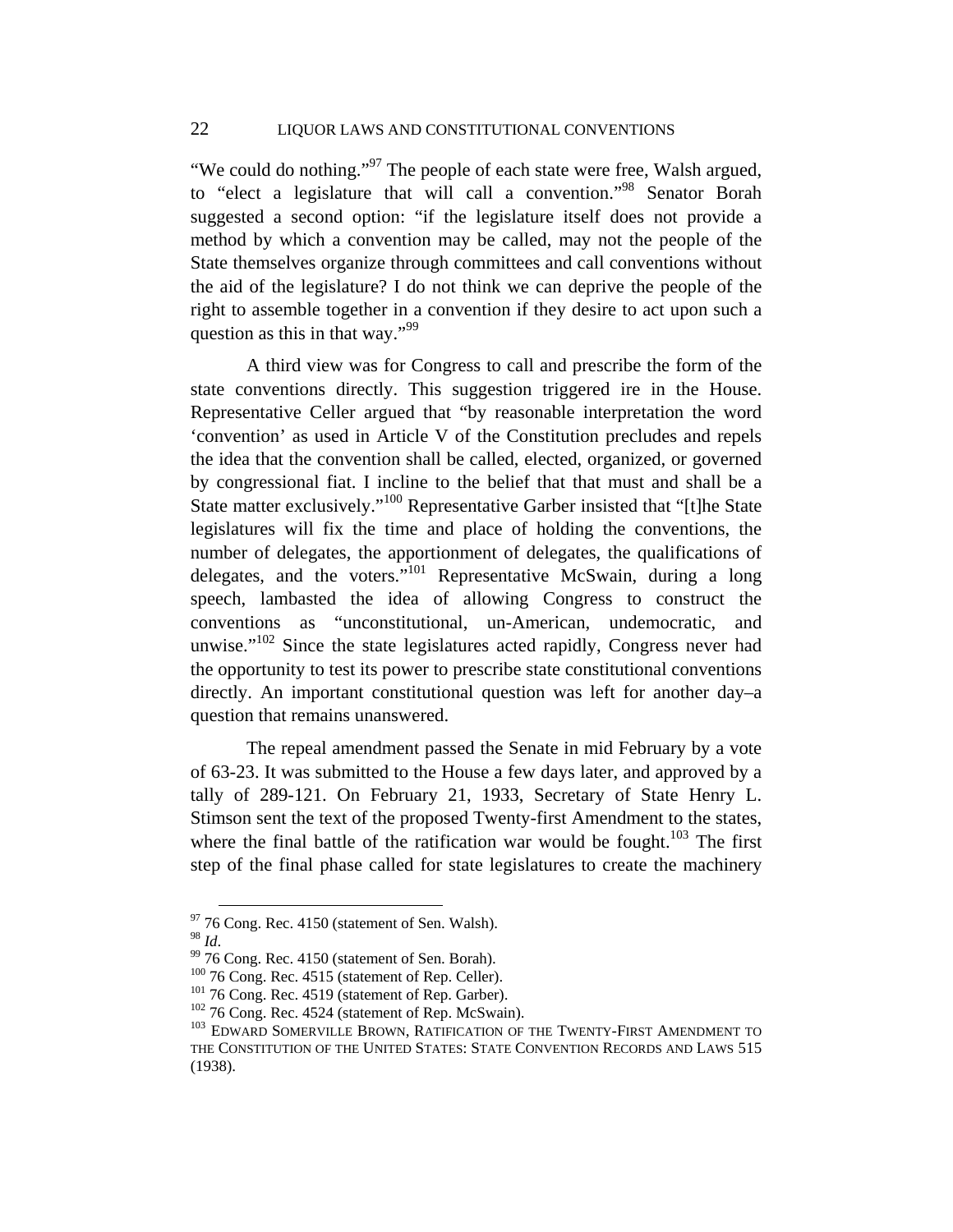for special elections and to pass special laws for the assembling of conventions.104

# **III. THE RATIFICATION MACHINERY: STATE LAWS, POPULAR VOTES, AND CONSTITUTIONAL CONVENTIONS**

### *A. State Laws*

The spring and summer of 1933 saw a flurry of activity as dozens of state legislatures passed laws establishing constitutional conventions. As the states wrote their laws, they had little or no guidance. Proposals in Congress had surfaced for a "general law" to be followed by the state legislatures, but none had passed.105 And since all twenty previous constitutional amendments had been ratified by legislatures, the states were forced to draft their laws on a blank slate.

Though no common template guided the states, the results showed a remarkable uniformity. The typical state law was fairly detailed, establishing dates for a popular election and a convention, and detailing the number of delegates, their qualifications, the nomination process, compensation, and from where they would be elected. The standard law also prescribed the form and contents of the election ballots (sometimes in graphic form), the chairman of the convention, the administration of the oath of office, the overall organization of the convention, and the certification of the results.<sup>106</sup>

There were some important differences. About half the state legislatures anticipated later congressional action to prescribe uniform forms and procedures for the conventions. In that event, most of these states chose to pledge allegiance to the federal law. California's statute, for

<sup>&</sup>lt;sup>104</sup> The rest of Section 3 provided that the Amendment "shall be inoperative unless it shall have been ratified . . . within seven years from the date of the submission hereof to the States by the Congress." U.S. CONST amend. XXI. As Professor Akhil Amar has noted, the seven years provision "raises intriguing questions and possibilities for twenty-first-century Americans pondering the permutations of permissible constitutional change." AMAR, *supra*  note 31, at 418. A future constitutional amendment might "provide that the amendment would be 'inoperative' unless ratified by four-fifths of the states, rather than a mere three quarters." *Id.* In that way, "future section 3 analogues could, as a practical matter, move America toward a more directly democratic system of amendment." *Id*. <sup>105</sup> See BROWN, supra note 103, at 515. During the congressional debates, one

representative suggested a template.

<sup>106</sup> *See, eg.*, 1933 Me. Acts 840.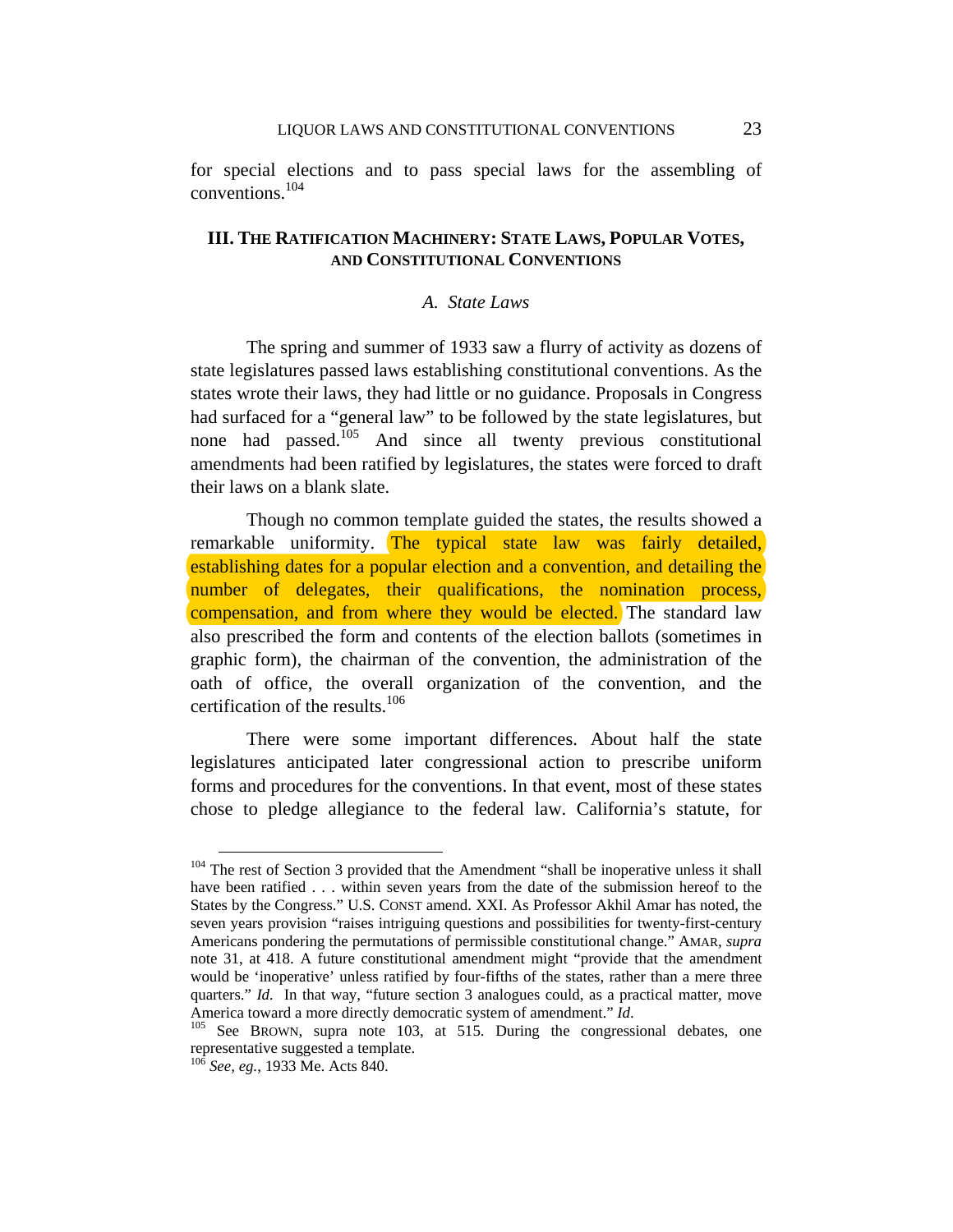example, read: "If . . . the Congress of the United States prescribes the manner in which such convention shall be constituted . . . all officers of the State who may by the Congress be authorized or directed to take any action to constitute such a convention for this State are hereby authorized and directed to act thereunder and in obedience thereto with the same force and effect as if acting under a statute of this State."<sup>107</sup>

New Mexico, however, set up a potential constitutional confrontation by expressly declaring void any later federal statute purporting to establish uniform convention procedures. The state legislature declared that "[a]ny attempt on the part of Congress in any manner to prescribe how and when the delegates to the convention may be nominated or elected, the date on which said convention shall be held in the several states, the number of delegates required to make a quorum, and the number of affirmative votes necessary to ratify the amendment submitted to such conventions, or any other requirements, shall be null and void in the state of New Mexico  $\ldots$  ...<sup>108</sup> In a further jab at federal authority, New Mexico "authorized and required" state officials "to resist to the utmost any attempt to execute any and all such congressional dictation and usurpation."<sup>109</sup> The state's convictions were never tested, and the provision seems to have been repealed sometime afterwards.

 Some one third of the state legislatures passed generally applicable laws that would be triggered any time Congress selected the convention method of ratification for any proposed constitutional amendment. A typical provision read: "Whenever the Congress of the United States shall propose an amendment to the Constitution of the United States, and shall propose that it be ratified by conventions in the several states, the governor shall fix by proclamation the date of an election for the purpose of electing the delegates to such convention in this state."110 Fifteen other states adopted

 <sup>107 1933</sup> Cal. Stat. 842, § 12. Twenty other states followed California's lead. *See* 1933 Ariz. Sess. Laws 403; 1933 Conn. Acts 835; 38 Del. Laws, ch. 5, § 1 (1933); 1933 Fla. Laws 740; 1933 Idaho Sess. Laws 328; 1933 Ind. Acts 851; 1933 Iowa Acts 1; 1933 Md. Laws 447; 1933 Mont. Laws 458; 1933 Nev. Stat. 252; 1933 Ohio Laws 74; 1933 Pa. Laws 233; 1933 R.I. Pub. Laws 74; 1933 S.D. Sess. Laws 100; 1933 Ten. Pub. Acts 53; 1933 Tex. Gen. Laws 358; 1933 Utah Laws 36; 1933 Vt. Acts & Resolves 118; 1933 Wash. Sess. Laws 697; 1933 Wyo. Sess. Laws 111.

<sup>108 1933</sup> N.M. Laws 400, § 16.

<sup>109 1933</sup> N.M. Laws 400, § 16.

<sup>110 1933</sup> Ariz. Sess. Laws 403, § 1. This provision survives in amended form today. See Ariz. Rev. Stat. 16-224 (2007) ("When congress proposes an amendment to the Constitution of the United States, and proposes that it be ratified by conventions in the several states, the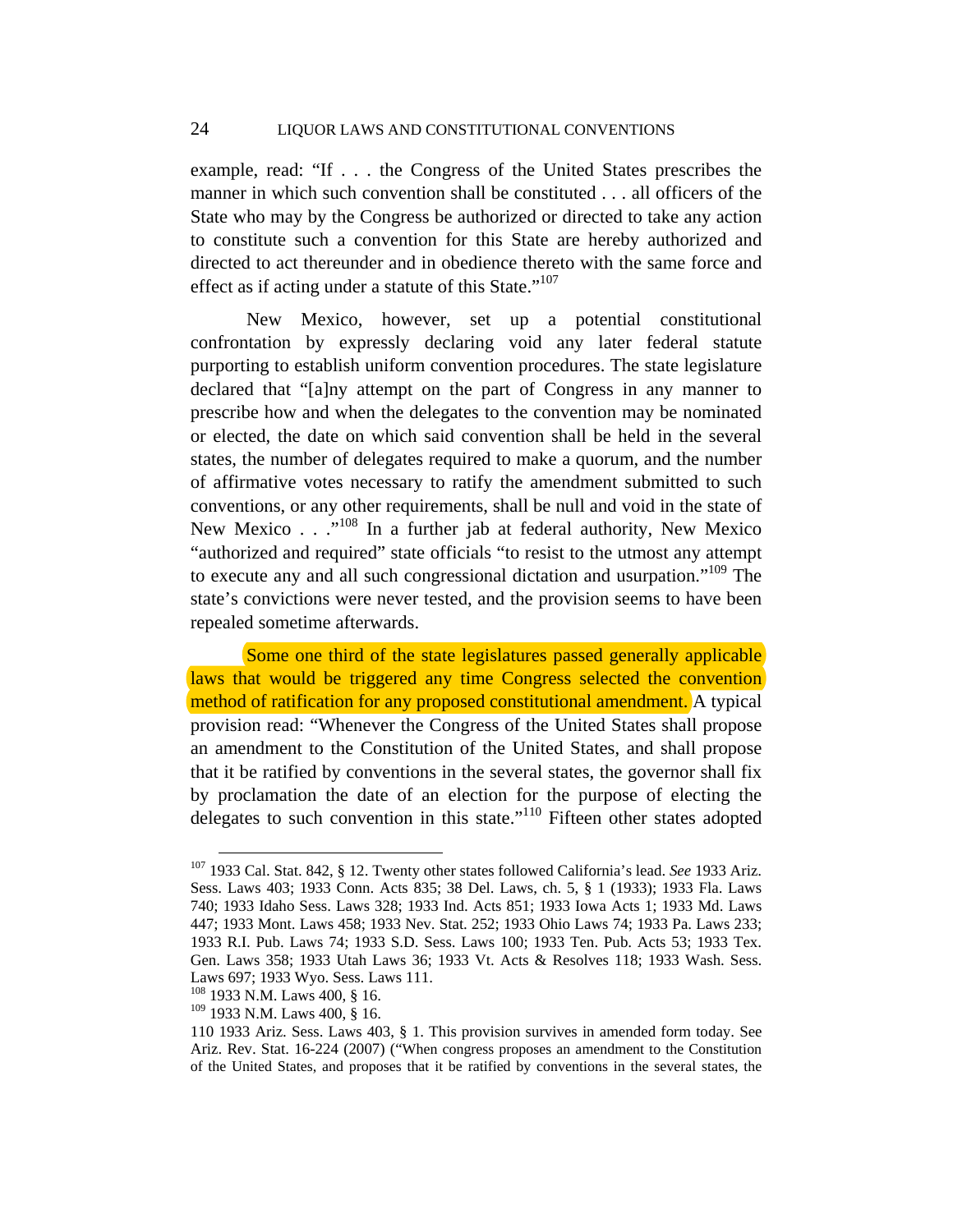similar provisions, most of which are still on the books today.<sup>111</sup> Twenty-six states, however, passed laws addressing the Twenty-first Amendment only.<sup>112</sup>

 Nineteen states allowed the governor to call a special popular election by proclamation.<sup>113</sup> California required the Secretary of State to call the election.<sup>114</sup> More legislatures fixed specific dates themselves.<sup>115</sup> In a testament to the strength of the repeal sentiment, these state laws provided for rapid special elections and quick conventions. Colorado's law, for example, which was passed on August 10, called for an election on September 12 and a convention on September 26.<sup>116</sup> Arkansas's March 24 law called for an election on July 18 and a convention on August  $1<sup>117</sup>$  And Illinois' law, which cleared the state legislature on April 28, provided for an

governor shall fix by proclamation the date of an election for the purpose of electing delegates to the convention to be held in this state.").

<sup>111</sup> *See* 38 Del. Laws, ch. 5, § 1 (1933), current version at DEL. CODE ANN. tit. 15, § 7701 (2007); 1933 Fla. Laws 740, § 1, current version at FLA. STAT. § 107.01 (2007); 1933 Idaho Sess. Laws 328, § 1, current version at IDAHO CODE ANN. § 34-2201 (2007); 1933 Ind. Acts 851, § 1, current version at IND. CODE § 3-10-5-1 (2007); 1933 Iowa Acts 1 , § 1; 1933 Mo. Laws 233, § 1; 1933 Mont. Laws 458, § 1; 1933 N.M. Laws 400, § 1, current version at N.M. STAT. § 1-18-1 (2007); 1933 Ohio Laws 74, § 1, current version at OHIO REV. CODE ANN. § 3523.01 (2007); 1933 S.D. Sess. Laws 100, § 1, current version at S.D. CODIFIED LAWS § 2-15-1 (2007); 1933 Tex. Gen. Laws 358, § 1; 1933 Utah Laws 36, § 1, current version at UTAH CODE ANN. § 20A-15-101 (2007); 1933 Vt. Acts & Resolves 118, § 294, current version at VT. STAT. ANN. tit. 17, § 1811 (2007); 1933 Wash. Sess. Laws 697, § 1, current version at WASH. REV. CODE § 29A.56.410 (2007); 1933 Wyo. Sess. Laws 111, § 1.

<sup>112</sup> *See* 1933 Ala. Laws 77, § 1; 1933 Ark. Acts 467, § 1; 1933 Cal. Stat. 598, § 1; 1933 Colo. Sess. Laws 51, § 1; 1933 Conn. Acts 835, § 1; 1933 Ill. Laws 12, § 1; 1933 Ky. Acts 22, § 1; 1933 Me. Acts 840, § 1; 1933 Md. Laws 447; 1933 Mass. Acts 161, § 1; 1933 Mich. Pub. Acts 24, § 1; 1933 Minn. Laws 272, § 1; 1933 Neb. Laws 581, § 1; 1933 Nev. Stat. 252, § 1; 1933 N.H. Laws 153, § 1; 1933 N.J. Laws 143, § 1; 1933 N.Y. Laws 525, § 1; 1933 N.C. Sess. Laws 600, § 1; 1933 Or. Laws 845, § 1; 1933 Pa. Laws 233, § 1; 1933 R.I. Pub. Laws 74 , § 1; 1933 S.C. Acts 1180, § 1; 1933 Ten. Pub. Acts 53, § 1; 1933 Va. Acts 3, § 1; 1933 W. Va. Acts 78, § 1; 1933 Wis. Sess. Laws 180, § 1.

<sup>113</sup> Those states were Arizona, Connecticut, Delaware, Florida, Idaho, Indiana, Iowa, Massachusetts, Missouri, Montana, Nevada, New Hampshire, New Mexico, Ohio, Rhode Island, Utah, Vermont, Washington, and Wyoming.<br><sup>114</sup> 1933 Cal. Laws 598.

<sup>&</sup>lt;sup>115</sup> Alabama, Arkansas, Colorado, Illinois, Kentucky, Maine, Maryland, Michigan, Minnesota, Nebraska, New Jersey, New York, North Carolina, Oklahoma, Oregon, Pennsylvania, South Carolina, South Dakota, Tennessee, Texas, Virginia, West Virginia, and Wisconsin.

<sup>&</sup>lt;sup>116</sup> 1933 Colo. Sess. Laws 51, § 1-2.<br><sup>117</sup> 1933 Ark. Acts 467, § 1-2.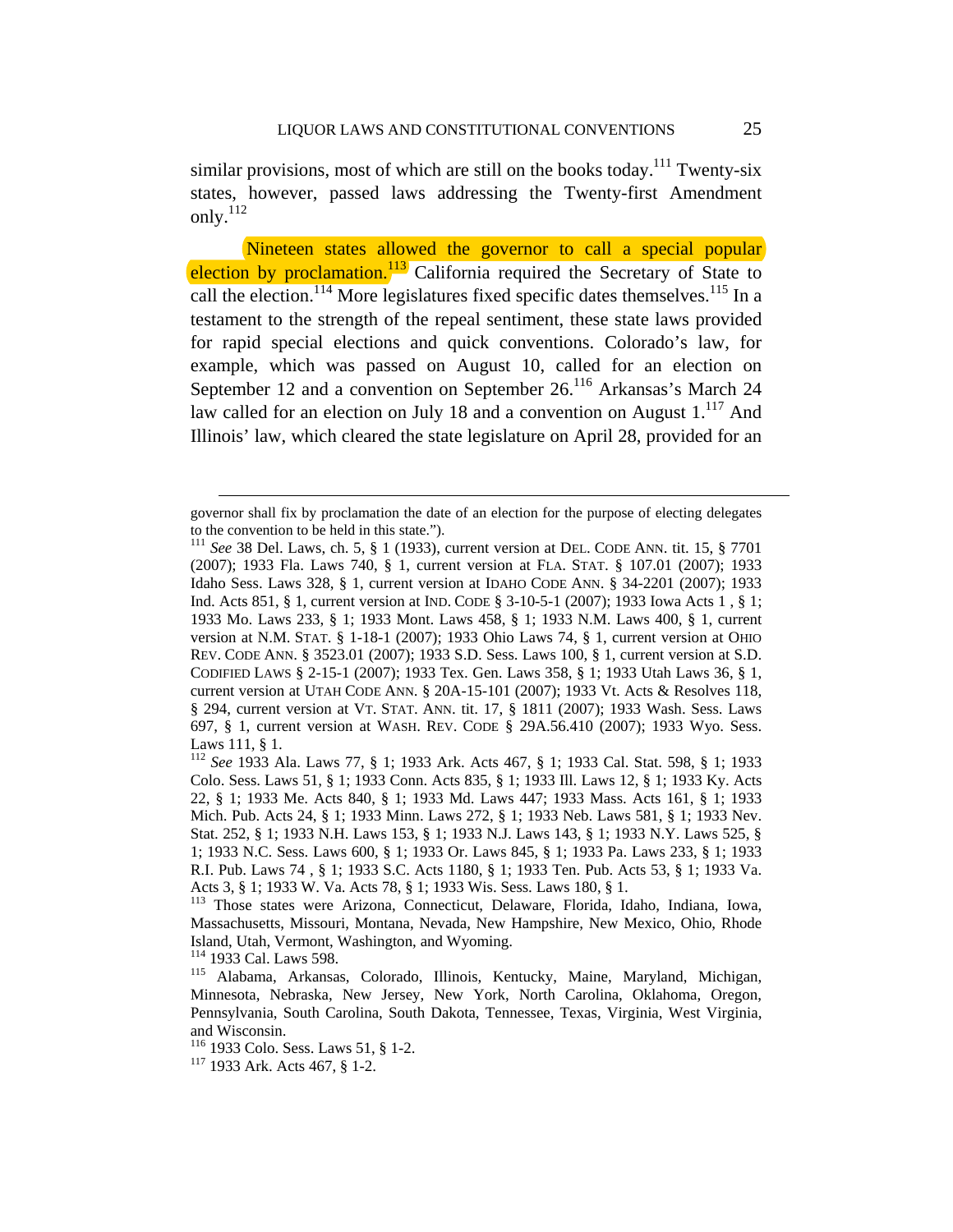election on June 5 and a convention on July  $10^{118}$ 

 The states disagreed about whether to elect delegates by county, district, or from the state at large. Presumably because of malapportionment concerns, most states chose the latter method. Ohio, for example, prescribed fifty-two delegates to be elected by a statewide vote.<sup>119</sup> Twenty-four other states followed suit.<sup>120</sup> Only fourteen states chose to elect delegates by district.<sup>121</sup> A few states compromised, electing one slate of delegates by district and the other slate from the state at large. Alabama, for example, prescribed "as many delegates from each county in the State as such county is now entitled to members of the House of Representatives of the Legislature of Alabama . . . There shall also be elected ten delegates from the State at large  $\ldots$ <sup>122</sup>

Petitions, signed by members of the public, were the dominant mode of nominating delegates. $\frac{123}{123}$  The number of required signatures ranged widely. In Tennessee, an aspiring delegate needed to get a mere fifteen signatures.<sup>124</sup> California, Delaware, Idaho, Minnesota, Montana and Utah required 100 names.<sup>125</sup> Florida, Indiana, and New Mexico chose  $500$ .<sup>126</sup> Kentucky and Wisconsin chose to require  $1,000$ .<sup>127</sup> Ohio selected  $5,000$ ;<sup>128</sup> Pennsylvania  $10,000$ <sup>129</sup> And New York sat near the top of the heap by requiring  $12,000$ .<sup>130</sup>

Four states adopted more calibrated approaches. Maine required the

<sup>&</sup>lt;sup>118</sup> 1933 Ill. Laws 12, § 1-2.<br><sup>119</sup> 1933 Ohio Laws 74, § 4.

<sup>&</sup>lt;sup>120</sup> Arizona, California, Colorado, Delaware, Florida, Idaho, Illinois, Iowa, Kentucky, Minnesota, Missouri, New Hampshire, New Mexico, New York, Oklahoma, Pennsylvania, Rhode Island, South Carolina, Tennessee, Utah, Vermont, Virginia, West Virginia, and Wisconsin.

<sup>121</sup> Arkansas, Indiana, Maine, Massachusetts, Michigan, Montana, Nebraska, Nevada, North Carolina, Oregon, South Dakota, Texas, Washington, and Wyoming.

<sup>&</sup>lt;sup>122</sup> 1933 Ala. Laws 77, § 2.<br><sup>123</sup> Twenty-five states chose this approach: Alabama, Arizona, Arkansas, California, Connecticut, Delaware, Florida, Idaho, Illinois, Indiana, Kentucky, Maine, Minnesota, Montana, New Jersey, New Mexico, New York, North Carolina, Ohio, Pennsylvania, Rhode Island, South Dakota, Tennessee, Utah, and Wisconsin.<br><sup>124</sup> 1933 Tenn. Laws 53, § 5.

<sup>&</sup>lt;sup>125</sup> 1933 Cal. Laws 598, § 5; 1933 Del. Laws 33, § 5; 1933 Idaho Laws 328, § 5; 1933 Minn. Laws 272, § 5; 1933 Mont. Laws 458, § 3; 1933 Utah Laws 36, § 5.

<sup>126 1933</sup> Fla. Laws 740, § 4; 1933 Ind. Laws 851, § 5; 1933 N.M. Laws 400, § 6. 127 1933 Ky. Laws 22, § 4; 1933 Wis. Laws 180, § 4. 128 1933 Ohio Laws 74, § 5.

<sup>&</sup>lt;sup>129</sup> 1933 Penn. Laws 233, § 5.<br><sup>130</sup> 1933 N.Y. Laws 525, § 3.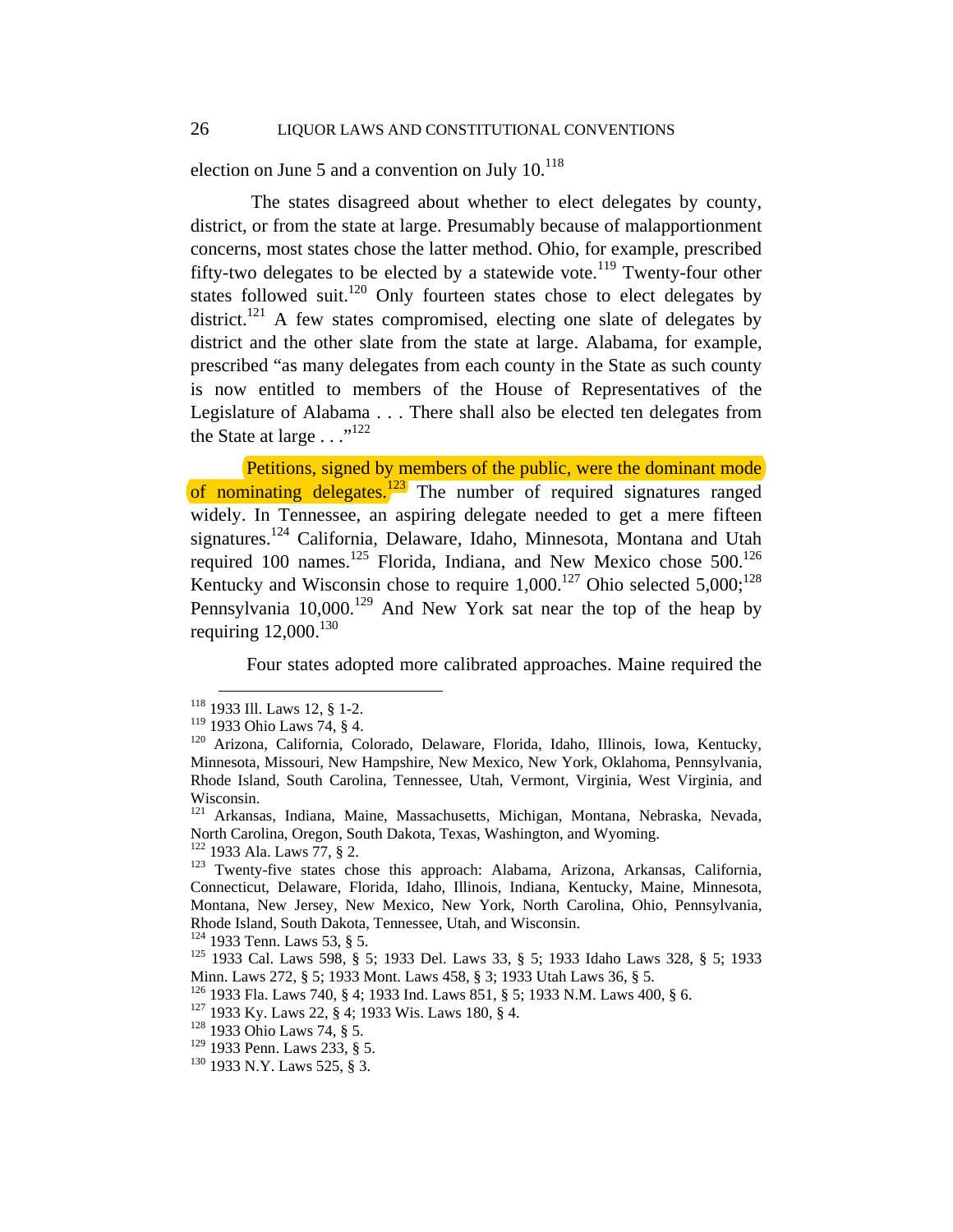"total number of signatures for the nomination of each candidate or delegate" to "amount in the aggregate to at least two per cent and not more than four per cent of the total vote cast for governor in the election held on the 2nd Monday of September, 1932, in the electoral district or division within which such candidate is to be voted for, provided, however, that each petition must be signed by at least 150 qualified voters."131 New Jersey required 25,000 signatures for a delegate-at-large, and for a district delegate, a "petition signed by such registered voters of the county equal to at least one-tenth of the vote cast in the preceding general election for members of the Assembly in such county," but not more than 10,000 signatures.<sup>132</sup> North Carolina mandated that each petition be signed by at least two percent of the county's gubernatorial vote.<sup>133</sup> South Dakota also adopted the two percent approach. $134$ 

 Few states expressly bound their delegates to vote in accordance with the election results. Alabama extracted an oath from each delegate "to" abide by the result of the referendum in the State on the question of the ratification or rejection of the proposed Twenty-first Amendment . . .<sup>,135</sup> Arkansas required each delegate to produce "a statement in writing, subscribed and sworn to by the candidate as to whether or not said individual is 'For repeal of the 18th Amendment' or 'Against the Repeal of the 18th Amendment."<sup>136</sup> Most states, however, contented themselves with listing the delegates' names under ballot headings indicating the delegates' presumed position on the repeal question.<sup>137</sup>

## *B. Popular Votes And Constitutional Conventions*

The ratification of the Twenty-first Amendment might be called one of the most democratic moments in American history. Over the next eight months forty-three states held popular elections and thirty-eight assembled conventions. Almost all voters in America had the unprecedented opportunity to bless or condemn a federal constitutional amendment

<sup>&</sup>lt;sup>131</sup> 1933 Me. Laws 840, § 5.<br><sup>132</sup> 1933 N.J. Laws 143, § 5.<br><sup>133</sup> 1933 N.C. Laws 600, § 7.<br><sup>134</sup> 1933 S.D. Laws 100, § 3.<br><sup>135</sup> 1933 Ala. Sess. Laws 77, § 6.<br><sup>136</sup> 1933 Ark. Laws 527, § 3.<br><sup>136</sup> 1933 Ark. Laws 527, § 3. heading: "Against Ratification and Against Repeal" and the other under: "For Ratification and for Repeal."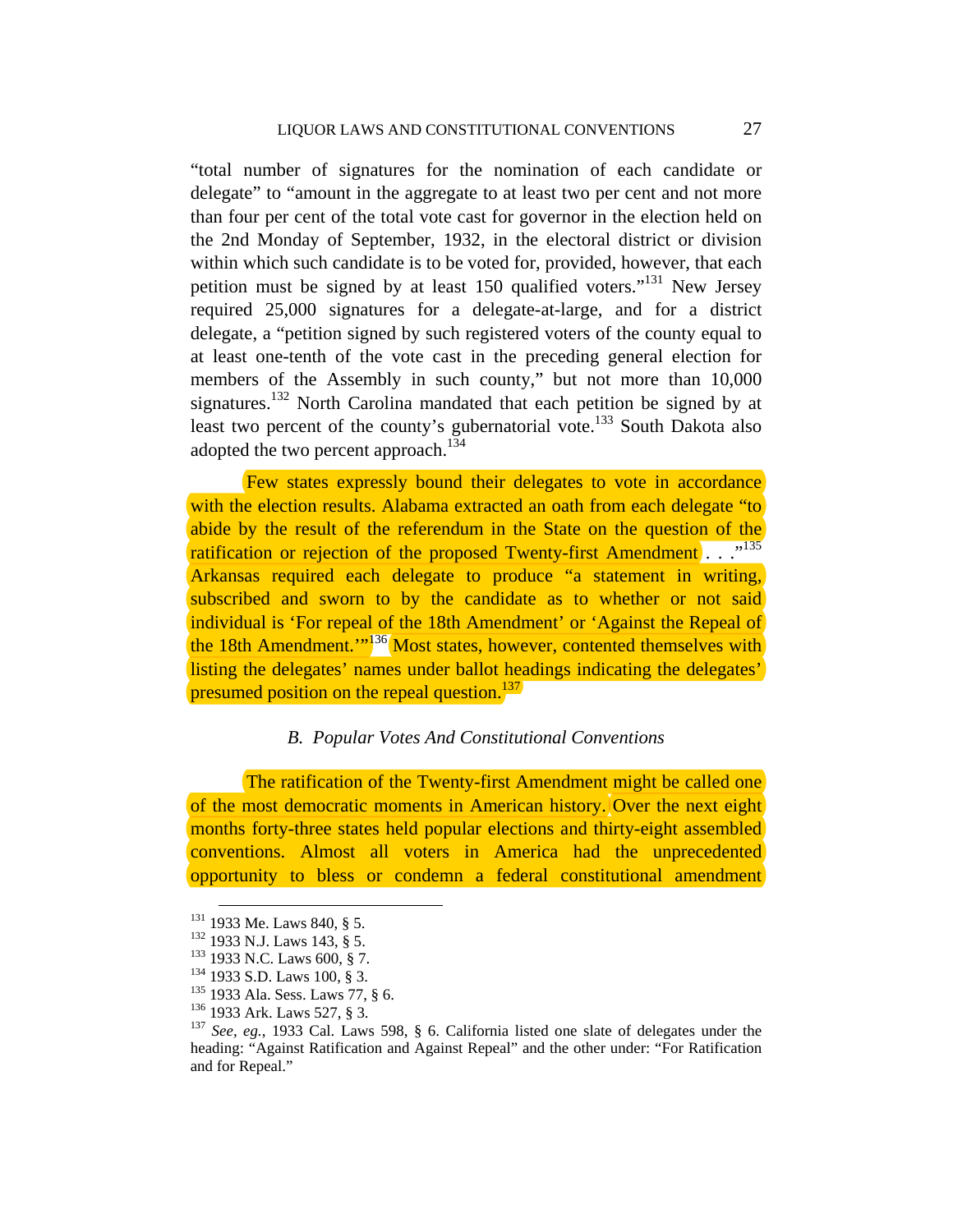directly. Never before had the nation modified the Constitution in process so near to a popular referendum. Millions of women exercised their newly guaranteed right to vote. The constitutional conventions ratified the choices of the people without fail.

The results of the popular elections were staggering. Michigan acted first. The state's law, passed on March 11, provided for an election on the first Monday in April. Eighty seven of Michigan's 100 districts had voted to repeal the state's bone dry prohibition law the previous November,  $138$  and the *Los Angeles Times* reported that "opponents of prohibition tonight are predicting a decisive pronouncement in Monday's election in favor of repeal of the Eighteenth Amendment."139 They were right. Early returns from Detroit showed an almost ten to one margin in favor of repeal.<sup>140</sup> Since the elections were by district rather than statewide, anti-repeal advocates predicted a strong dry showing in rural areas would threaten the repealists's victory.141 But even Michigan's rural areas went wet by a 2-1 margin. "For the state at large, with six sevenths of the more than 1,000,000 votes tabulated, the total was Wet 754,838; Dry 243,030."<sup>142</sup> The following week's convention would be composed of ninety-nine wet delegates and one dry delegate. The dry delegate, from "rural Barry County," had won his seat by a margin of "236 out of 7062 votes cast."<sup>143</sup> The repealists were off to a strong start.

Michigan's vote triggered a landslide in other states. Keeping with a Midwest theme, Wisconsin voted the same week. As in Michigan, Wisconsin voters had "repealed the [state] enforcement law four years [earlier] with a referendum vote of  $350,337$  to  $196,402$ ."<sup>144</sup> The Wisconsin legislature had also chosen to elect delegates from the state at large to the

 <sup>138</sup> The popular vote in that contest was 1,022,568 to 475,265 in favor of repeal. *See Approaches November Vote*, N.Y. TIMES, Apr. 4, 1933, at 1.

<sup>&</sup>lt;sup>140</sup> Repealist Group Leading in Michigan Returns, L.A. TIMES, Apr. 4, 1933, at 1. ("Latest figures from Detroit, returns from 100 out of 883 districts for seventeen delegates, showed: for repeal, 20,573; against repeal, 2,220.")<br><sup>141</sup> *Interest High in Michigan Vote*, L.A. TIMES, Apr. 2, 1933, at 2. ("Opponents of repeal,

while making no predictions as to the outcome, have expressed belief that the election of delegates by county units will cut materially into the margin repeal proponents have claimed.")

<sup>142</sup> *Michigan Wins Single Vote Against Repeal*, CHRISTIAN SCIENCE MONITOR, Apr. 5, 1933, at 7

<sup>143</sup> *Michigan Wins Single Vote Against Repeal*, CHRISTIAN SCIENCE MONITOR, Apr. 5, 1933, at 7.

<sup>144</sup> *Dry Concedes Wisconsin Vote*, N.Y. TIMES, Apr. 3, 1933, at 3.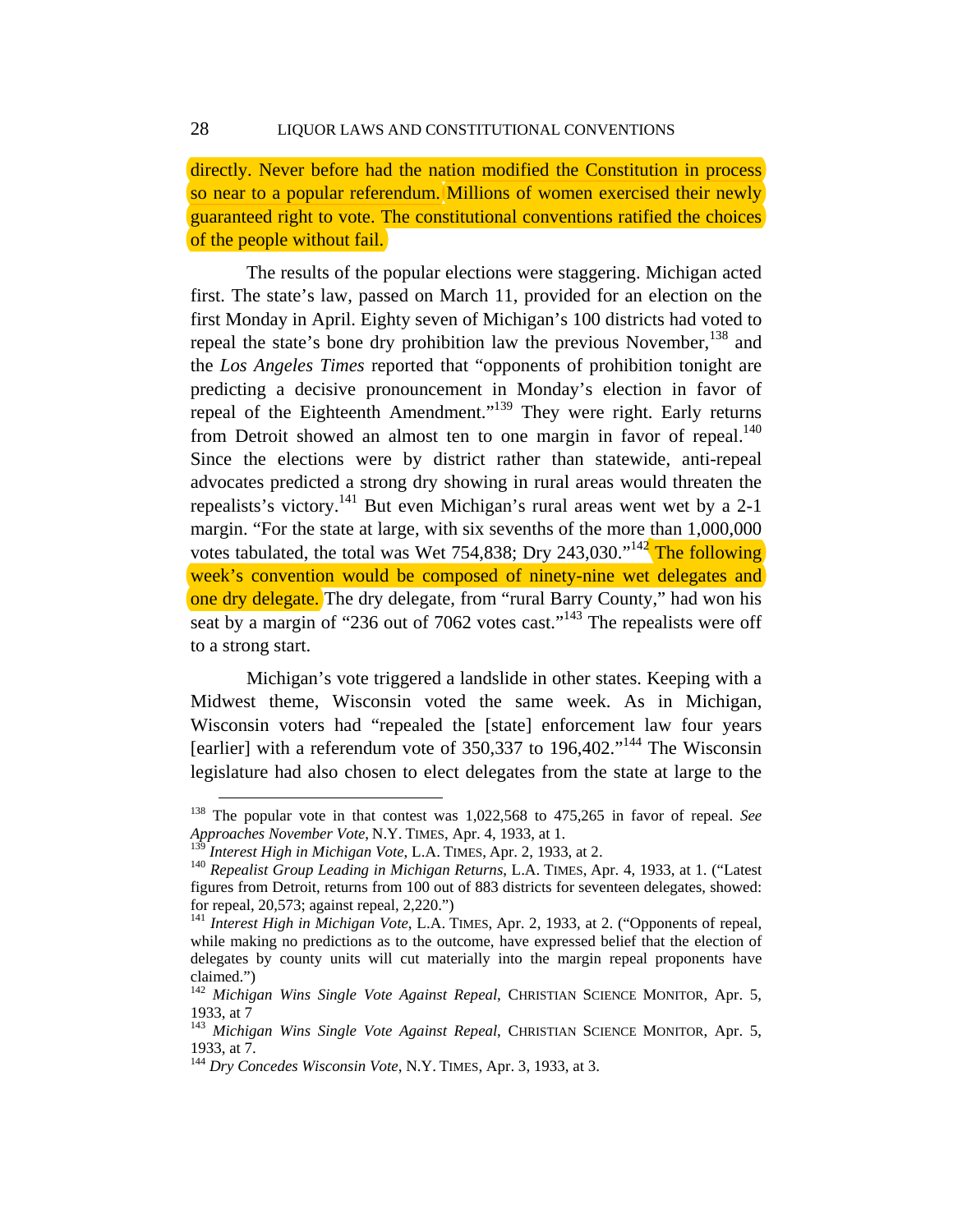constitutional convention. Disheartened, the Wisconsin chapter of the Anti-Saloon League conceded defeat even before the election.<sup>145</sup> The ensuing landslide went even beyond the hopes of the repealists. The day after votes were cast, newspapers across the nation trumpeted a 4 to 1 Wisconsin repeal margin.<sup>146</sup> Fifteen out of fifteen of the delegates to Wisconsin's constitutional convention later that month would vote to repeal the Eighteenth Amendment. $147$ 

New Jersey, Wyoming, New York, Nevada, Delaware, and Rhode Island voted wet the next month. May 14 saw Wyoming vote in favor of repeal 6 to  $1^{148}$  On May 16, New Jersey followed suit, voting wet by a 6.6 to 1 margin.<sup>149</sup> On May 23, New York contributed a thunderous eightyeight percent vote for repeal, spurred by a heavy wet forty-one to one vote in New York City.<sup>150</sup> A few days later, Nevada and Delaware rejected the Eighteenth Amendment by similarly overwhelming margins.<sup>151</sup> And Rhode Island, which had never ratified the Eighteenth Amendment, completed the May anti-prohibitionist sweep by a tally of more than seven to one.<sup>152</sup>

In June, panicked by the overwhelming repeal tide, prohibitionists launched "the bitterest fight of their history." Anti-repealists convened in Washington, DC in "an atmosphere redolent of furniture polish and strong soap" and predicted that seven of the eight states (all but Illinois) to cast

 <sup>145</sup> *Dry Concedes Wisconsin Vote*, N.Y. TIMES, Apr. 3, 1933, at 3. ("All hope for the dry cause in Wisconsin was lost, [the State Superintendent of the Anti-Saloon League] said, when the legislature decided that delegates to the April 25 repeal convention at Madison should be elected on a strictly non-partisan basis and by voters of the State at large.")

<sup>&</sup>lt;sup>146</sup> Repealists Win Wisconsin by Sweeping Vote, CHI. DAILY TRIB., Apr. 6, 1933, at 4. Milwaukee went 12 to 1 for repeal. Green Bay favored ending prohibition by an 11 to 1 margin. "In the deluge Rockland Village, in western La Crosse county, stood out in curious, dry contrast. It voted to retain the eighteenth amendment by a count of 44 to 38." *Id.*

<sup>&</sup>lt;sup>148</sup> *Wyoming Vote Gives Big Lead for Repeal*, N.Y. Times, May 16, 1933, at 1. Because Wyoming voted by districts, several dozen dry delegates were elected to the convention. *Id*. <sup>149</sup> *Jersey Drys Get Only Two Delegates*, N.Y. TIMES, May 18, 1933, at 14. All delegates at large in New Jersey were wets, and

<sup>&</sup>lt;sup>150</sup> Drys in State Won Only Six Counties, N.Y. TIMES, May 25, 1933, at 2. The near complete tally was 1,885,027 to 227,550. The *New York Times* attributed the lopsided vote partially to light turnout in rural areas. *Id*. The complete figures put the wets at over two million popular votes. *State Vote was* 88% *Wet*, N.Y. TIMES, June 1, 1933, at 12.

<sup>&</sup>lt;sup>151</sup> Delaware, Nevada Vote Dry Era's End, CHI. DAILY TRIB., May 28, 1933, at 1.<br><sup>152</sup> Rhode Island Votes 7 to 1 to Ratify Repeal of Dry Law, CHI. DAILY TRIB., May 2, 1933, at 1. Only one town went dry, by a margin of seventeen votes. *Id*.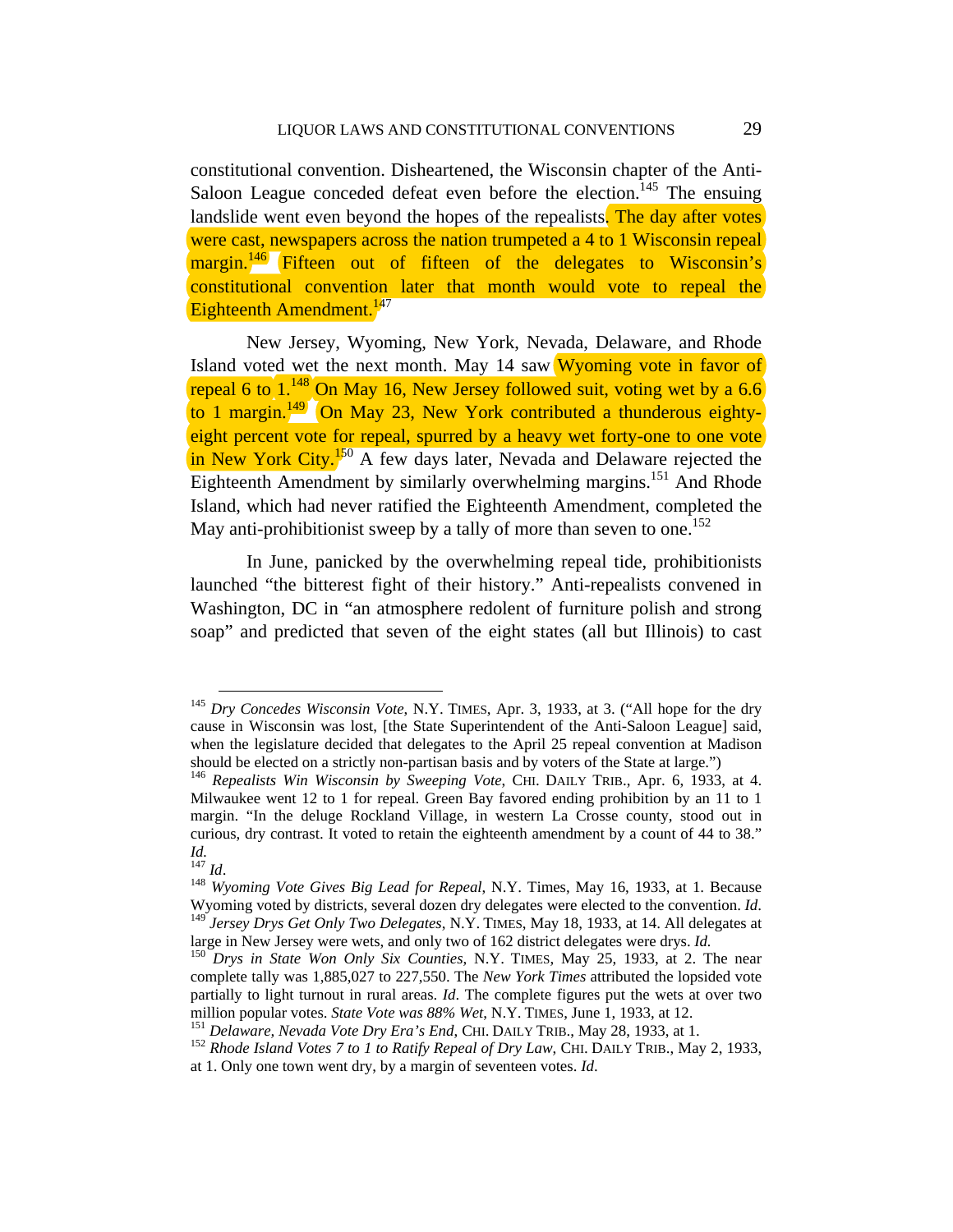June votes would affirm the Eighteenth Amendment.<sup>153</sup> But despite vigorous dry efforts, all eight June voting states rejected the Eighteenth Amendment. On June 4, Illinois became the ninth state to vote for repeal. racking up majorities of nearly 11 to 1 in wet Chicago.<sup>154</sup> In Indiana, which drys had declared the first real battleground of the Twenty-first Amendment, wets won 2 to 1.<sup>155</sup> Massachusetts, Connecticut, Iowa, New Hampshire, and West Virginia voters voiced their resounding support for the Twenty-first Amendment.<sup>156</sup> Despite a court challenge to the validity of their election,<sup>157</sup> California voters rejected the Eighteenth Amendment on June  $27^{158}$  By the end of June states with a population of over fifty-two million had voted on the repeal question, and the tally stood at sixteen states for repeal, zero against.<sup>159</sup>

Three southern states and Oregon voted in July. Prohibitionists had expected a strong showing in the traditionally dry South, but were again disappointed. Alabama and Arkansas voted overwhelmingly wet on July 18<sup>.160</sup> Tennessee became the third southern state to disapprove of Prohibition on July 20, but the scant majority for repeal "gave the drys the satisfaction of the closest fight in any State since repeal voting started."<sup>161</sup> Oregon's July 21 vote brought the score to twenty states for repeal, zero against.<sup>162</sup> By the end of July, the newly wet states accounted for half the

<sup>&</sup>lt;sup>153</sup> Drys Will Launch Bitterest Crusade, WASH. POST, June 5, 1933, at 2.<br><sup>154</sup> Repealists Add Illinois to Column, L.A. TIMES, June 6, 1933, at 1.<br><sup>155</sup> Indiana, Pivot State, Tenth to Vote Repeal, WASH. POST, June 7, 1933

*York Times* emphasized the significance of the Indiana vote. "No other State has been more insistently or belligerently dry," the *Times* editorialized. "Where will the prohibitionists find their thirteen States? It is impossible to name them." *Repeal Rolling On*, N.Y. TIMES, June 8, 1933, at 18.

<sup>156</sup> *See Bay State for Repeal Four to One*, L.A. TIMES, June 14, 1933, at 1; *Repeal Tests Slated Today*, L.A. TIMES, June 20, 1933, at 3; *Iowa Votes for Dry Repeal, New Hampshire, Connecticut Also Wet*, CHI. DAILY TRIB., June 21, 1933, at 1.<br><sup>157</sup> *See* Frederick F. Forbes, *Court Fight Fails California Drys*, N.Y. TIMES, June 4, 1933,

at E8.

<sup>158</sup> *Repeal Wins More States, California, West Virginia Join Fourteen*, CHI. DAILY TRIB., June 28, 1933, at 1.<br><sup>159</sup> The Repeal Campaign, WASH. POST, June 3, 1933, at 6.

<sup>&</sup>lt;sup>160</sup> *Crucial Vote in South*, N.Y. TIMES, July 19, 1933, at 1. The tally was 3 to 2 in Alabama and Arkansas. *See Alabama, Arkansas Vote Three to Two for Repeal*, ATL. CONST., July 19, 1933, at 1.

<sup>161</sup> *Tennessee Votes Wet: Repeal Election Close*, L.A. TIMES, July 21, 1933, at 1. ("With 1892 of the State's 2172 precincts reported, the vote for repeal was 120,197 against, 110,444 for retention of the Eighteenth Amendment.") The city of Memphis provided the necessary margin for repeal.  $Id$ .

<sup>&</sup>lt;sup>162</sup> *Oregon is 20th State to Join Repeal Parade*, CHI. DAILY TRIB., July 22, 1933, at 1.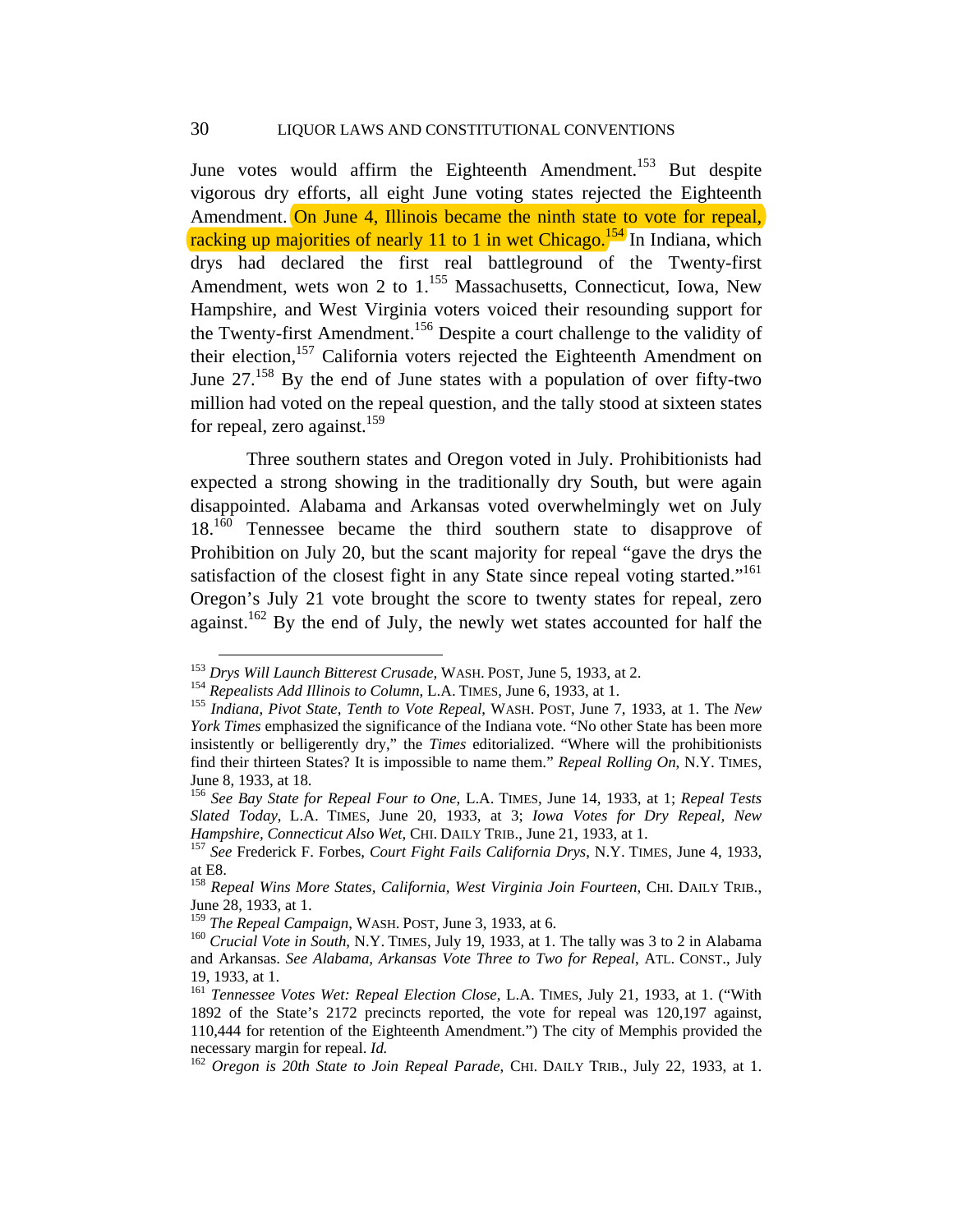# U.S. population.<sup>163</sup>

August saw another wet landslide. Prohibitionists conceded Arizona before voting began, failing to nominate a single dry delegate.<sup>164</sup> Arizona drys were forced to "write in" their candidates.<sup>165</sup> On August 19 Missouri voted against the Eighteenth Amendment by a 4 to 1 margin, with even "formerly dry strongholds" in the Ozarks "rolling up wet majorities."<sup>166</sup> Several days later Texas recorded a massive pro-repeal majority. Wets began talking of repeal by Christmas.<sup>167</sup> Drys mistakenly predicted a "surprise" in Washington; the state went wet by a 3 to 1 margin.<sup>168</sup> By the end of August, 24 states had expressed their preference for repeal. Dry leaders, shell shocked by the strength of the repeal sentiment, blamed political and economic "coercion" from the federal government for the loss of five formerly dry strongholds.<sup>169</sup> The Republican Party was stricken with internal strife as leaders blamed one another for the wet landslide.<sup>170</sup>

By September the result was foreordained. Though the Anti-Saloon League promised in each state left to vote "an aggressive and uncompromising campaign of organization and agitation to defeat repeal and record the largest vote possible against it,"171 wets continued to record victories. The next four weeks saw seven more states add to the repeal slate. In the Northeast, Vermont and Maine (the nation's first dry state) rejected the Eighteenth Amendment 2 to  $1^{172}$  In the West, Colorado, Idaho, and

Oregon voters simultaneously repealed their state's dry law. *Id.* 163 Arthur Evans, *Voting Lineup Points to Repeal About Dec. 6th*, CHI. DAILY TRIB., July 23, 1933, at 8.

<sup>164</sup> *Arizona Votes Repeal Today; No Dry Ticket*, CHI. DAILY TRIB., Aug. 8, 1933, at 2. 165 *Id*. Arizona went wet by a margin of 3 to 1. *See Arizona Wets Ahead, 3 to 1, In Repeal*  Vote, WASH. POST, Aug. 9, 1933, at 1.<br><sup>166</sup> Missouri Votes Wet; 4 to 1, CHI. DAILY TRIB., Aug. 20, 1933, at 1.<br><sup>167</sup> Texas Results Spur Wet Hope, L.A. TIMES, Aug. 28, 1933, at 3.<br><sup>168</sup> Repeal is Close in Washington: Wets F

*in Vote*, WASH. POST, Aug. 29, 1933, at 3.

<sup>169</sup> *Drys to Defeat Repeal, Says McBride Here*, CHI. DAILY TRIB., Aug. 31, 1933, at 5. "Dr. McBride blamed the sweeping victories thus far rolled up by the wets in all the states voting to ratify the repeal amendment upon 'political coercion on the part of the administration, which has sought to make this an economic rather than a moral question.'").

<sup>170</sup> *Koenig Ridicules Mellen's Attack: Republican Leader Says Foe Blames Him for National Democratic Landslide*, N.Y. TIMES, Sept. 14, 1933, at 27.<br><sup>171</sup> *Dry Conference Adopts Plan to Fight Repeal: Will Invade All 24 States Remaining to* 

*Vote*, CHI. DAILY TRIB., Sept. 1, 1933, at 10. 172 *Vermont Votes, 2 to 1, Against Prohibition*, CHRISTIAN SCIENCE MONITOR, Sept. 6,

<sup>1933,</sup> at 3; *Maine Wet After 82 Years*, CHI. DAILY TRIB., Sept. 12, 1933, at 1.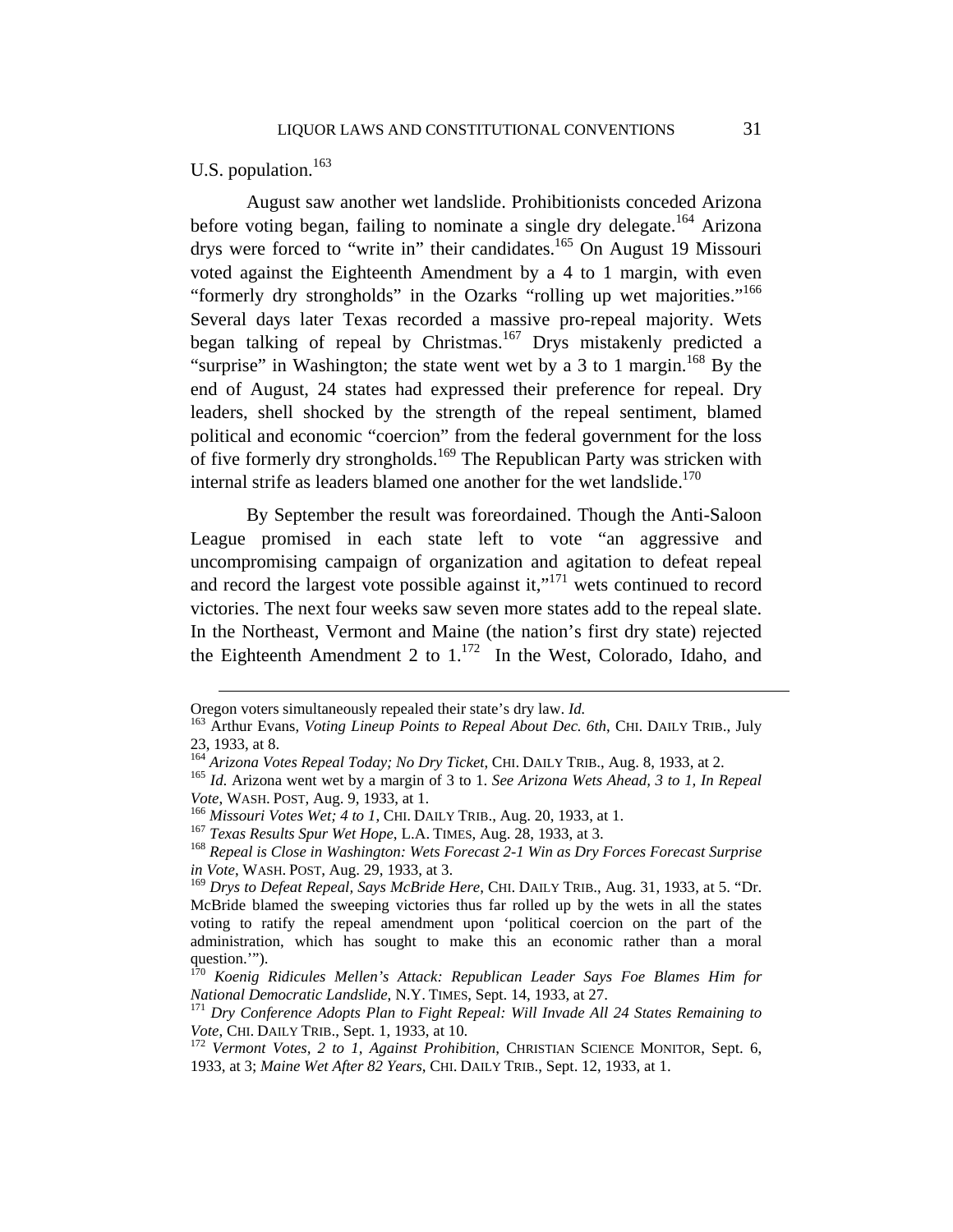New Mexico voted wet by similarly large margins.<sup>173</sup> Maryland and Minnesota followed suit.<sup>174</sup> By the end of September, drys had yet to boast a single victory. Wets began talking of the possibility of unanimous ratification.<sup>175</sup>

Virginia voted wet in a tidal wave on October 3, and drys finally began facing the reality of repeal.<sup>176</sup> With only four more states necessary to guarantee repeal, a Virginia dry leader "issued a statement, saying that the 'situation as it is developing nationally is deplorable.' Terming the liquor traffic 'one of the arch criminals of all time,' he said that 'no nation is safe from its ravages until it is outlawed. $1^{177}$  The drys' appeals were to no avail, as the wets completed a clean sweep. "Though Florida prohibitionists . . . made final appeals through churches for a heavy vote . . . against repeal,"<sup>178</sup> that state voted for repeal 4 to 1 on October  $10^{179}$  Finally, on November 7, Utah, Ohio, and Pennsylvania sealed the fate of the Eighteenth Amendment.<sup>180</sup> Only two states, North Carolina and South Carolina, went dry.<sup>181</sup> An overwhelming majority of Americans, in an extraordinarily democratic set of popular elections, had completed an astounding and unprecedented reversal of a constitutional amendment.

Marching in lockstep with the voting over the summer and fall of 1933 were the state conventions. In many cases, the conventions occurred only a few days after vote tallies had been completed. Michigan, for example, earned the double honor of being the first state to vote wet and the first to ratify the Twenty-first Amendment by holding its convention a mere week after the popular vote.<sup>182</sup> Most other states ratified a few weeks or months later.

The conventions served only to rubber-stamp the results of the popular vote. No deep deliberations occurred. In part, this was due to the

<sup>&</sup>lt;sup>173</sup> Drys Concede Defeats In Three More States, CHI. DAILY TRIB., Sept. 14, 1933, at 13.<br><sup>174</sup> Id.; Minnesota Joins March, WASH. POST, Sept. 14, 1933, at 2.<br><sup>175</sup> Will Repeal Be Unanimous?, N.Y. TIMES, Sept. 7, 1933, at

<sup>&</sup>lt;sup>180</sup> Repeal Winning Thirty-Sixth State, L.A. TIMES, Nov. 8, 1933, at 1.<br><sup>181</sup> Both Carolinas Are Won By Drys, N.Y. TIMES, Nov. 8, 1933, at 1. Since North Carolina did not hold a constitutional convention, the conventional tally counts only South Carolina as recording a dry vote. North Carolina, however, voted dry by a substantially higher margin (around 100,000 votes) than South Carolina (around 3,000 votes).

<sup>182</sup> *See* 1933 Mich. Laws 24, § 8.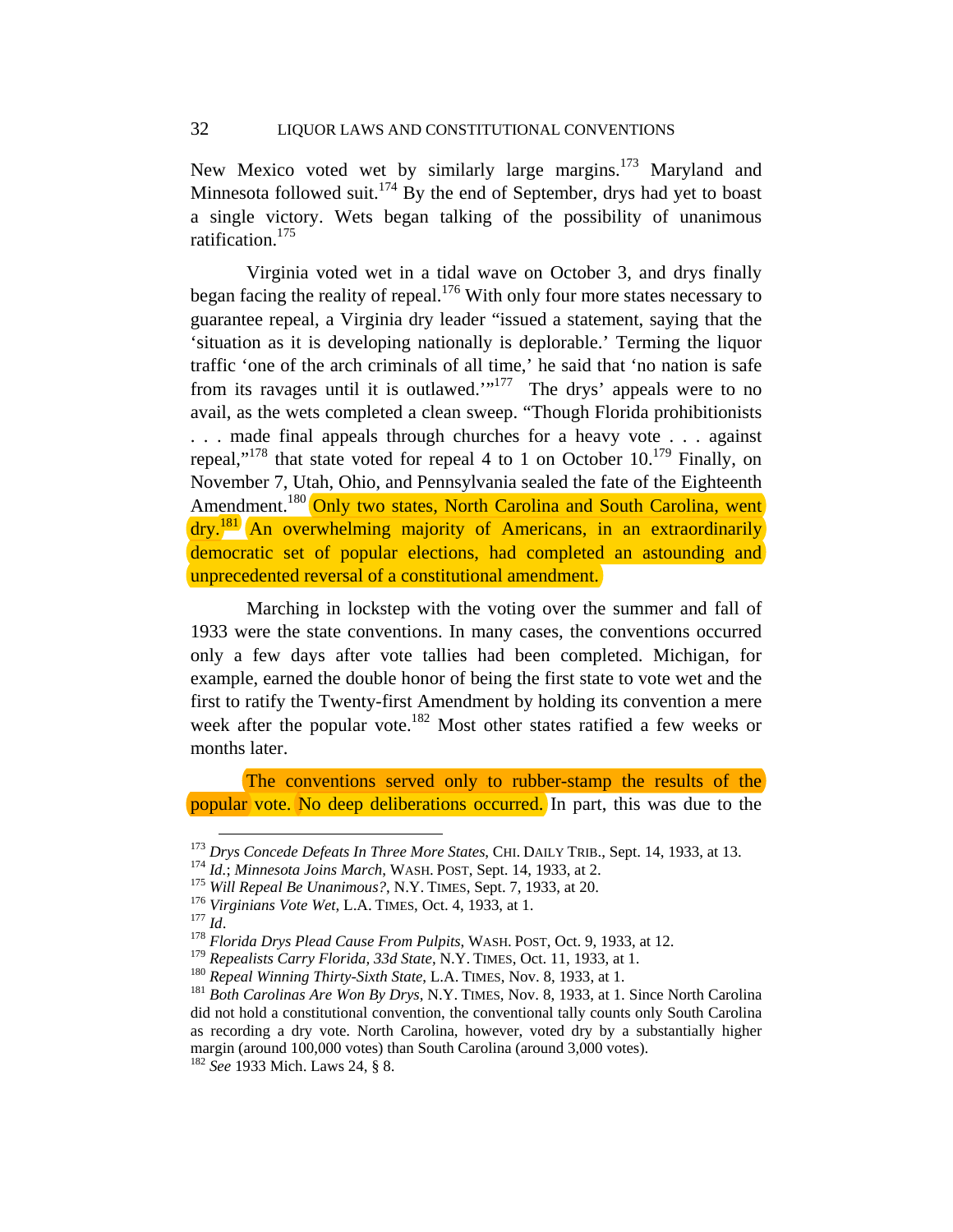overwhelming victories of the repealists; few dry delegates attended the conventions. A speaker at the Virginia convention noted that "conventions ordinarily are deliberative bodies, but no deliberation is necessary where the people have spoken in plain and decisive manner on a public question, fully understood by every intelligent voter."<sup>183</sup> The lack of debate troubled Americans in Maine, who asked the state Supreme Judicial Court to issue an advisory opinion answering the question: "Must a convention assembling in a state to pass upon an amendment to the Constitution of the United States and submitted by vote of the Congress to the action of conventions in the several states be a deliberative convention?" The Maine court concluded that "[a] convention is a body or assembly representative of all the people of the state. The convention must be free to exercise the essential and characteristic function of rational deliberation." The Alabama Supreme Court took the opposite view.<sup>184</sup>

Despite the debate in the courts, only the Indiana convention came close to a truly deliberative convention. In that state, the dry delegates argued that the Depression had gotten the better of Americans' judgment: "The vote . . . has been taken in a time of dire economic distress when the governments of state and nation have been searching for every possible revenue, when men and women have been trying to find relief from acute conditions of unemployment and from business and industrial stagnation . . ."<sup>185</sup> The dissenters rejected the Twenty-first Amendment because it "provides absolutely no guaranty against the return of the saloon . . . relinquishes the right of the Federal Government to control the traffic at the very time when all other forms of industry are coming under national control . . . [and] implies legalization of liquor advertising by press, billboard, radio and screen."<sup>186</sup> Wet delegates made their own arguments.<sup>187</sup>

Some conventions opened with a prayer.<sup>188</sup> Usually, the governor of

<sup>&</sup>lt;sup>183</sup> Va. Const. Conv. (statement of Pres. Goolrick), *in BROWN, supra* note 103, at 439.<br><sup>184</sup> *See* Everett S. Brown, *The Ratification of the Twenty-first Amendment*, 29 AM. POLI.<br>SCI. REV. 1005, 1014 (1935).

<sup>&</sup>lt;sup>185</sup> Ind. Const. Conv. (statement of Jesse E. Eschbach), *in* BROWN, *supra* note 103, at 144.<br><sup>186</sup> Id. at 141-44.<br><sup>187</sup> Id. at 141-44.<br><sup>188</sup> See, eg., Rhode Island Const. Conv. (statement of Rev. Peter E. Blessing), *i* 

*supra* note 103, at 359-60; Utah Const. Conv. (statement of Dr. Elmer I. Goshen), *in*  BROWN*, supra* note 103, at 394-95 ("Almighty God, surrounded by the wonders of Thy works and the glories of Thy universe, of which we have been made a part, may we have grateful hearts, a reverent attitude and understanding minds as representatives of a sovereign state engaged in the protection of our sister states.").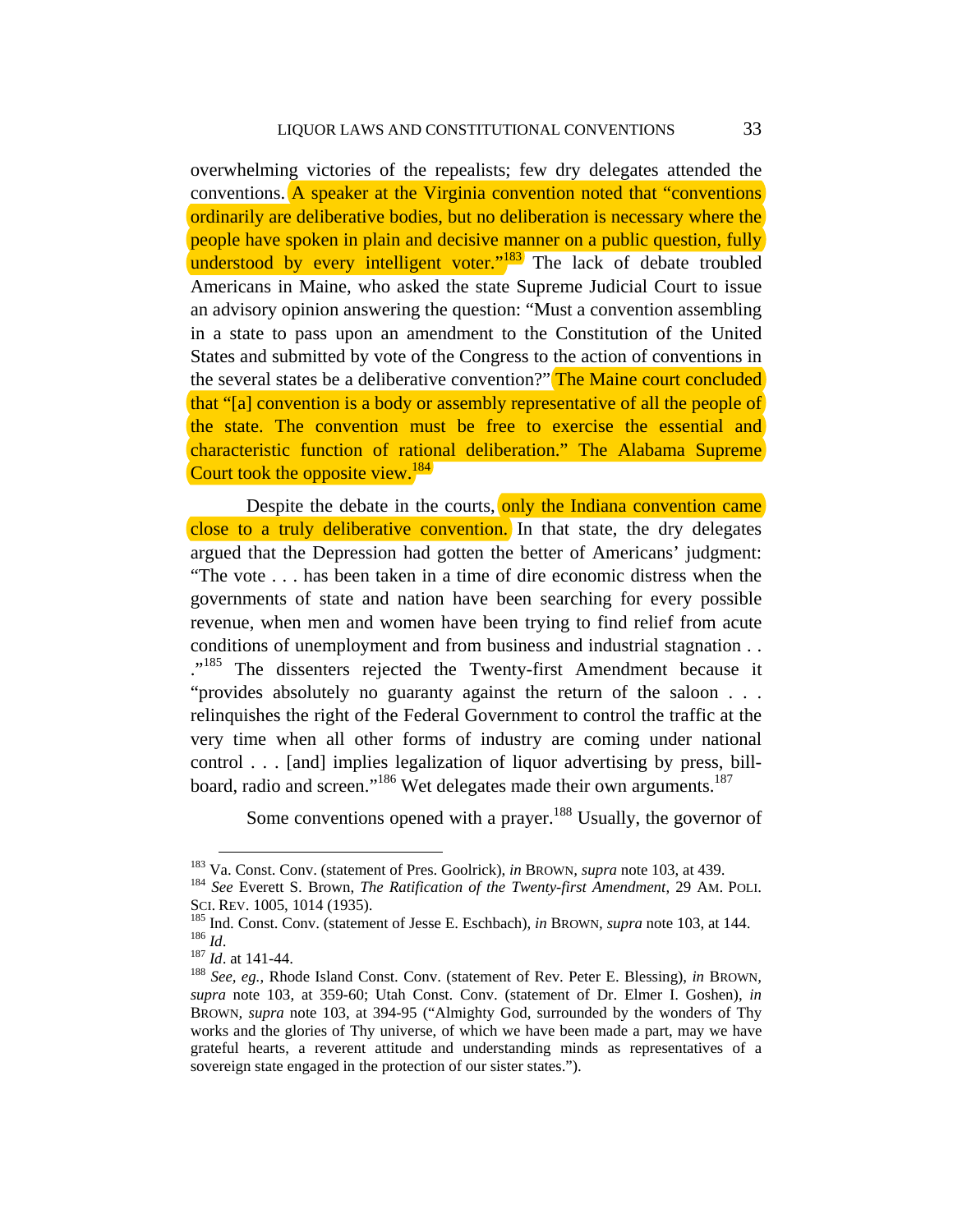the state or a wet luminary would then address the delegates.<sup>189</sup> The speeches often rehashed the miserable history of Prohibition as well as the personal liberty the Twenty-first Amendment would restore.<sup>190</sup> The delegates would then vote on a chairman and perhaps an honorary chairman of the convention.191 Afterwards, a roll call vote would be taken, and the results transmitted to the United States Secretary of State.<sup>192</sup> The process was usually exceptionally brief. The entire transcript of one state's ratification proceedings spans only a page and a half.<sup>193</sup> Another time, a delegate short circuited what could have been a needlessly protracted ratification process.194 Aside from a few speeches, little discussion of the Amendment's purposes occurred during the conventions.

Still, isolated statements in the convention speeches illuminate some views on the new role of the states in liquor control. Governor Wilbur L. Cross of Connecticut said that Section 2 of the Amendment would restore "to the several States of the Union full control within their borders of the manufacture and sale of alcoholic liquors."<sup>195</sup> The Delaware Convention wished "to go on record . . . in so ratifying a resolution to abolish Federal Prohibition and return to the States their former power to control the manufacture, transportation and sale of alcoholic liquors within their own borders."<sup>196</sup> And the Governor of Missouri urged the passage of laws so "that the people may be protected from the evils of hard liquor."197 No speaker at any convention, however, spoke precisely about the scope of the states' powers under Section 2 of the Twenty-first Amendment.

What accounts for such a rapid change in public opinion on a social

 <sup>189</sup> *See, eg.*, Ohio Const. Conv. (statement of Gov. White), *in* BROWN*, supra* note 103, at 322; Ind. Const. Conv. (statement of Lt. Gov.).

<sup>190</sup> *See, eg.*, N.J. Const. Conv. (statement of Emerson L. Richards), *in* BROWN*, supra* note 103, at 280-81 ("Laws governing the people have no place in [the Constitution] . . . [T]he evils brought about by the Eighteenth Amendment were too many to recite here . . .").

<sup>191</sup> *See, eg.*, N.Y. Const. Conv. , *in* BROWN*, supra* note 103, at 301.

<sup>192</sup> *See, eg.*, Ohio Const. Conv. (statement of Sen. Bulkley), *in* BROWN*, supra* note 103, at 332-33.

<sup>193</sup> *See* N.M. Const. Conv., *in* BROWN*, supra* note 103, at 290-91.

<sup>194</sup> *See* Mass. Const. Conv. (statement of Charles F. Ely), *in* BROWN*, supra* note 103, at 211 ("I do not see why we cannot simply vote, and call it a day. It is a long way from Westfield down here, and we had breakfast quite early. We all know for what we were elected, and I don't believe but what Mr. Cook can count the ballots correctly, and I don't see why we cannot vote without a lot of committees.")

<sup>195</sup> Conn. Const. Conv. (statement of Gov. Cross), *in* BROWN*, supra* note 103, at 60.

<sup>196</sup> Del Const. Conv. *in* BROWN*, supra* note 104, at 66.

<sup>197</sup> Mo. Const. Conv. (statement of Gov. Park), *in* BROWN*, supra* note 103, at 251-52.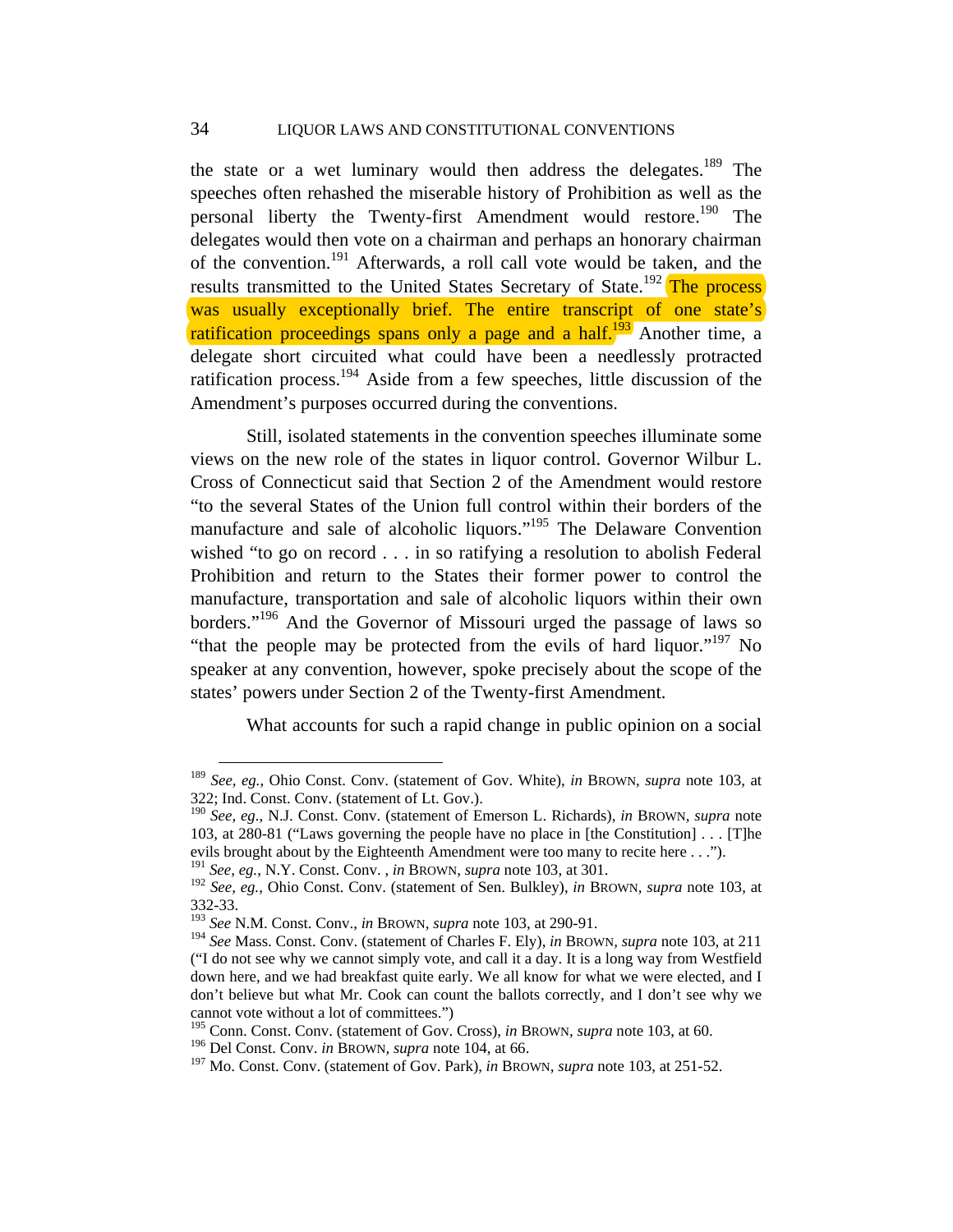experiment that had been widely supported just fourteen years earlier? The conventional answer is that Prohibition had been a practical failure. Much evidence supports this view.<sup>198</sup> Mentioned less often, however, is the impact of the Great Depression on the fortunes of the wets. The economic crisis of the late '20s and early '30s eviscerated the nation's income tax base. By 1932 and 1933, the federal treasury had bottomed out. Total receipts in those two years totaled about \$1.9 billion and \$2 billion, or less than one third of federal receipts in 1920.<sup>199</sup> Due to the New Deal, federal deficits, at about \$2.6 billion, were at their highest level in over a decade.<sup>200</sup> As a result, new levies had to be imposed. The taxation of alcohol, which had been a massive source of federal revenue before Prohibition, was to millions of distressed Americans a suitable replacement for billions of upcoming direct taxes. Moreover, repealists were convinced that a rejuvenated liquor industry would offer jobs to many of the millions of unemployed.

Newspapers at the time were ablaze with discussion of liquor tax revenue possibilities. Before Congress acted on the Twenty-first Amendment, the Association Against the Prohibition Amendment stressed the value of alcohol taxes: "Favorable action by this Congress will enable the next Congress to lift from the shoulders of the people the new billiondollar tax burden which is now about to be put on  $\mu$ s.<sup>301</sup> In December 1932 the chairwoman of the Women's Organization for National Prohibition Reform made the same argument: "The legalization and taxation of light wines and beers alone would do more to balance the budget than all the nuisance taxes that have been proposed . . . Why should we not collect a revenue of more than \$300,000,000 from an industry that can bear it, and to that extent relieve the business man who is fighting for his financial life against the present economic condition?"202 The federal Budget Director estimated that "in normal times, beer revenue will reach \$200,000,000 and revenue from liquors from \$250,000,000 to \$300,000,000."203 Drys who would otherwise have voted wet were said "to be supporting repeal on economic grounds, believing that with the return of liquor, Federal, State,

 <sup>198</sup> *See, eg.*, Post, *supra* note 23.

<sup>199</sup> *See* Historical Tables, Office of Management & Budget 25, *available at* http://www.whitehouse.gov/omb/budget/fy2004/pdf/hist.pdf (last visited Oct. 8, 2007).<br><sup>200</sup> Id.<br><sup>201</sup> House Votes Today on Liquor Control, WASH. POST, Mar. 14, 1932, at 2.<br><sup>202</sup> Women Urge Haste in Legalizing Beer, N.Y. T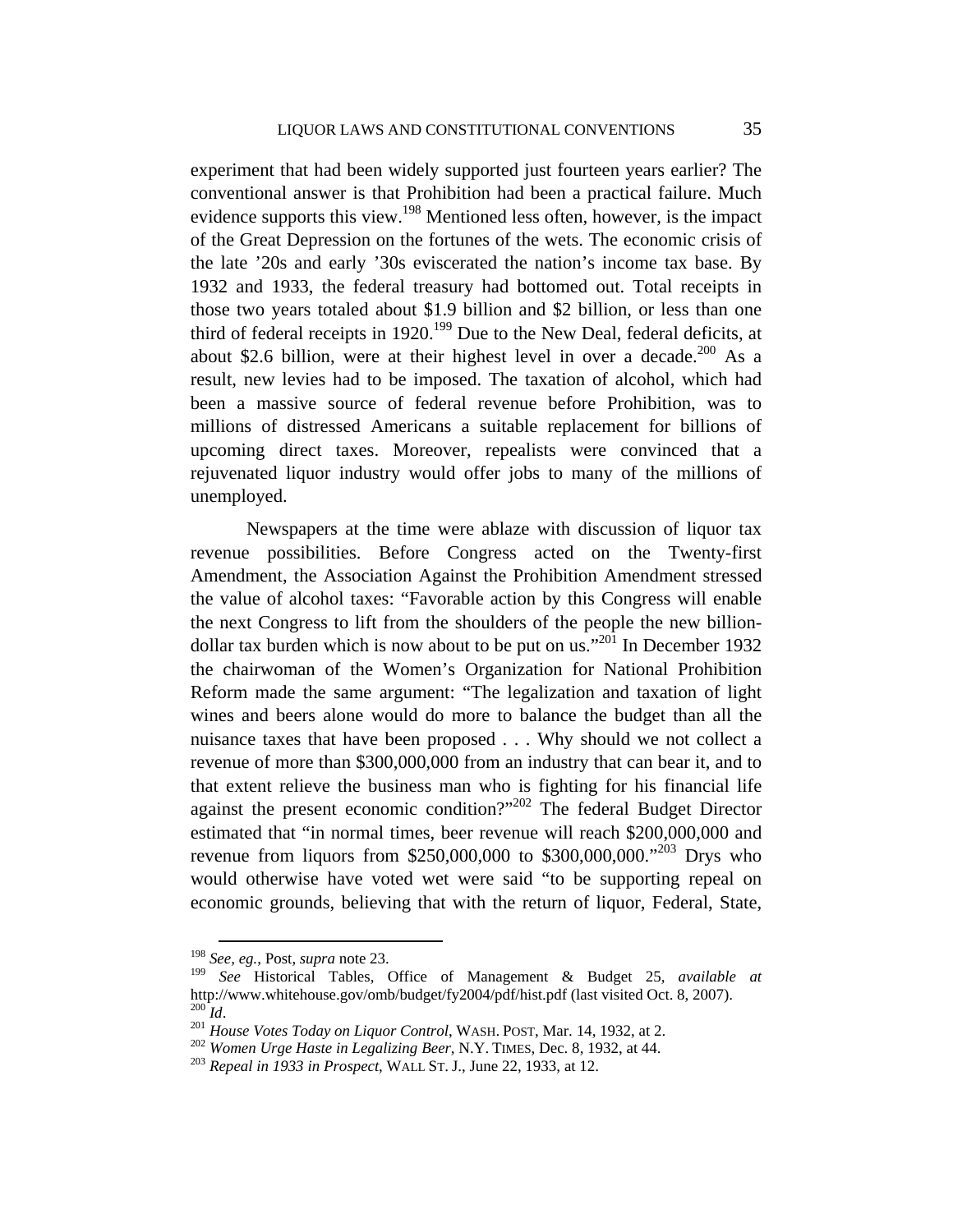and local taxes will greatly be reduced."<sup>204</sup>

#### **IV. PICKING UP THE PIECES: LIQUOR LAWS AFTER REPEAL**

After repealing the Eighteenth Amendment, states moved quickly to create or adjust their own liquor laws. The twin goals were to prevent liquor abuse and to stuff state treasuries with badly needed liquor tax revenues. By 1940 eighteen states had adopted monopoly systems, allowing only state run liquor stores to sell distilled spirits, beer, or wine.<sup>205</sup> "Twenty-Seven" states provide[d] for control through licensing only . . ." And "three States, while authorizing light wines, or beer, . . . retained the major portion of their prohibition laws."<sup>206</sup>

Most states adopted licensing systems designed to raise revenue. South Carolina (which, ironically, had been the only state to affirm via convention its commitment to the Eighteenth Amendment) enacted a typical licensing law. A State Tax Commission would oversee administration and enforcement. Distillers, bottlers, and warehousemen faced stringent regulations. They were required to get a \$2,000 license from the Tax Commission and pay another \$2,000 bond before opening for business. They were prohibited from operating more than one "plant" in each county. And they could sell only to wholesalers. Wholesalers, in turn, faced a \$2,000 license fee and a \$2,000 bond for hard liquor, and a \$200 permit for malt beverages under 5% alcohol. Finally, brewers were required to pay a \$100 license fee in order to produce beer with an alcohol content of 5% or lower.<sup>207</sup> Twenty-two other states and the District of Columbia adopted similar licensing schemes. $^{208}$ 

Other states established full or partial monopoly systems. The

<sup>204</sup> *Drys Disturbed, But Fighting On*, N.Y. TIMES, June 20, 1933, at 15. 205 Those states were Alabama, Idaho, Iowa, Maine, Maryland, Michigan, Montana, New Hampshire, North Carolina, Ohio, Oregon, Pennsylvania, Utah, Vermont, Virginia, Washington, West Virginia, and Wyoming. *See* U.S. Dep't of Commerce, State Liquor Legislation 21 (1940).<br><sup>206</sup> U.S. Dep't of Commerce, State Liquor Legislation 21 (1940).

<sup>&</sup>lt;sup>207</sup> See Federal Alcohol Control Administration, Summary of State Laws Relating to the Production and Wholesaling of Alcoholic Beverages: As of August 15, 1935, at 105 (1937) [hereinafter FACA].

<sup>208</sup> Alaska, Arizona, Arkansas, California, Colorado, Connecticut, District of Columbia, Florida, Hawaii, Illinois, Indiana, Kentucky, Louisiana, Massachusetts, Minnesota, Missouri, Nebraska, Nevada, New Jersey, New Mexico, New York, Rhode Island, and South Dakota. *See* FACA, *supra* note 207.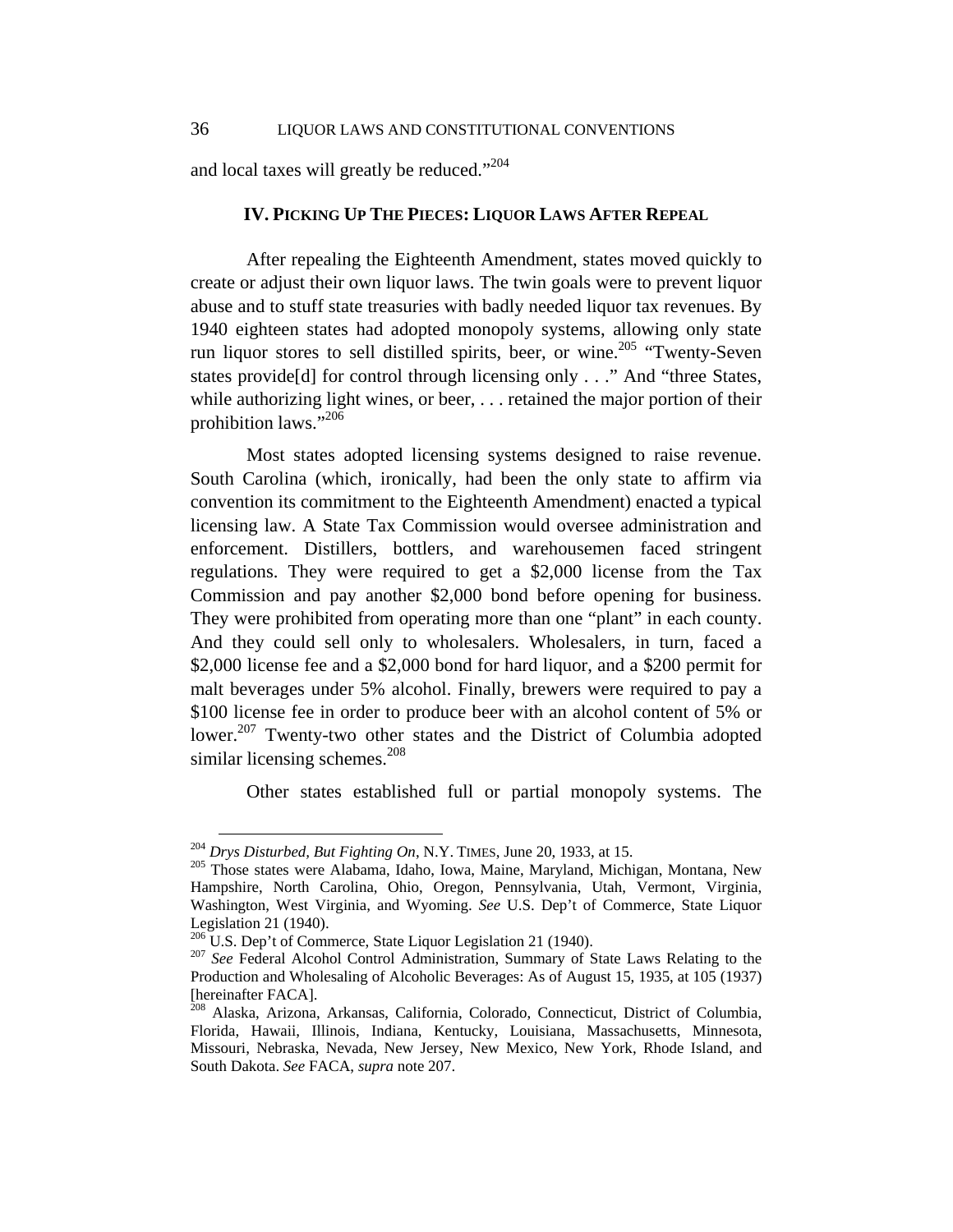typical monopoly system functioned via a system of state run stores supplied by licensed manufacturers. The state would establish a liquor control board with the authority to issue rules and regulations, "[e]xclusive power to import, purchase for resale, alcohol, spirits and wine, establish stores and special distributors, lease buildings, issue licenses for manufacture, sale and purchase." Profits from state run were deposited into the state treasury.209 About seventeen states adopted variations on this basic system.<sup>210</sup>

Three states chose to stay dry. Why did more states not choose this route? After all, twenty-six states had enacted dry laws by April 1917. Why did the nation not return to the pre-Prohibition patchwork of wet and dry states? Several forces played important roles. First, the state dry laws of 1917 and 1918 bore little resemblance to the drastic bone dry prohibition of the Eighteenth Amendment and the Volstead Act. In 1918 only eleven states – Arizona, Arkansas, Kansas, Nebraska, New Mexico, Oklahoma, Oregon, South Carolina, South Dakota, Tennessee, and Utah – banned without exception the manufacture, sale, and transportation of intoxicating liquors.<sup>211</sup> The laws of the rest of the dry states were riddled with exceptions. Georgia allowed "social service of liquor in private homes."<sup>212</sup> Twelve others allowed the importation of liquor from out of state for "personal use" (although some of these twelve restricted the amounts). $^{213}$ Others allowed the personal manufacture of liquor.<sup>214</sup> As Robert Post notes, the modest character of these laws generated widespread public acceptance.<sup>215</sup> It was not until the Reed Amendment of  $1917$ ,<sup>216</sup> which forbade the importation of alcohol into dry states, the Eighteenth Amendment, and the Volstead Act, that the nation became bone dry.<sup>217</sup> And it was the radical centralizing approach of the Eighteenth Amendment, not the more reserved stance of the various state prohibition laws of 1917 that

<sup>&</sup>lt;sup>209</sup> *See* FACA, *supra* note 207, at 24-25.<br><sup>210</sup> Idaho, Iowa, Maine, Maryland, Michigan, Montana, New Hampshire, North Dakota, Ohio, Oregon, Pennsylvania, Utah, Vermont, Virginia, Washington, West Virginia, and Wyoming. *See* FACA, *supra* note 207.<br>
<sup>211</sup> Post, *supra* note 23, at 177-81 tbl. 2.<br>
<sup>212</sup> *Id.* at 177-81.<br>
<sup>214</sup> *Id.*<br>
<sup>215</sup> *Id.* at 6 n.6.<br>
<sup>216</sup> 39 Stat. 1058.<br>
<sup>217</sup> *Id*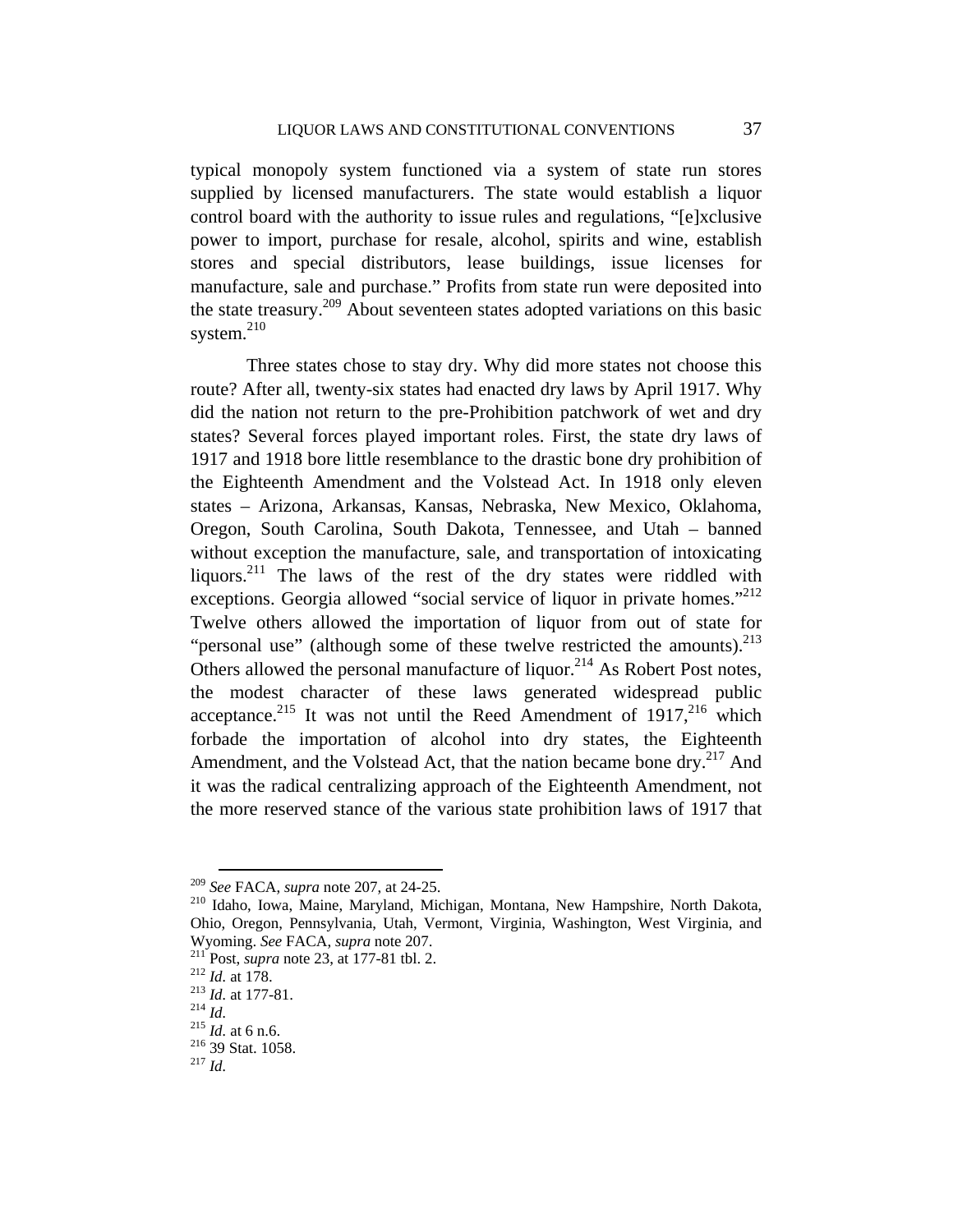triggered widespread public resentment and disobedience.<sup>218</sup> After Prohibition's repeal, most of America embraced modest, pre-Eighteenth Amendment liquor regulations.

Second, states were strapped for tax revenue. As state after state voted to ratify the Twenty-first Amendment, state leaders began discussing the possibility of filling their coffers with taxes on liquor. By August 1933, the governor of Iowa had already "announced a [legislative] session to consider liquor control, tax revision, and governmental reorganization."<sup>219</sup> Wets in Kansas complained that prohibition was costing the state \$5,000,000 per year. $220$  In mid August, New York, anticipating a wet Christmas, passed a slate of liquor taxes that would go into effect when Prohibition met its end. $221$  The state also passed a slew of heavy licensing fees, including a \$15,000 annual fee for distillers.<sup>222</sup> A few days later, Virginia passed its own set of taxes.<sup>223</sup>

Third, many state legislatures had been reapportioned, giving wets political strength more proportionate to their numbers. Reapportionment activities in Congress and the states had been at a standstill from 1910 to 1930. In state legislatures, drys were represented far in excess of their numbers. In 1930, however, Congress was substantially reapportioned, and the states, most of which had state constitutions requiring reapportionment after each federal census, were as well.<sup>224</sup> Many newly elected state legislators hailed from urban, wet-friendly areas.

 <sup>218</sup> *See* Post, *supra* note 23, at 51. ("Those who attacked national prohibition essentially argued that federal police legislation was antidemocratic. Positive law could transform custom, but only if positive law was backed by democratic legitimacy.").

<sup>219</sup> *Half of States Plan Tax Acts as Dry Repeal Appears Near*, WASH. POST, Aug. 7, 1933, at 2.<br><sup>220</sup> Repeal Vote Analyzed, WASH. POST., Aug. 17, 1933, at 6.

<sup>&</sup>lt;sup>221</sup> *State Liquor Tax Voted By Senate*, N.Y. TIMES, Aug. 18, 1933, at 6. ("At the same time the Senate approved a separate tax measure to go into effect simultaneously and imposing a levy of \$1.50 a gallon whiskey, 15 cents a gallon on still wines and 40 cents on sparkling wines. The vote on this bill was  $44$  to 1.")<br><sup>222</sup> *Liquor Taxes*, N.Y. TIMES, Aug. 19, 1933, at 10.

 $^{223}$  Liquor Control Vote Bill Given Virginia Senate, WASH. POST, Aug. 23, 1933, at 9.<br><sup>224</sup> For a discussion of congressional malapportionment during Prohibition, see CHARLES

W. EAGLES, DEMOCRACY DELAYED: CONGRESSIONAL REAPPORTIONMENT AND URBAN-RURAL CONFLICT IN THE 1920S (1990). *See also* David O. Walter, Reapportionment of State Legislative Districts (thesis) 1 (1941).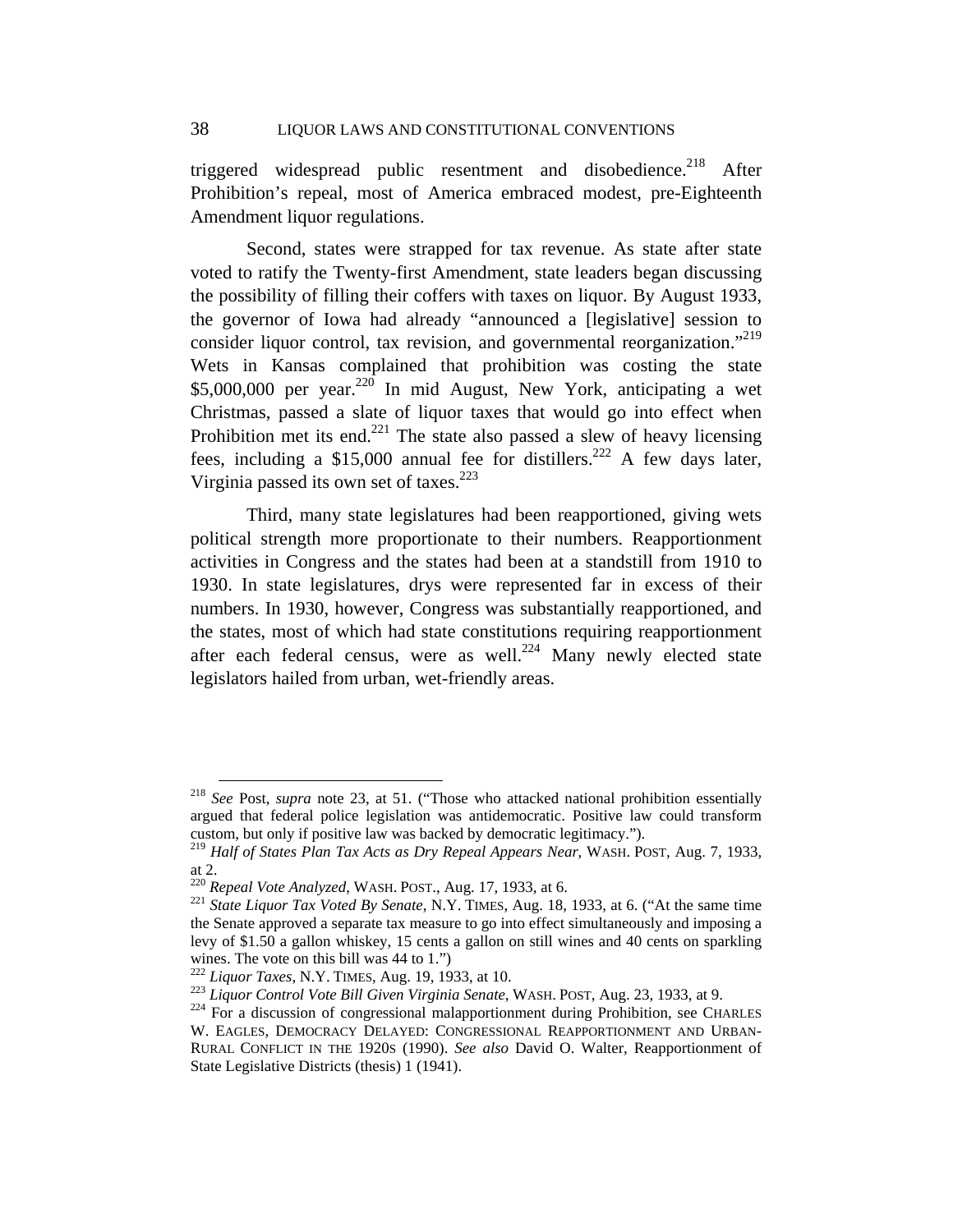#### **CONCLUSION**

A legal history of the Twenty-first Amendment resurrects many issues and questions that may reoccur in the future. A future Congress, proposing a constitutional amendment, may reexamine Article V's option of ratification by convention. If so, Judge Clark's endorsement of the convention method in *United States v. Sprague* for constitutional amendments directly modifying the rights of the people, even if not supportable in a constitutional sense, may yet prove politically influential. If Congress does choose to submit a new constitutional amendment to conventions, it will confront precisely the questions that bedeviled the legislators of 1933: does Congress have the power to prescribe directly the form and procedures of state constitutional conventions? If a state legislature failed to act, could the people of a state call an "extra-legal" constitutional convention? Although this issue did not generate a confrontation in the early 1930s, it has explosive potential, especially if several state legislatures, captured by special interests, refused to call a convention on an otherwise popular constitutional amendment. Recall New Mexico's 1933 law, which promised "to resist to the utmost any attempt to execute any and all such congressional dictation and usurpation."<sup>225</sup>

The legal history of the Twenty-first Amendment also sheds light on the post-repeal powers of the states to regulate liquor – an issue that arises often nowadays.<sup>226</sup> To be sure, the isolated statements in the 1933 Congressional Record, the popular debates, and the constitutional conventions say little about the purposes of Section 2. But a broader approach sweeps in the statutory predecessors to Section 2: the Wilson Act and the Webb-Kenyon Act. When added to the history of state dry laws in the late nineteenth and early twentieth centuries, the Webb-Kenyon story makes clear that the framers of the Twenty-first Amendment did not intend to endorse discrimination against interstate commerce. Section 2 was to be interpreted in light of other constitutional provisions.

Most importantly, examining the legal history of the Twenty-first Amendment is a window to one of America's most democratic moments.

 <sup>225 1933</sup> N.M. Laws 400, § 16. 226 *See* Granholm v. Heald, 544 U.S. 460 (2005) (holding that Section 2 does not allow states to discriminate against interstate commerce); Craig v. Boren, 429 U.S. 190 (1976) (same regarding the Equal Protection Clause); Wisconsin v. Constantineau, 400 U.S. 433 (1971) (same regarding the Due Process Clause); Larkin v. Grendel's Den, Inc., 459 U.S. 116 (1982) (same regarding the Establishment Clause).